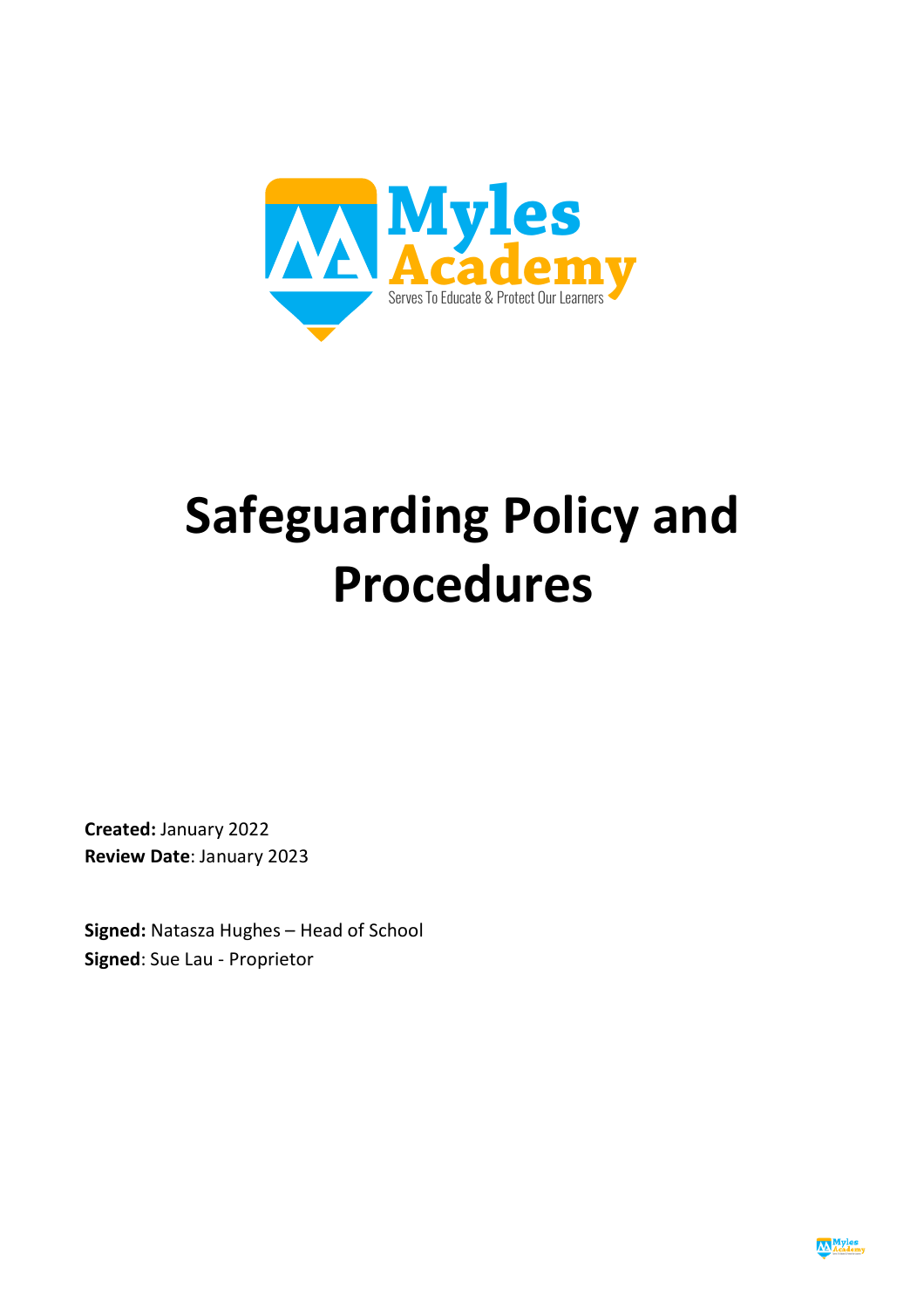

# **Contents**

- 1. Introduction
- 2. Legislation and statutory guidance
- 3. What is safeguarding and child protection?
- 4. Equality statement
- 5. Local Arrangements for the school
- 6. Roles and responsibilities
- 7. Confidentiality
- 8. Recognising abuse and taking action
- 9. Concerns about a staff member, supply teacher or volunteer
- 10. Peer on Peer Abuse and Bullying
- 11. Preventative Strategies
- 12. Sexting
- 13. Initial review meeting
- 14. Children Missing Education
- 15. Preventing Radicalisation
- 16. Physical Interventions
- 17. Allegations against Staff
- 18. Working with the Local Authority Designated Officer
- 19. Whistleblowing
- 20. Pupils with special educational needs and disabilities
- 21. Looked-after and previously looked-after children
- 22. Sexual Violence and Sexual Harassment.
- 23. Mobile phones and cameras
- 24. Record-keeping
- 25. Training

**Appendix 1** – Types of Abuse

- **Appendix 2** Safer recruitment and DBS checks
- **Appendix 3** Allegations of abuse against staff
- **Appendix 4** Specific Safeguarding Issues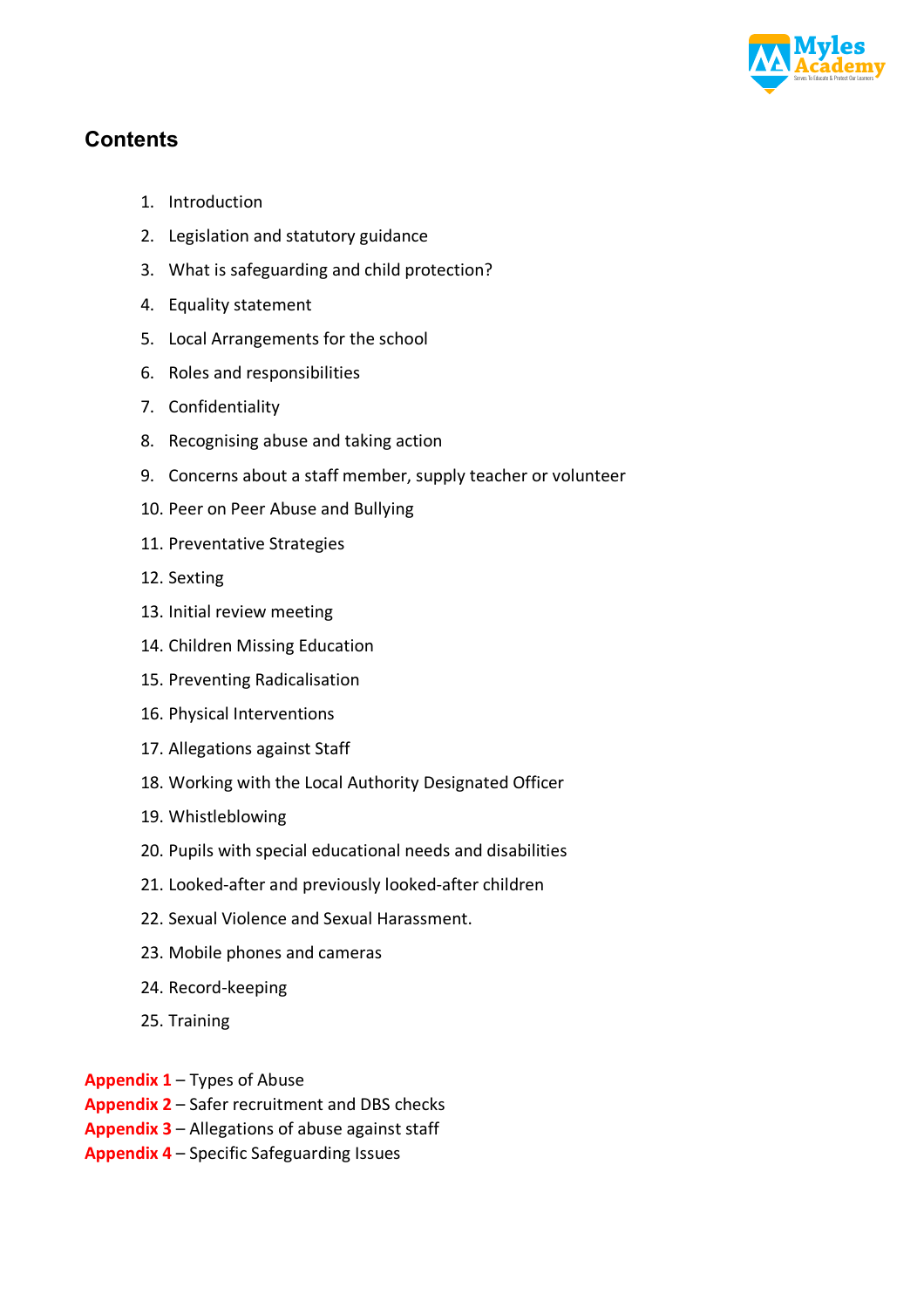

## **1. Introduction**

Myles Academy is committed to ensuring that children and young people are effectively safeguarded.

All Myles Academy employees **must** ensure that:

- They are familiar with Part 1 of Keeping Children Safe in Education (2021);
- Children and young people feel safe and that they are listened to;
- They create an environment in which children and young people feel valued;
- Safer recruitment procedures are rigorously followed (please refer to the Myles Academy Safer Recruitment Policy for further details);
- They understand their roles and responsibilities in keeping children and young people safe through ongoing learning, development and supervision;
- They are vigilant in monitoring possible signs of abuse including for those children and young people who have complex learning difficulties or specific communication needs;
- They follow the appropriate procedures in place for sharing safeguarding concerns and that these are shared with relevant professionals in a timely manner;
- They understand and implement local safeguarding procedures as set out in local authority arrangements;
- Children and young people have opportunity to learn about appropriate relationships with adults and recognise unacceptable behaviour by adults.

Failure to comply with these policies and procedures may result in disciplinary action, which might include summary dismissal (and referral to the Disclosure and Barring Service and the Teacher Regulation Agency (TRA), where appropriate) or termination of agreement or contract.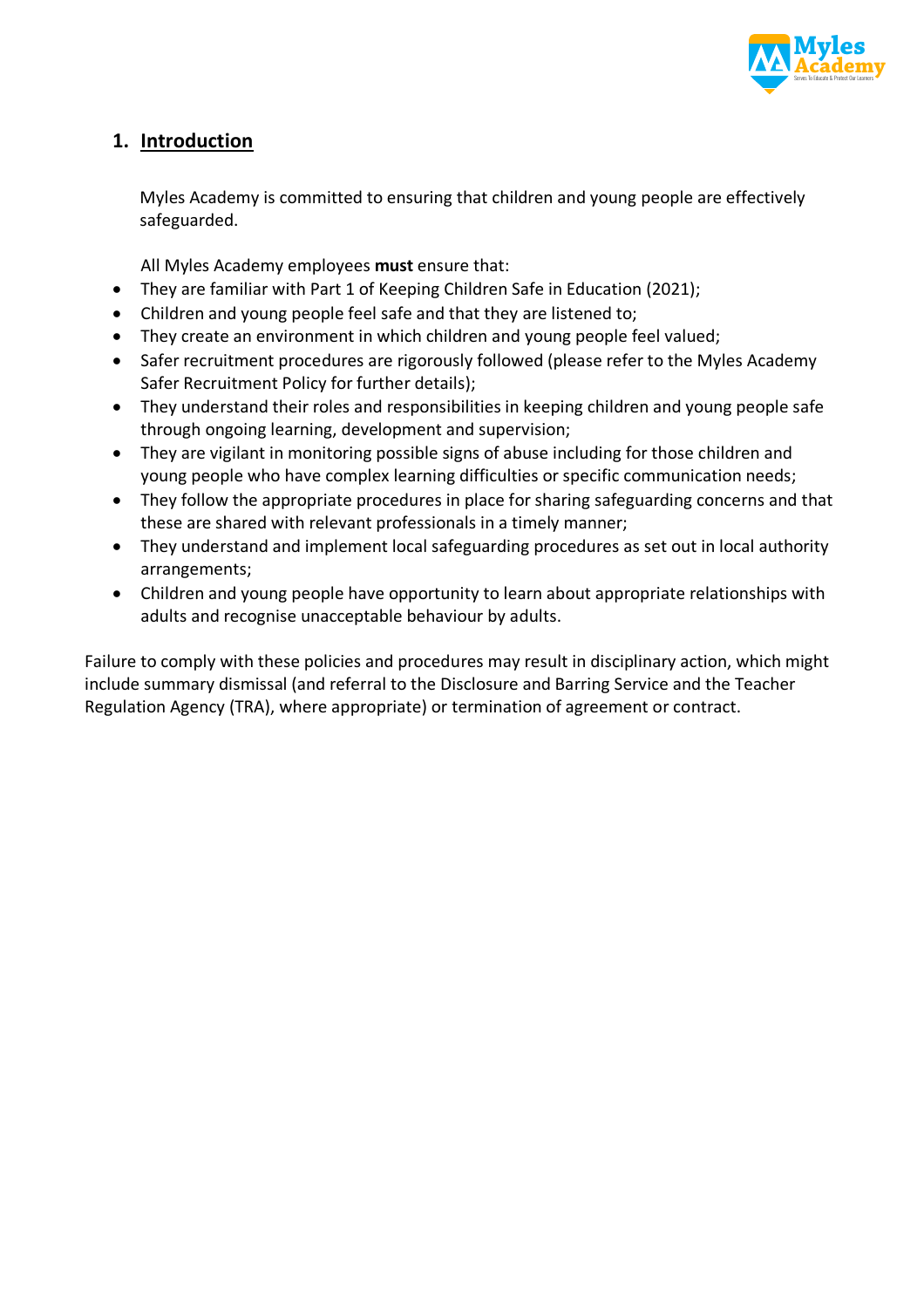

# **2. Legislation and statutory guidance**

This policy is based on the Department for Education's statutory guidance Keeping Children Safe in Education (2020) and Working Together to Safeguard Children (2018), and the Governance Handbook. We comply with this guidance and the arrangements agreed and published by our local safeguarding partners.

This policy is also based on the following legislation:

- Ø Part 3 of the schedule to the Education (Independent School Standards) Regulations 2014, which places a duty on academies and independent schools to safeguard and promote the welfare of pupils at the school
- $\triangleright$  The Children Act 1989 (and 2004 amendment), which provides a framework for the care and protection of children
- $\triangleright$  Section 5B(11) of the Female Genital Mutilation Act 2003, as inserted by section 74 of the Serious Crime Act 2015, which places a statutory duty on teachers to report to the police where they discover that female genital mutilation (FGM) appears to have been carried out on a girl under 18
- $\triangleright$  Statutory guidance on FGM, which sets out responsibilities with regards to safeguarding and supporting girls affected by FGM
- $\triangleright$  The Rehabilitation of Offenders Act 1974, which outlines when people with criminal convictions can work with children
- $\triangleright$  Schedule 4 of the Safeguarding Vulnerable Groups Act 2006, which defines what 'regulated activity' is in relation to children
- $\triangleright$  Statutory guidance on the Prevent duty, which explains schools' duties under the Counter-Terrorism and Security Act 2015 with respect to protecting people from the risk of radicalisation and extremism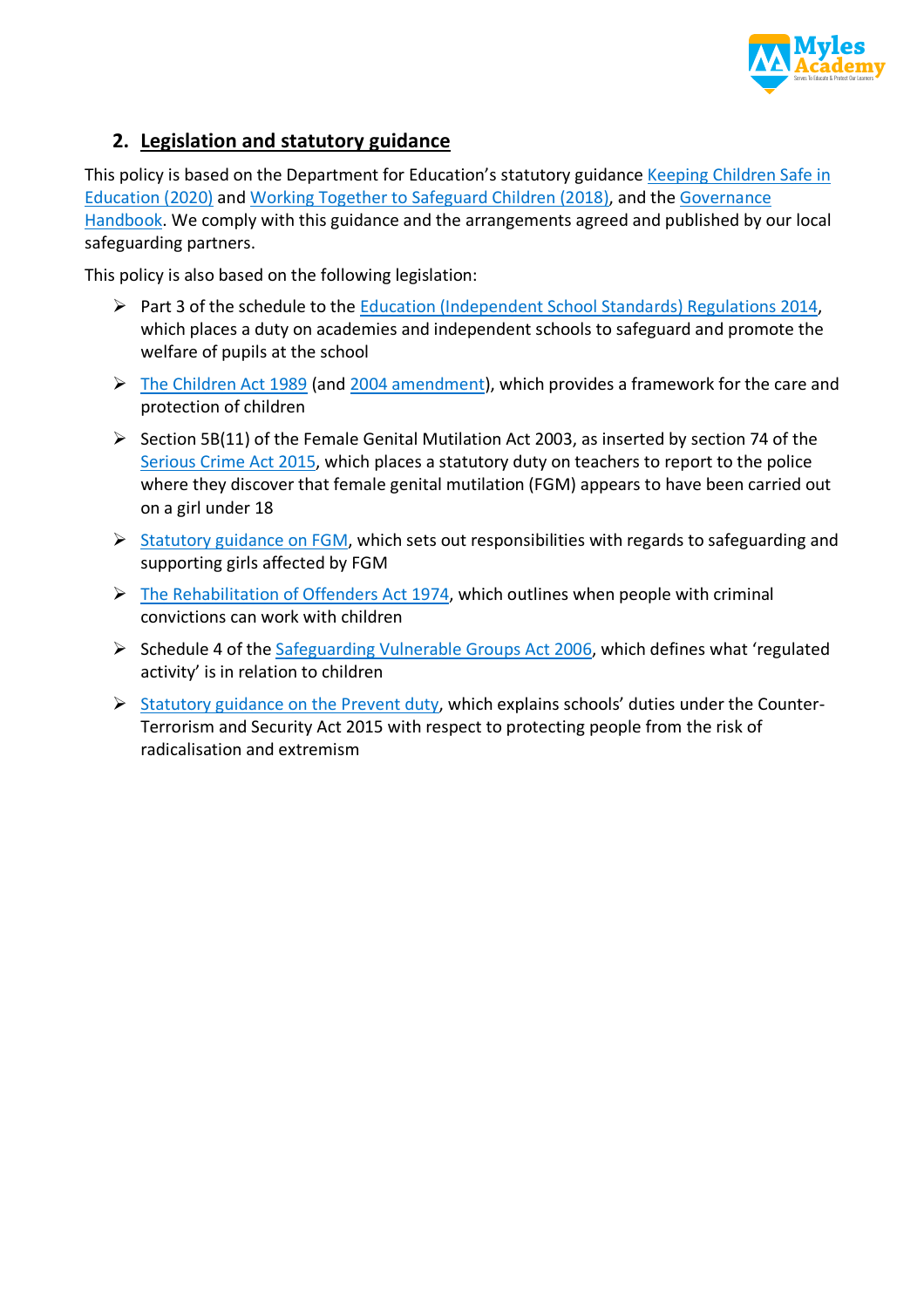

# **3. What is safeguarding and child protection?**

#### **Safeguarding**

Safeguarding relates to the action taken to promote the welfare of children and young people to protect them from harm. This policy includes the safeguarding of young adult learners within Myles Academy.

Safeguarding is defined in Working Together to Safeguard Children (DfE, Sept 2021) as:

- Protecting children from maltreatment;
- Preventing impairment of children's health and development;
- Ensuring that children grow up in circumstances consistent with the provision of safe and effective care; and
- Taking action to enable all children to have the best outcomes.

#### **Myles Academy adopts a contextual safeguarding approach to safeguarding and child protection.**

Contextual safeguarding is: *'...an approach to understanding, and responding to, young people's experiences of significant harm beyond their families. It recognises that the different relationships that young people form in their neighbourhoods, schools and online can feature violence and abuse. Parents and carers have little influence over these contexts, and young people's experiences of extra-familial abuse can undermine parent-child relationships. Contextual Safeguarding, therefore, expands the objectives of child protection systems in recognition that young people are vulnerable to abuse in a range of social contexts.'* (Dr Carlene Firmin)

#### **Child Protection**

Child protection is an important aspect of safeguarding and promoting welfare. It refers to the activity that is undertaken to protect specific children who are suffering, or are likely to suffer, significant harm. Effective child protection is essential as part of wider work to safeguard and promote the welfare of children. However, all agencies and individuals should aim to proactively safeguard and promote the welfare of children so that the need for action to protect children from harm is reduced.

#### **Safeguarding is everyone's responsibility**

While local authorities and placing authorities have statutory responsibilities regarding safeguarding, Myles Academy believes that safeguarding is everyone's responsibility. Myles Academy expects that staff keep the child or young person at the centre of all that they do and that any actions taken are in the best interests of the child. We also expect that children and young people are listened to and their voices are always heard.

#### **Defining Significant Harm/Child Abuse**

• 'Children may be vulnerable to neglect and abuse or exploitation from within their family and from individuals they come across in their day-to-day lives. These threats can take a variety of different forms, including: sexual, physical and emotional abuse; neglect; exploitation by criminal gangs and organised crime groups; trafficking; online abuse; sexual exploitation and the influences of extremism leading to radicalisation. Whatever the form of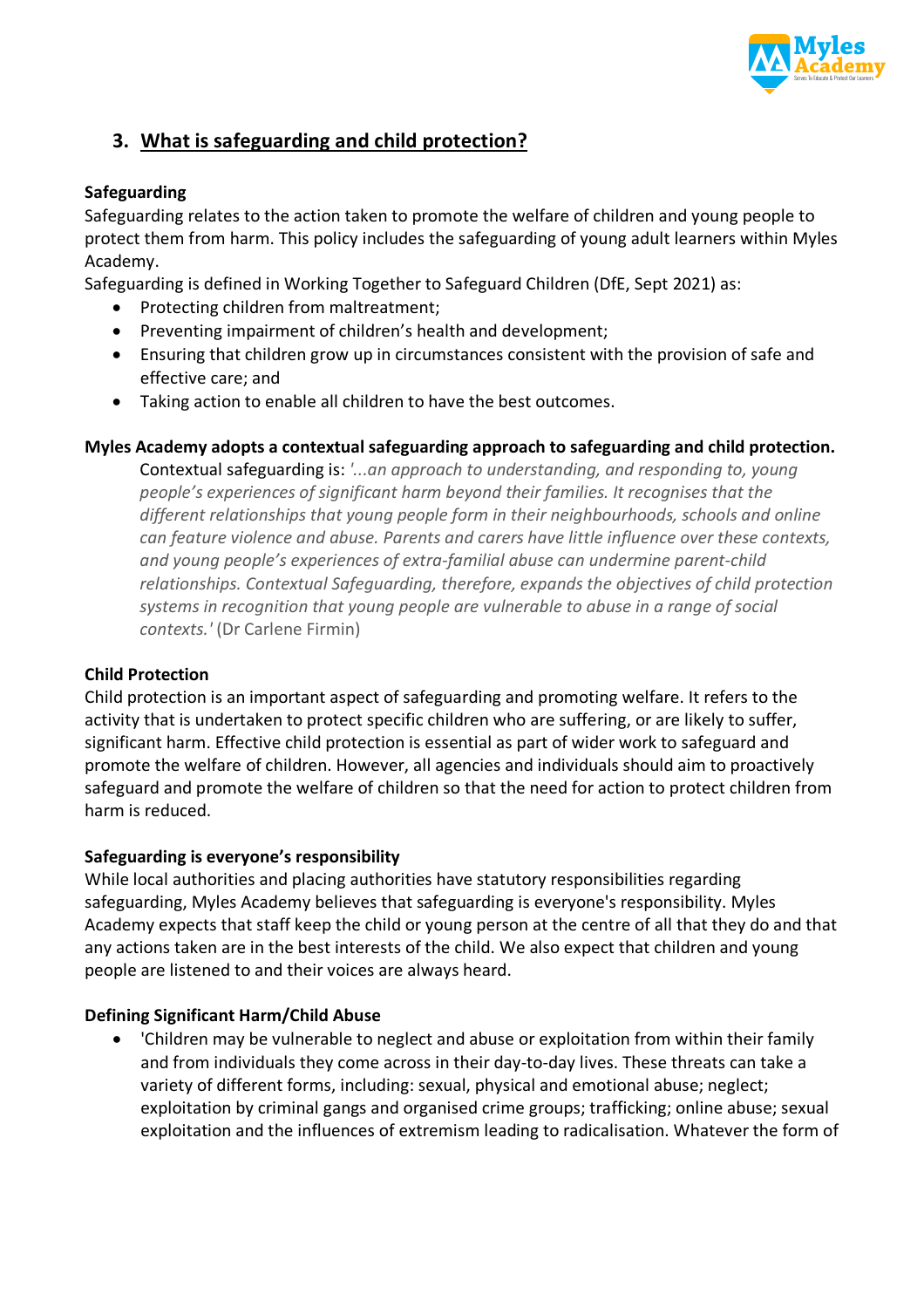

abuse or neglect, practitioners should put the needs of children first when determining what action to take' (Working Together to Safeguard Children July 2018)

• The Children Act 1989 introduced the concept of 'Significant Harm' as the threshold that justifies compulsory intervention in family life in the best interests of children. Under Section 47 of the Act, local authorities have a duty to make enquiries to decide whether they should take action to safeguard or promote the welfare of a child who is suffering, or is likely to suffer Significant Harm.

## **Under s31(9) of the Children Act 1989 as amended by the Adoption and Children Act 2002:**

**'harm'** means ill-treatment or the impairment of health or development, including for example, impairment suffered from seeing or hearing the ill-treatment of another;

**'health'** means physical or mental health; and

**'ill-treatment'** includes Sexual Abuse and forms of ill-treatment which are not physical.

Abuse or neglect is not always easy to identify; staff are more than likely to have some information but not the whole picture.

There are four defined categories of child abuse, which are deemed to be forms of 'Significant

- Harm': • Neglect;
- Physical Abuse;
- Emotional Abuse;
- Sexual Abuse.

**All staff must be aware of the signs and indicators of child abuse.**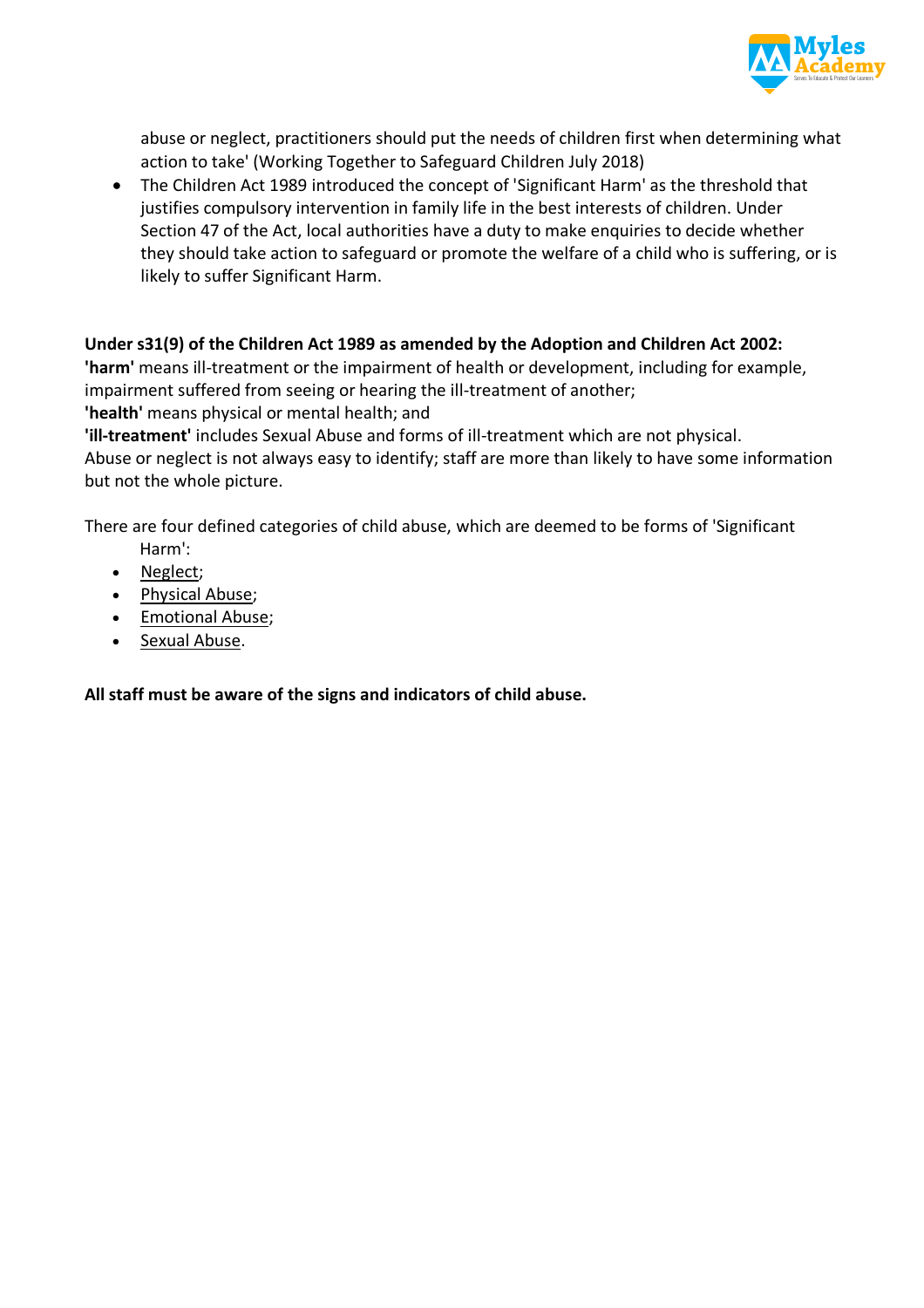

## **4. Equality statement**

Some children have an increased risk of abuse, and additional barriers can exist for some children with respect to recognising or disclosing it. We are committed to anti-discriminatory practice and recognise children's diverse circumstances. We ensure that all children have the same protection, regardless of any barriers they may face.

We give special consideration to children who:

- $\checkmark$  Have special educational needs (SEN) or disabilities
- $\checkmark$  Are young carers
- $\checkmark$  May experience discrimination due to their race, ethnicity, religion, gender identification or sexuality
- $\checkmark$  Have English as an additional language
- $\checkmark$  Are known to be living in difficult situations for example, temporary accommodation or where there are issues such as substance abuse or domestic violence
- $\checkmark$  Are at risk of FGM, sexual exploitation, forced marriage, or radicalization
- $\checkmark$  Are asylum seekers
- $\checkmark$  Are at risk due to either their own or a family member's mental health needs
- $\checkmark$  Are looked after or previously looked after

We also recognize that there are occasions when reasonable force is appropriate and that a 'nocontact' policy can leave staff unable to fully support and protect our pupils. The decision to use reasonable force to control or restrain a child is down to the professional judgment of the staff involved and should always depend on individual circumstances. Staff working at Myles Academy are appropriately trained in the use of restrictive physical interventions and this training is reviewed annually.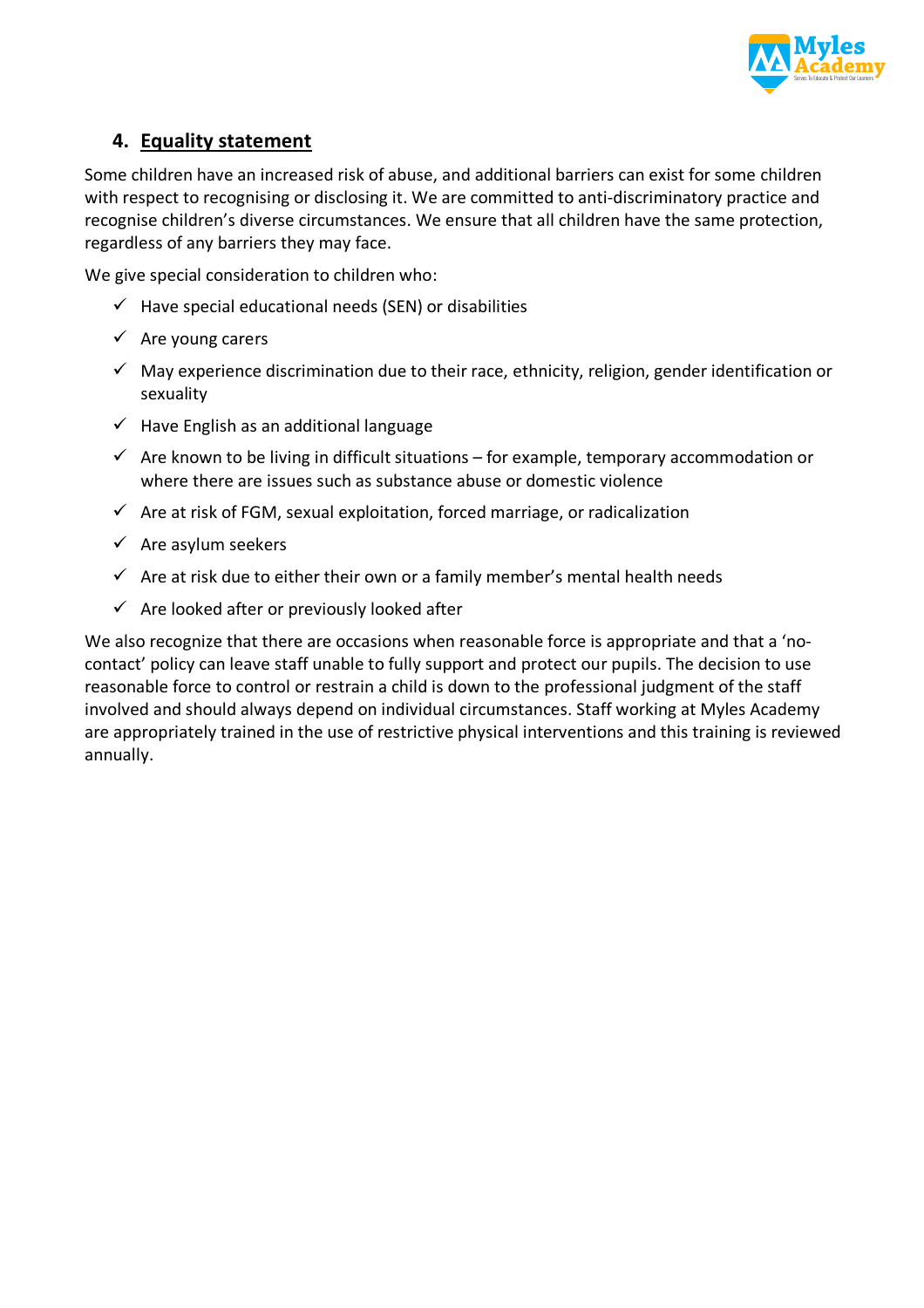

## **5. Local Arrangements for the school**

All staff must be aware of the local arrangements for safeguarding relevant to the school in which they work.

The local arrangements for Myles Academy are in line with Birmingham Local authority. Referrals are to be made to Birmingham Safeguarding Children Partnership through Children's Advice & Support Service (CASS) in the first instance. There will then be close liaison with the student's own local authority.

Myles Academy safeguarding arrangements are in line with local safeguarding partnership arrangements. The local safeguarding partnership consists of the three safeguarding partners (the local authority; a clinical commissioning group for an area within the local authority; and the chief officer of police for a police force in the local authority area)

- Birmingham City Council have a Local Authority Designated Officer (LADO) Team. The LADO Team can be contacted on 0121 675 1669 or via email: **Ladoteam@birminghamchildrenstrust.co.uk**
- All safeguarding referrals must be reported to the local authority at CASS, 0121 303 1888, email; **CASS@birminghamchildrenstrust.co.uk**.

The local authority safeguarding referral procedure is to contact CASS. You should complete a Request for Support Form, this form helps you to gather as much information as possible prior to contacting CASS. This form has to be completed and sent to CASS ideally within 24 hours, but within a maximum of 48 hours of making your referral. Please see Guidance for Partners to complete the Request for Support Form.

For all referrals regarding radicalisation and extremism, The Extremism Screening Tool must accompany a Request for Support. The Extremism Screening Tool is to assist you with identifying concerns relating to comments or behaviour that you are worried about. These concerns may present as being influenced or being vulnerable to extremist narratives or ideology.

For all referrals regarding exploitation safeguarding referrals must be reported to the local authority at CASS, 0121 303 1888, email; **CASS@birminghamchildrenstrust.co.uk**

Once a student has been identified as requiring an Early Help Assessment you should first check if an Early Help Plan is already in place. If there is not, then you require consent from the parents or carers to begin the process. Once consent is gained the Early Help Assessment can be completed with them before submitting to the Early Help team. The assessment will then be looked at and a plan written accordingly. This will be done in conjunction with the family at a meeting. The whole process ensures that the family are at the centre of all the planning and supported to move forward. The plan will then be reviewed at regular intervals.

The designated Safeguarding Lead for Myles Academy is Tash Hughes.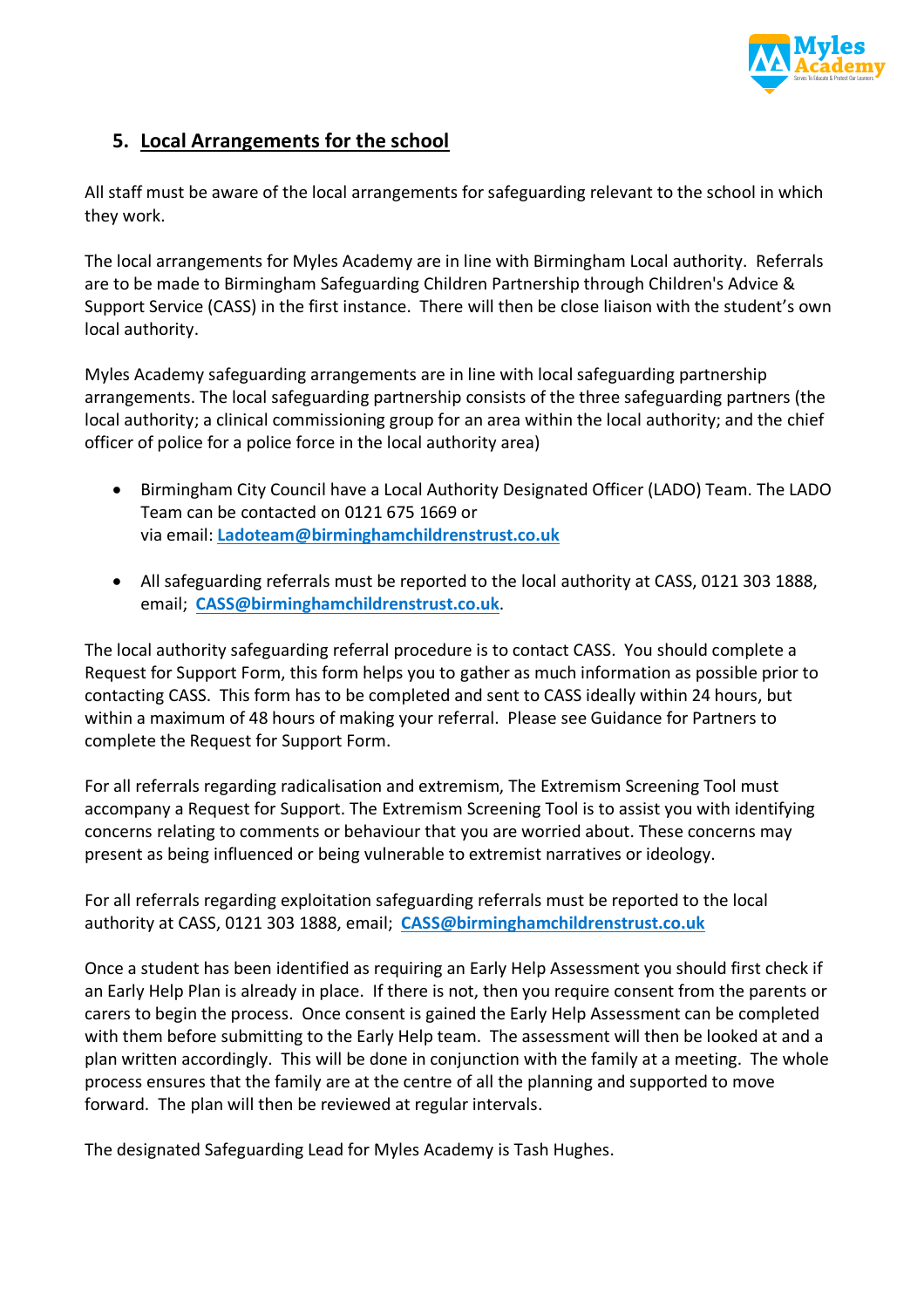

## **6. Roles and responsibilities**

Safeguarding and child protection is **everyone's** responsibility. This policy applies to all staff, volunteers and proprietors in the school and is consistent with the procedures of the safeguarding partners. Our policy and procedures also apply to extended school and off-site activities.

## **All staff**

All staff will read and understand part 1 and Annex A of the Department for Education's statutory safeguarding guidance, Keeping Children Safe in Education, and review this guidance at least annually.

All staff will be aware of:

- $\triangleright$  Our systems which support safeguarding, including this Safeguarding and Child Protection policy, the staff code of conduct, the role and identity of the designated safeguarding lead (DSL) and deputy, the positive behaviour policy, and the safeguarding response to children who go missing from education
- $\triangleright$  The early help process (sometimes known as the common assessment framework) and their role in it, including identifying emerging problems, liaising with the DSL, and sharing information with other professionals to support early identification and assessment
- $\triangleright$  The process for making referrals to local authority children's social care and for statutory assessments that may follow a referral, including the role they might be expected to play
- $\triangleright$  What to do if they identify a safeguarding issue or a child tells them they are being abused or neglected, including specific issues such as FGM, and how to maintain an appropriate level of confidentiality while liaising with relevant professionals
- $\triangleright$  The signs of different types of abuse and neglect, as well as specific safeguarding issues, such as child sexual exploitation (CSE), indicators of being at risk from or involved with serious violent crime, FGM and radicalization.

#### **The designated safeguarding lead (DSL)**

The DSL is a member of the senior leadership team. Our DSL is **Tash Hughes,** Headteacher. The DSL takes lead responsibility for child protection and wider safeguarding.

During term time, the DSL will be available during school hours for staff to discuss any safeguarding concerns.

When the DSL is absent, the proprietor Susan Lau, will act as cover.

If the DSL and deputy are not available, the **Deputy Head** will act as cover (for example, during outof-hours/out-of-term activities).

The DSL will be given the time, funding, training, resources and support to:

- Provide advice and support to other staff on child welfare and child protection matters
- Take part in strategy discussions and inter-agency meetings and/or support other staff to do so
- Contribute to the assessment of children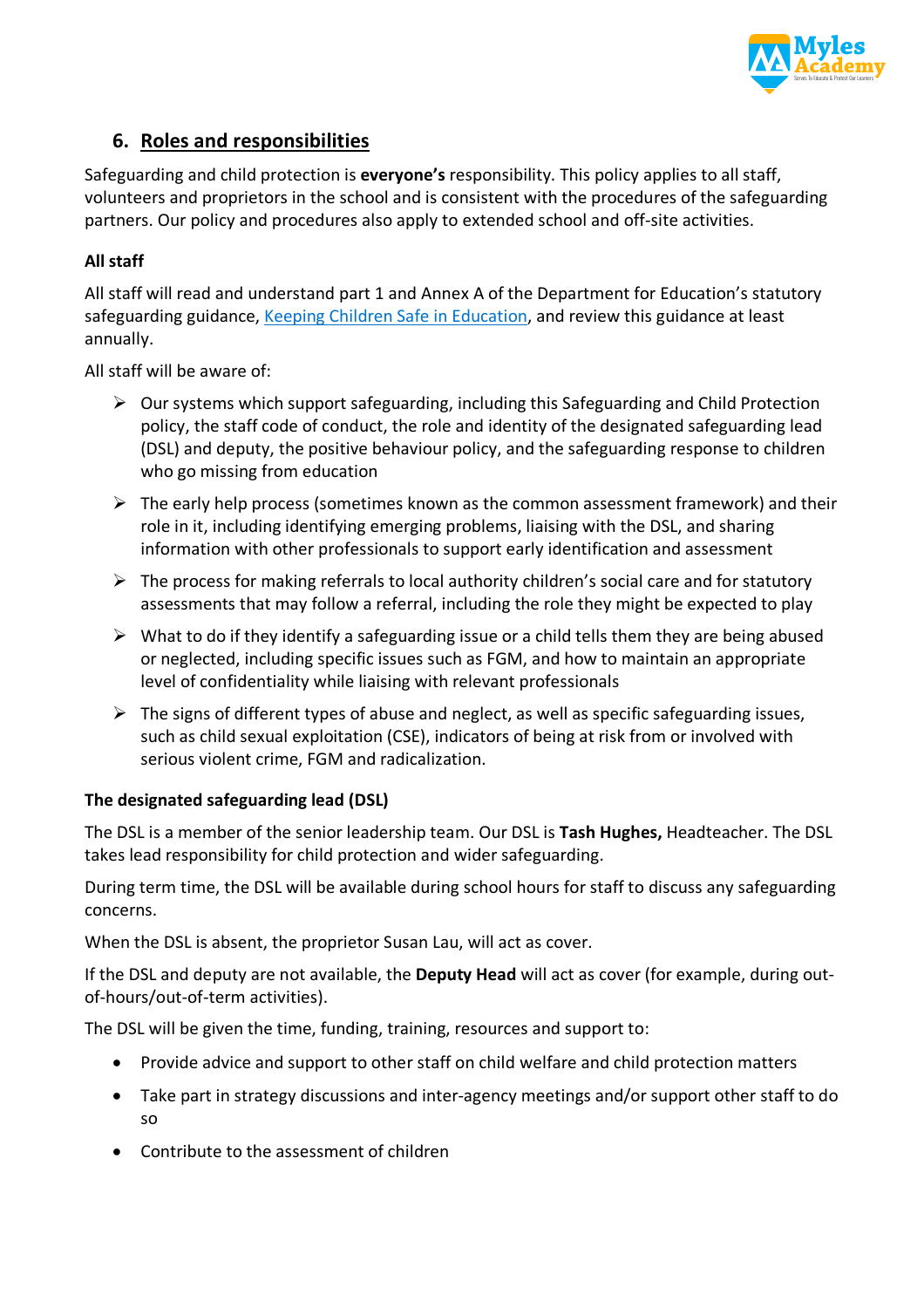

• Refer suspected cases, as appropriate, to the relevant body (local authority children's social care, Channel programme, Disclosure and Barring Service, and/or police), and support staff who make such referrals directly

The DSL, and their deputy will liaise with local authority case managers and designated officers for child protection concerns as appropriate.

The full responsibilities of the DSL and deputy are set out in their job description.

#### **Proprietors**

The Proprietor will approve this policy at each review, ensure it complies with the law and hold the headteacher to account for its implementation.

The Proprietor will monitor the effectiveness of this policy in conjunction with the other Proprietor. This is always a different person from the DSL.

The Proprietor will act as the 'case manager' in the event that an allegation of abuse is made against the headteacher, where appropriate (see appendix 3).

All proprietors will read Keeping Children Safe in Education.

#### **The headteacher**

The headteacher is responsible for the implementation of this policy, including:

- Ensuring that staff (including temporary staff) and volunteers are informed of our systems which support safeguarding, including this policy, as part of their induction
- Communicating this policy to parents when their child joins the school and via the school website
- Ensuring that the DSL has appropriate time, funding, training and resources, and that there is always adequate cover if the DSL is absent
- Ensuring that all staff undertake appropriate safeguarding and child protection training and update this regularly
- Acting as the 'case manager' in the event of an allegation of abuse made against another member of staff or volunteer, where appropriate.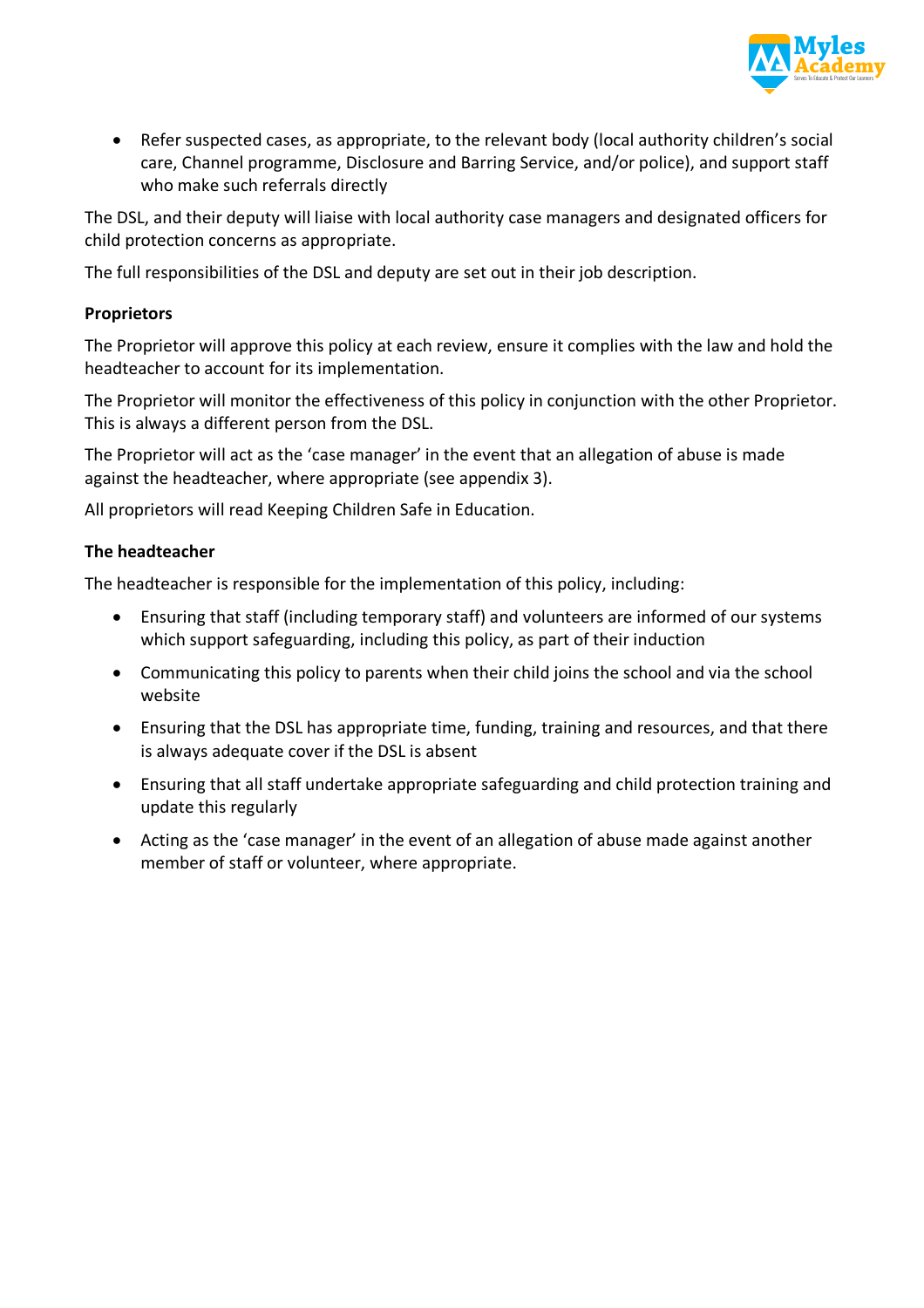

## **Staff**

## **All staff are responsible for:**

- Compliance with Myles Academy policies, statutory guidance and legislation including Keeping Children Safe in Education (2021) and Working Together to Safeguard Children (2018);
- Understanding the role of the Designated Safeguarding Lead;
- Helping to develop and deliver a curriculum which helps children and young people to understand about abuse, appropriate and safe relationships with adults and peers, and keeping safe both online and off line;
- Helping to provide an environment where children and young people feel safe and valued;
- Attending training and meetings;
- Ensuring that they fully understand how to report concerns and if not, asking for further training and support;
- Understand the safeguarding response to children who go missing from education;
- Listening to children and young people;
- Supporting children and young people if they disclose safeguarding information;
- Ensuring that they are alert to signs of abuse by peers or adults;
- Ensuring that they are aware of indicators or possible signs of neglect;
- Ensuring that they closely monitor any possible signs of abuse or harm for those children who are unable to communicate verbally or who have complex health and care needs;
- Keeping sensitive information confidential and sharing it only with those professionals for whom it is relevant;
- Helping to identify those children or young people who may benefit from Early Help;
- Helping to implement Child Protection Plans.

Staff are in a close position to children and young people within schools, as they know the children and young people. They have regular contact with them and so are in the best position to know if a child or young person is behaving in a way which could possibly indicate that they are being hurt or harmed. Any concerns, whether these are nagging doubts, worries, concerns or based on information told to them, must be reported **immediately** to the Designated Safeguarding Lead both verbally and in writing. **It is the staff member's responsibility to ensure that this information is acted upon. They have a duty to follow up with the Designated Safeguarding Lead to ensure that action has been taken.**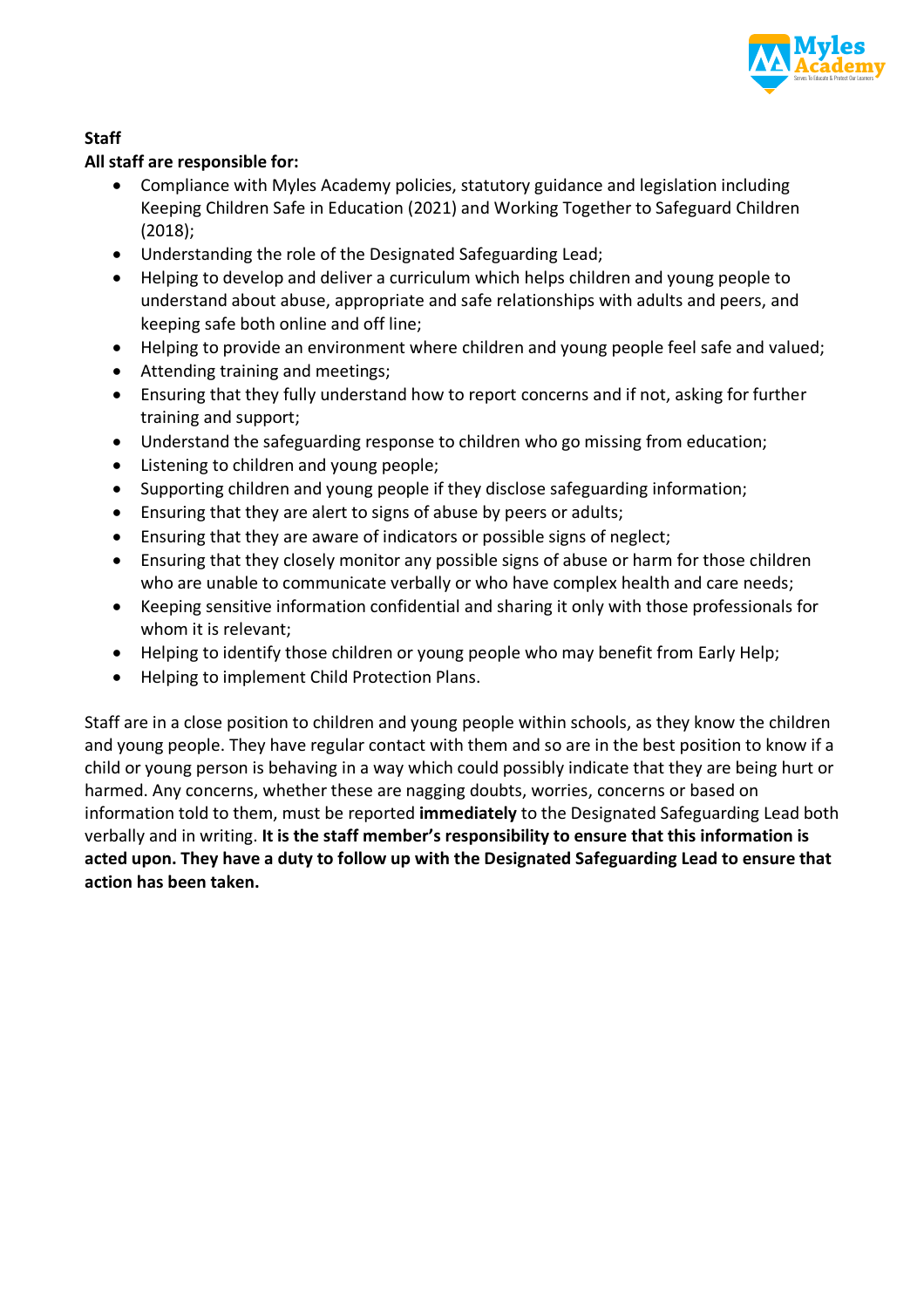

# **7. Confidentiality**

Myles Academy is mindful of the following principles in respect of confidentiality and safeguarding:

- Timely information sharing is essential to effective safeguarding.
- Fears about sharing information must not be allowed to stand in the way of the need to promote the welfare, and protect the safety, of children / young people.
- The Data Protection Act (DPA) 2018 and GDPR do not prevent, or limit, the sharing of information for the purposes of keeping children / young people safe.
- If staff need to share 'special category personal data', the DPA 2018 contains 'safeguarding of children and individuals at risk' as a processing condition that allows practitioners to share information without consent if it is not possible to gain consent, it cannot be reasonably expected that a practitioner gains consent, or if to gain consent would place a child / young person at risk.
- Staff should never promise a child / young person that they will not tell anyone about a report of abuse, as this may not be in the young person's best interests.
- The government's information sharing advice for safeguarding practitioners includes 7 'golden rules' for sharing information, and will support staff who have to make decisions about sharing information. If staff are in any doubt about sharing information, they should speak to the designated safeguarding lead (or deputy).
- Confidentiality is also addressed in this policy with respect to record-keeping in section 12, and allegations of abuse against staff in appendix 3.

#### **Partnership working and sharing information**

Partnership working and the sharing of information is key in keeping children safe. Everyone who has a role to play in caring for children has a duty to share good quality information with the relevant professionals in a timely manner.

#### **General Data Protection Regulations**

All staff must ensure that they comply with the Myles Academy Data Protection Policy which incorporates the GDPR requirements. The GDPR works around the principles of consent and assumes the automatic right of privacy to all individuals. This applies to children and young people's personal information, as well as that of staff and parents/carer's.

All staff must complete the GDPR training. All staff have a responsibility to ensure that they comply with the GDPR requirements.

Myles Academy must ensure that they inform pupils, parents and carers of how their personal information will be stored and used.

## **The GDPR is not a barrier to sharing safeguarding information. Safeguarding concerns must always be passed on.**

Myles Academy must ensure that they hold emergency contact details of the parents/carers of pupils. This is to be done with the agreement of the parents/carers. In line with KCSIE (2021) schools must hold more than one set of contact details for pupils.

Data breaches must be reported immediately to the Data Protection manager as set out in the Data Protection Policy.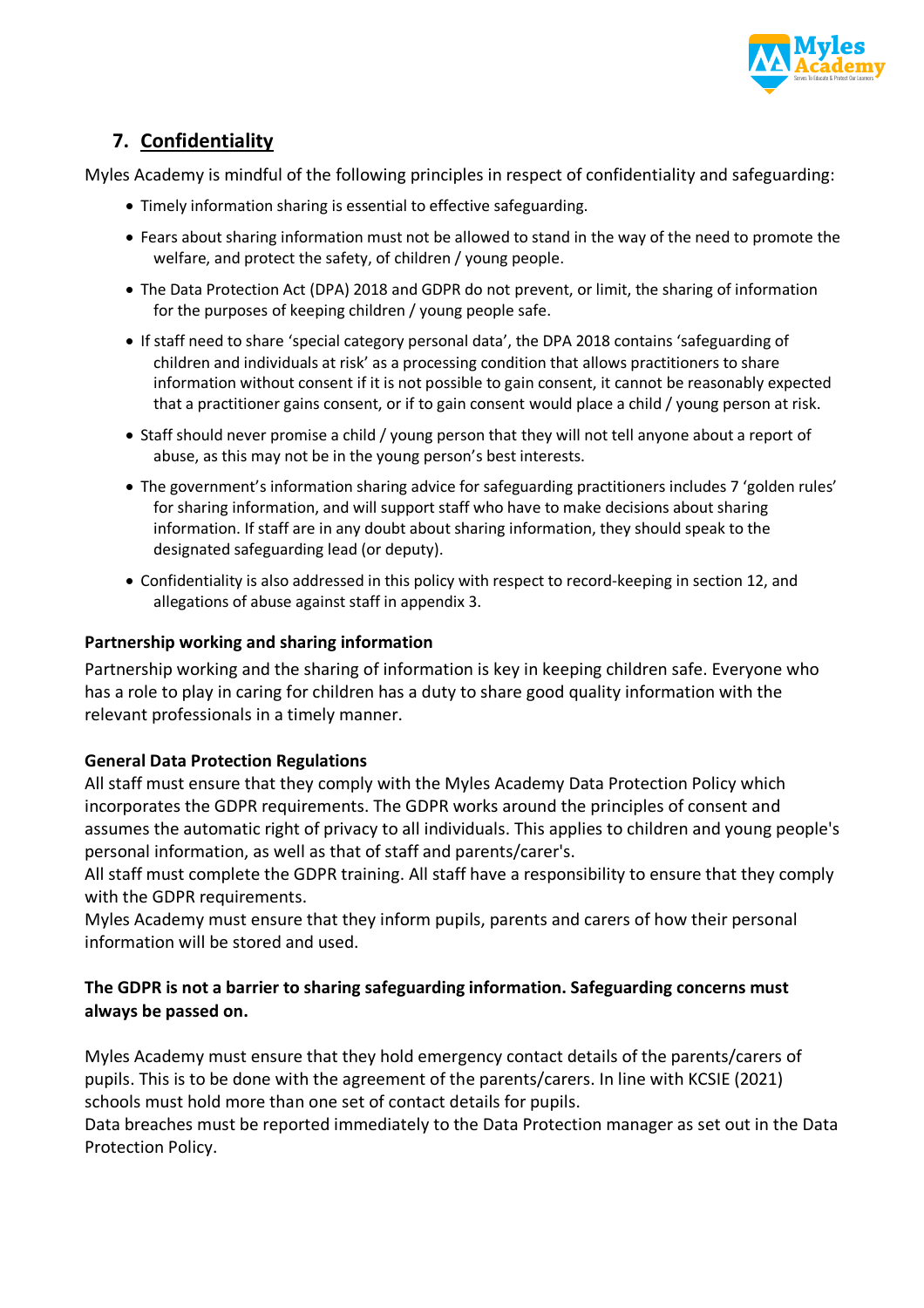

## **8. Recognising abuse and taking action**

Staff, volunteers and governors must follow the procedures set out below in the event of a safeguarding issue.

Please note – in this and subsequent sections, you should take any references to the DSL to mean "the DSL (or deputy DSL)".

#### **If a child is suffering or likely to suffer harm, or in immediate danger**

Make a referral to children's social care and/or the police **immediately** if you believe a child is suffering or likely to suffer from harm, or in immediate danger. **Anyone can make a referral.**

Tell the DSL as soon as possible if you make a referral directly.

If a member of education staff has a concern about actual or potential abuse of a child / young person, they should report it to the DSL or deputy as soon as possible.

There should be no delay in reporting issues, unless to do so would leave a child / young person unsupervised or in a vulnerable position.

The DSL or deputy should determine whether the child / young person needs medical attention and that their immediate welfare is considered with priority.

All referrals are to be made through CASS team.

You can also use the following link to the GOV.UK webpage for reporting child abuse to your local council

#### **https://www.gov.uk/report-child-abuse-to-local-council**

#### **If a child makes a disclosure to you**

If a child discloses a safeguarding issue to you, you should:

- Listen to and believe them. Allow them time to talk freely and do not ask leading questions
- Stay calm and do not show that you are shocked or upset
- Tell the child they have done the right thing in telling you. Do not tell them they should have told you sooner
- Explain what will happen next and that you will have to pass this information on. Do not promise to keep it a secret
- Write up your conversation as soon as possible in the child's own words. Stick to the facts, and do not put your own judgement on it
- Sign and date the write-up and pass it on to the DSL. Alternatively, if appropriate, make a referral to children's social care and/or the police directly and tell the DSL as soon as possible that you have done so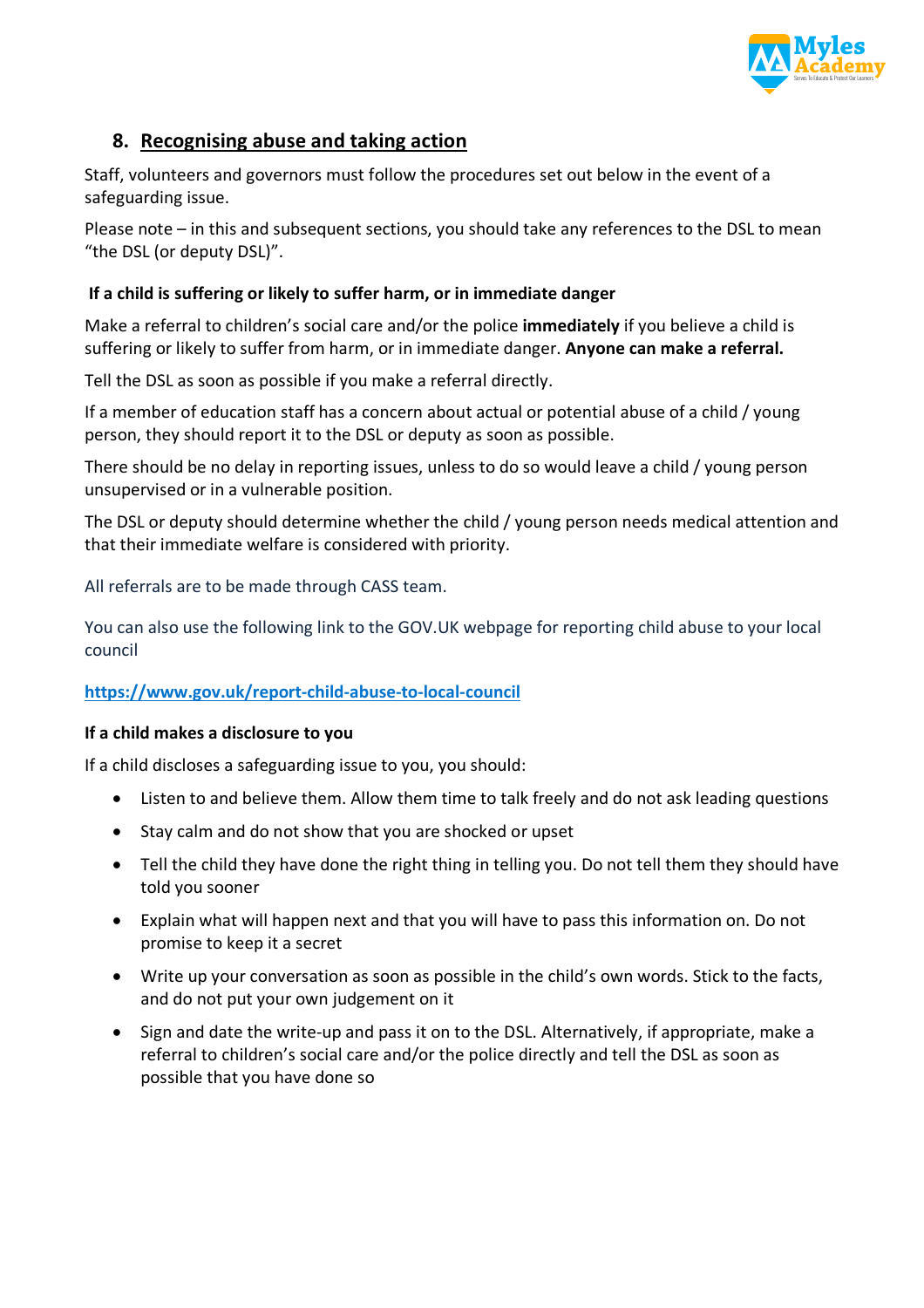

#### **If you discover that FGM has taken place or a pupil is at risk of FGM**

The Department for Education's Keeping Children Safe in Education explains that FGM comprises "all procedures involving partial or total removal of the external female genitalia, or other injury to the female genital organs".

FGM is illegal in the UK and a form of child abuse with long-lasting, harmful consequences. It is also known as 'female genital cutting', 'circumcision' or 'initiation'.

Possible indicators that a pupil has already been subjected to FGM, and factors that suggest a pupil may be at risk, are set out in appendix 4.

The 2003 Act has been amended by the Serious Crime Act 2015, which adds new sections 3A, 4A, 5A, 5B and 5C. These new provisions –

- Introduce 'mandatory reporting' to police via telephone (call 101) a health care professional, teacher or social care professionals must make a "FGM Notification" to the police if, in the course of their duties, they discover that an act of FGM is known or has been seen on a girl under 18.
- Create an offence of failing to protect a girl under the age of 16 from FGM (the offence is committed by a person who has parental responsibility for her or has assumed responsibility for her care);
- Introduce Female Genital Mutilation Protection Orders, which may include such provisions, restrictions or requirements as the court considers appropriate in order to protect a girl from FGM; or to protect a girl after FGM has been carried out; and
- Give the victims of FGM a right of anonymity.

In addition to complying with the mandatory duty, professionals should continue to have regard to their wider safeguarding responsibilities, which require consideration and action to be taken whenever there is any identified or known risk to a child, whether in relation to FGM or another matter.

Female genital mutilation is physical abuse, and whilst it is perceived by parents not to be an act of hate, it is harmful, it is child abuse and it is unlawful. It has long lasting significant implications for those who have the procedure performed on them.

It has been agreed that regulated professionals with this duty will do the following in Birmingham:

- Call 101, outlining that this is an FGM referral reporting under the mandatory reporting duty, and providing the necessary information requested.
- Further information can be found at: http://www.lscpbirmingham.org.uk/fgm

#### **If you have concerns about a child (as opposed to believing a child is suffering or likely to suffer from harm, or is in immediate danger)**

Where possible, speak to the DSL first to agree a course of action.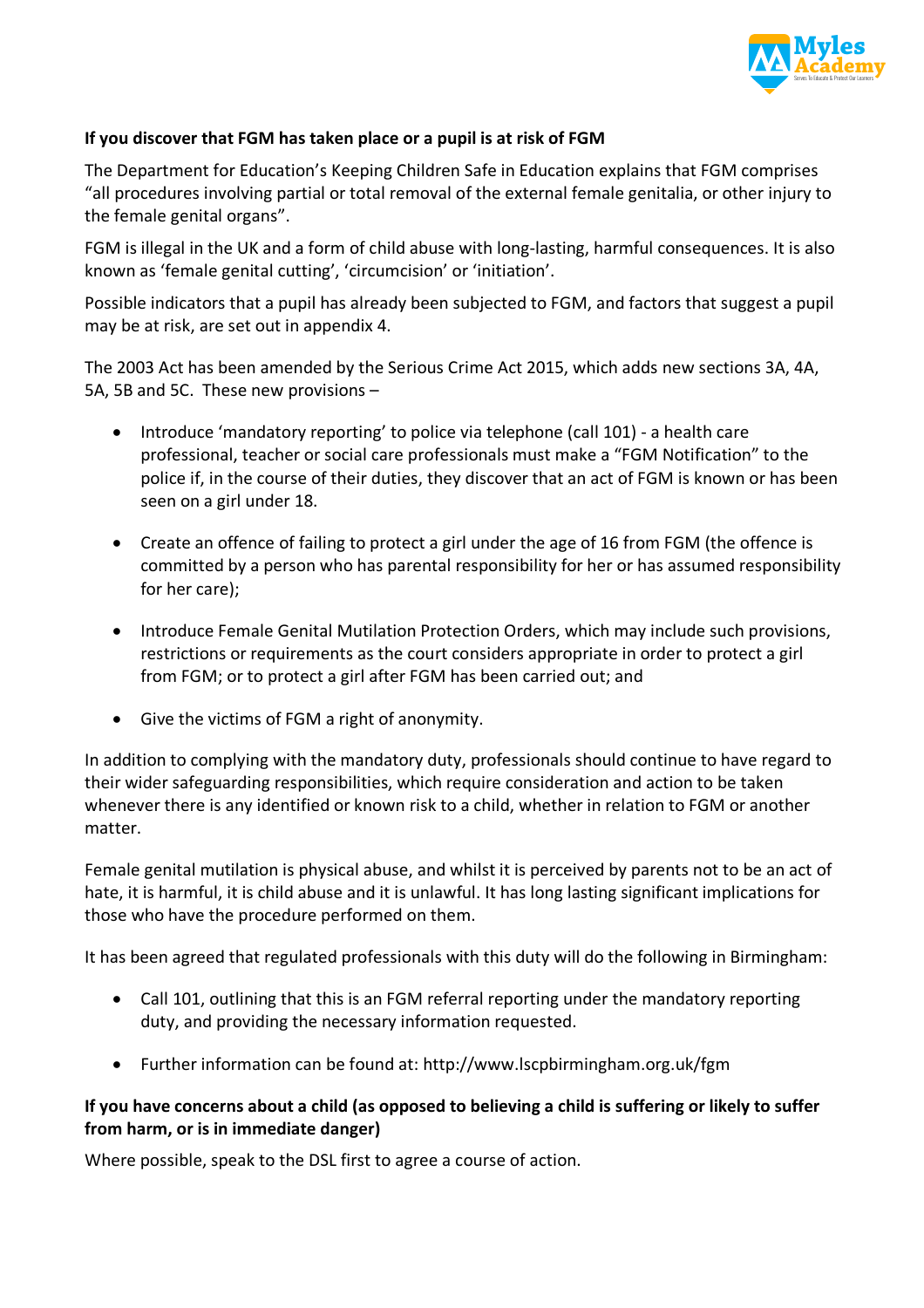

If in exceptional circumstances the DSL is not available, this should not delay appropriate action being taken. Speak to a member of the senior leadership team and/or take advice from local authority children's social care. You can also seek advice at any time from the NSPCC helpline on 0808 800 5000. Share details of any actions you take with the DSL as soon as practically possible.

Make a referral to local authority children's social care directly, if appropriate (see 'Referral' below). Share any action taken with the DSL as soon as possible.

#### **Early help**

If early help is appropriate, the DSL will generally lead on liaising with other agencies and setting up an inter-agency assessment as appropriate. Staff may be required to support other agencies and professionals in an early help assessment, in some cases acting as the lead practitioner.

The DSL will keep the case under constant review and the school will consider a referral to local authority children's social care if the situation does not seem to be improving. Timelines of interventions will be monitored and reviewed.

Anyone who has contact with children can make an early help referral and get information from http://www.lscpbirmingham.org.uk/early-help

#### **Referral**

If it is appropriate to refer the case to local authority children's social care or the police, the DSL will make the referral or support you to do so.

• All safeguarding referrals must be reported to the local authority at CASS, 0121 303 1888, email; **CASS@birminghamchildrenstrust.co.uk**.

The local authority safeguarding referral procedure is to contact CASS. You should complete a Request for Support Form, this form helps you to gather as much information as possible prior to contacting CASS. This form has to be completed and sent to CASS ideally within 24 hours, but within a maximum of 48 hours of making your referral. Please see Guidance for Partners to complete the Request for Support Form.

If you make a referral directly, you must tell the DSL as soon as possible.

The local authority will make a decision within 1 working day of a referral about what course of action to take and will let the person who made the referral know the outcome. The DSL or person who made the referral must follow up with the local authority if this information is not made available, and ensure outcomes are properly recorded.

If the child's situation does not seem to be improving after the referral, the DSL or person who made the referral must follow local escalation procedures to ensure their concerns have been addressed and that the child's situation improves.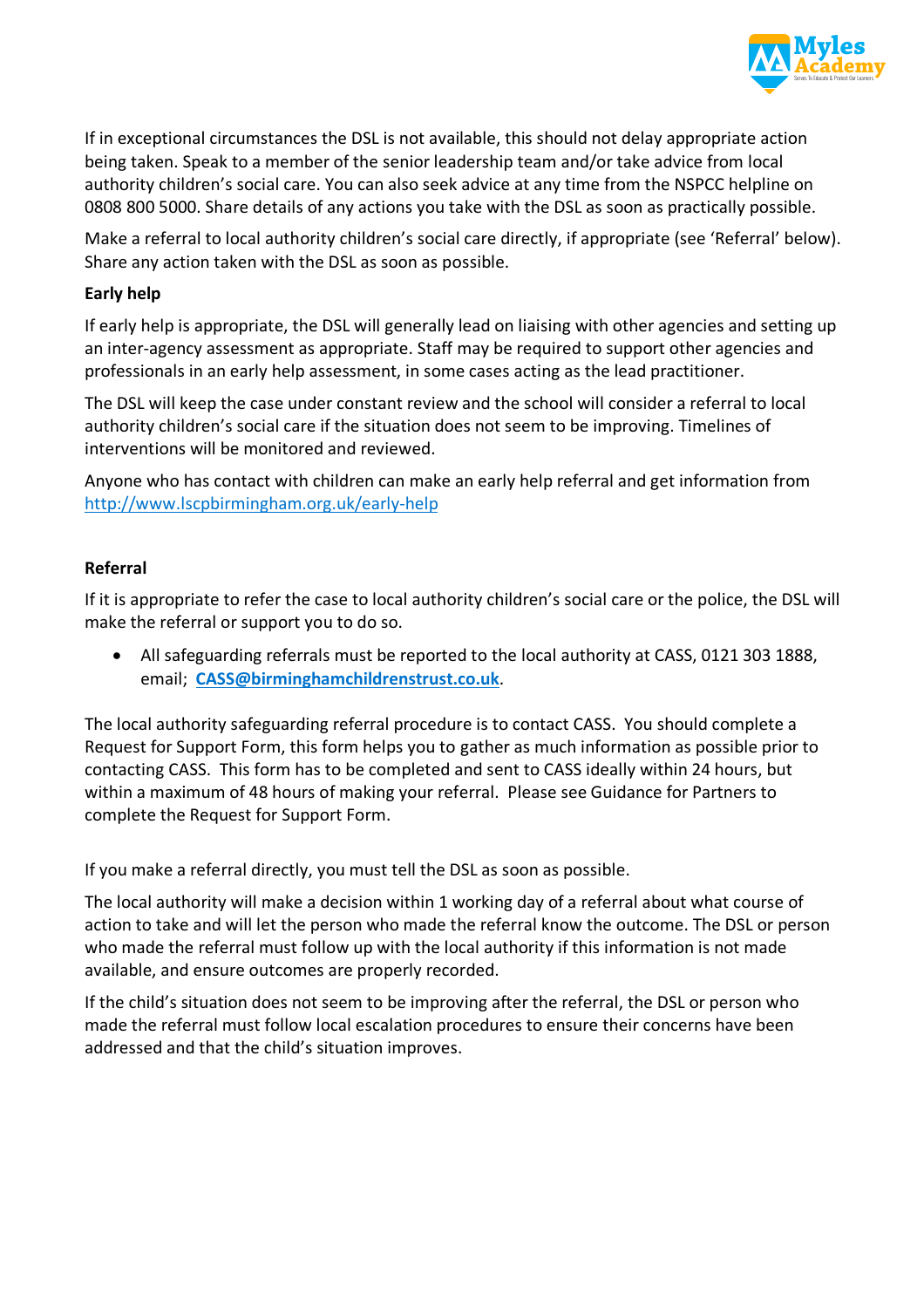

#### **If you have concerns about extremism**

If a child is not suffering or likely to suffer from harm, or in immediate danger, where possible speak to the DSL first to agree a course of action.

If in exceptional circumstances the DSL is not available, this should not delay appropriate action being taken. Speak to a member of the senior leadership team and/or seek advice from local authority children's social care. Make a referral to local authority children's social care directly, if appropriate (see 'Referral' above). Inform the DSL or deputy as soon as practically possible after the referral.

Where there is a concern, the DSL will consider the level of risk and decide which agency to make a referral to. This could include Channel, the government's programme for identifying and supporting individuals at risk of being drawn into terrorism, or the local authority children's social care team.

The Department for Education also has a dedicated telephone helpline, 020 7340 7264, which school staff and governors can call to raise concerns about extremism with respect to a pupil. You can also email counter.extremism@education.gov.uk. Note that this is not for use in emergency situations.

In an emergency, call 999 or the confidential anti-terrorist hotline on 0800 789 321 if you:

- $\triangleright$  Think someone is in immediate danger
- $\triangleright$  Think someone may be planning to travel to join an extremist group
- $\triangleright$  See or hear something that may be terrorist-related

#### **If you have a mental health concern**

Mental health problems can, in some cases, be an indicator that a child has suffered or is at risk of suffering abuse, neglect or exploitation.

Myles Academy is a special independent school that may work with pupils that have recognized Social, Emotional and Mental Health (SEMH) needs. Our staff, therefore, are well trained and experienced with working with children with mental health difficulties. They remain alert to those behavioural signs that suggest a child may be experiencing a mental health problem or be at risk of developing one.

As a specialist setting Myles Academy uses a variety of practices and procedures for identifying and monitoring concerns around our pupils' mental health e.g., regular mentoring sessions (formal and informal) and the use of Record of Concern forms. These are over seen by DSL will make a referral to CAMHS.

If you have a mental health concern about a child that is also a safeguarding concern, take immediate action by following the referral steps. If you have a mental health concern that is not also a safeguarding concern, speak to the DSL to agree a course of action.

For further information please see the Department for Education guidance on mental health and behaviour in schools.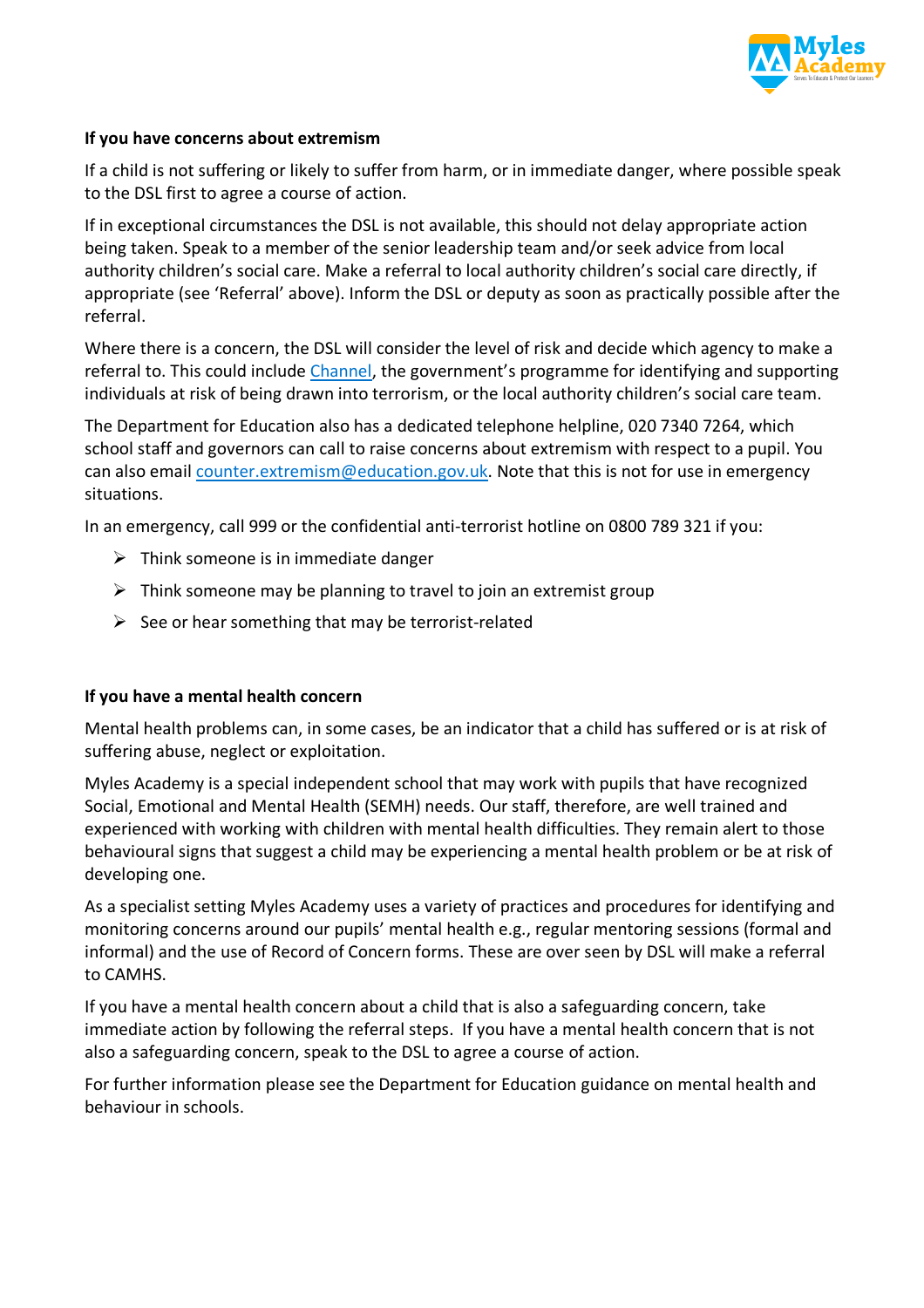**Academy Figure 1: procedure if you have concerns about a child's welfare (as opposed to believing a child is suffering or likely to suffer from harm, or in immediate danger)**

**Myles**

(Note – if the DSL is unavailable, this should not delay action. See Referral section for what to do.

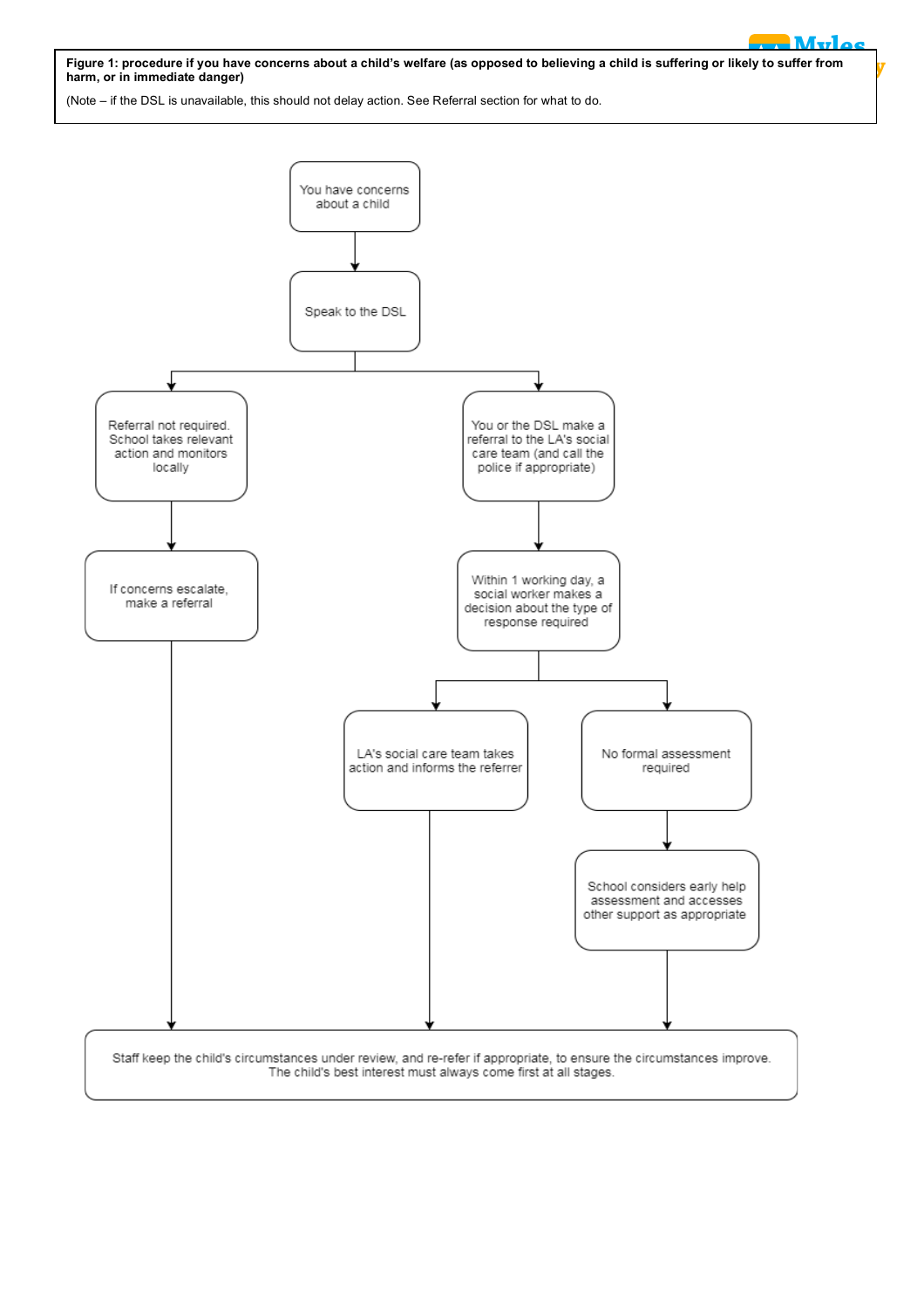

## **9. Concerns about a staff member, supply teacher or volunteer**

If you have concerns about a member of staff (including a supply teacher or volunteer), or an allegation is made about a member of staff (including a supply teacher or volunteer) posing a risk of harm to children, speak to the headteacher. If the concerns/allegations are about the headteacher, speak to the Proprietor.

The headteacher/proprietor will then follow the procedures set out in appendix 3, if appropriate.

## **10.Peer on Peer Abuse and Bullying**

## **KCSIE (2021) states; ' ... abuse is abuse and should never be tolerated or passed off as "banter", "just having a laugh" or "part of growing up"'.**

Staff must ensure that they create a school environment where children and young people's safety is paramount and where unacceptable or unsafe behaviour will not be tolerated. Staff must be aware and alert to incidents of on-line abuse, sexting, sexual violence and sexual harassment between pupils and bullying. This includes up skirting which typically involves taking a picture under a person's clothing without them knowing, with the intention of viewing their genitals or buttocks for sexual gratification, or to cause the victim humiliation, distress or alarm. Staff must be alert to possible signs of peer-on-peer abuse. Inappropriate language must be rigorously and consistently challenged.

A contextual safeguarding approach must be taken when considering possible peer on peer abuse. Children and young people who display harmful behaviours must be seen as potential victims themselves, and the wider environmental risks must be taken into account. Staff must challenge any gender bias or derogatory language used by staff or pupils**.** Staff must not dismiss any concerns brought to them by pupils. Staff can report concerns verbally but they must ensure that all concerns are recorded onto Sleuth by the end of the school day.

## **Staff must act immediately and report any concerns regarding peer-on-peer abuse to the Designated Safeguarding Lead.**

When making decisions about how to deal with allegations, the age and understanding of the young person who has displayed harmful behaviour must be taken into consideration, as well as any relevant personal circumstances and how this relates to their behaviour. Schools must consider any disparity in age between the young person who has displayed harmful behaviour and the victim, the impact the behaviour has had on the victim, and any element of coercion or violence.

#### **What to do if there are concerns**

Designated Safeguarding Leads must deal with any concerns of peer-on-peer abuse immediately and sensitively. As much information as possible must be gathered from the victim and the young person who has allegedly displayed harmful behaviour in order to gain the facts of what has happened.

The language used must be sensitive, non-judgemental and must not blame the victim. Victims must be supported and reassured that their safety and welfare within the school is the priority. Risk assessments must be implemented where necessary.

Where the Designated Safeguarding Lead believes that there has been significant harm caused to the pupil, a referral must be made to the local authority immediately. In agreement with the local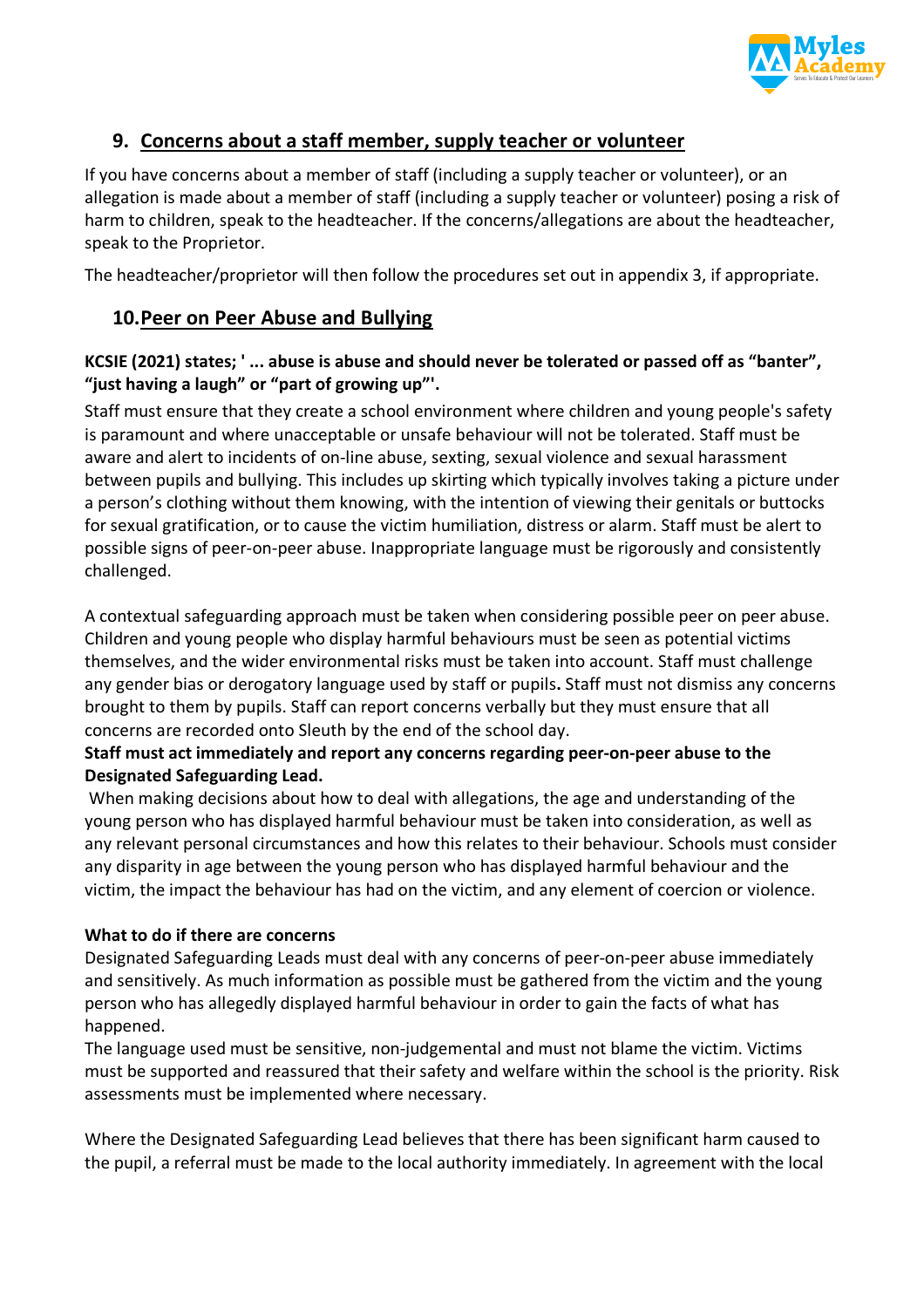

authority, parents/carers must be informed. Where possible, as best practice, parents/carers are to be informed face to face.

If the local authority do not believe it meets their threshold for further action and the Designated Safeguarding Lead is not in agreement, this must be challenged with the local authority.

#### **After the outcome/conclusion of the incident**:

- a contextual safeguarding approach must be taken;
- Myles Academy must take all necessary action to learn from the incident and prevent future incidents from occurring, such as through targeted education around specific types of peer on peer abuse;
- support for the victim must be offered and provided where possible. If necessary, appropriate risk assessments must be implemented to provide reassurance and safety for the victim;
- schools must ensure that they **do not** adopt a victim blaming approach;
- the Designated Safeguarding Lead must complete an investigation into the incident; The investigation must consider the occurrence of the incident itself as well as whether it is an isolated incident, and the personal circumstances of the young person who is alleged to have displayed harmful behaviour;
- if necessary, appropriate referrals must be made to support services for the young person who has displayed harmful behaviours;
- a risk assessment to be completed and implemented for the young person who has displayed harmful behaviours in order to safeguard them and other pupils.

#### **Bullying**

Severe or persistent forms of bullying can result in Significant Harm, which is why those providing services for children should have adequate policies, procedures and training to counter bullying. Bullying occurs when a person or group of people behave in ways which are designed to cause distress or to hurt a person or group of people. Bullying can be overt and plain for all to see. It can be subtle and insidious. Bullying can become part of the culture, recognised or believed by all or a significant number of people as 'acceptable'; it can even be encouraged and rewarded.

Myles Academy has a zero tolerance approach to bullying. All staff have a responsibility to challenge bullying even at a low level. Staff must help children and young people to understand what bullying is and how to report it. Bullying must be dealt with as a safeguarding matter. Staff must report any bullying concerns to the Designated Safeguarding Lead **on the same day**. The concerns must be documented on a Bullying Record Form.

Schools have a responsibility to ensure that those children and young people who bully, are supported and helped to understand the impact of their actions.

For further information please refer to the school's anti-bullying policy and the DfE guidance 'Sexual violence and sexual harassment between children in schools and colleges' December 2017.

#### **All staff have a responsibility to report any suspicions or concerns that a child has or may be mistreated or harmed.**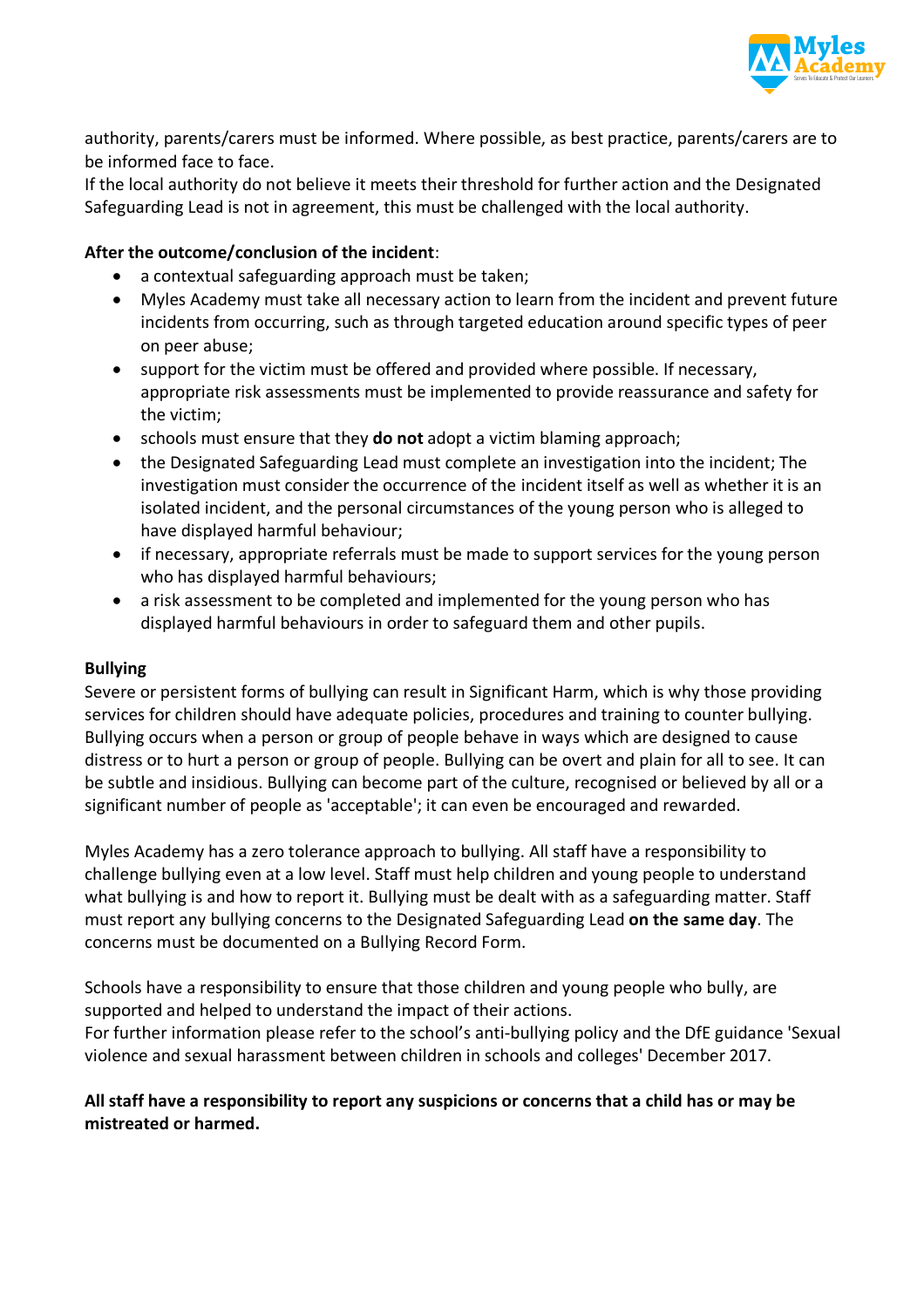

## 11.**Preventative Strategies**

The school will take all appropriate action to ensure that children and young people learn about appropriate relationships with adults, keeping safe, online safety as well as sex and healthy relationships. PSHE lessons, Relationships Education, and Relationships and Sex Education will focus on important age-appropriate issues in line with Government guidance. Staff must ensure that children and young people have opportunity to learn about safe relationships between peers as well as who they can talk to if they have any concerns.

Children should be supported by staff to understand what abuse is. Children must be listened to and enabled to report any abuse or neglect at the earliest opportunity. They should be given information about how to report abuse or any concerns about possible abuse. This should include being able to access in private, relevant websites or help lines such as Childline to seek advice and help.

The school recognises that some children and young people are more vulnerable by virtue of their complex health or behavioural needs, or disabilities. In these instances, all staff have a responsibility to be the 'eyes and ears' and report all concerns to the Designated Safeguarding Lead.

For further information, refer to Part 5 of Keeping Children Safe in Education (2021) 'Child on Child Sexual Violence and Sexual Harassment'.

# **12.Sexting**

#### **Your responsibilities when responding to an incident**

If you are made aware of an incident involving sexting (also known as 'youth produced sexual imagery'), you must report it to the DSL immediately.

#### You must **not**:

- View, download or share the imagery yourself, or ask a pupil to share or download it. If you have already viewed the imagery by accident, you must report this to the DSL
- Delete the imagery or ask the pupil to delete it
- Ask the pupil(s) who are involved in the incident to disclose information regarding the imagery (this is the DSL's responsibility)
- Share information about the incident with other members of staff, the pupil(s) it involves or their, or other, parents and/or carers
- Say or do anything to blame or shame any young people involved
- You should explain that you need to report the incident and reassure the pupil(s) that they will receive support and help from the DSL.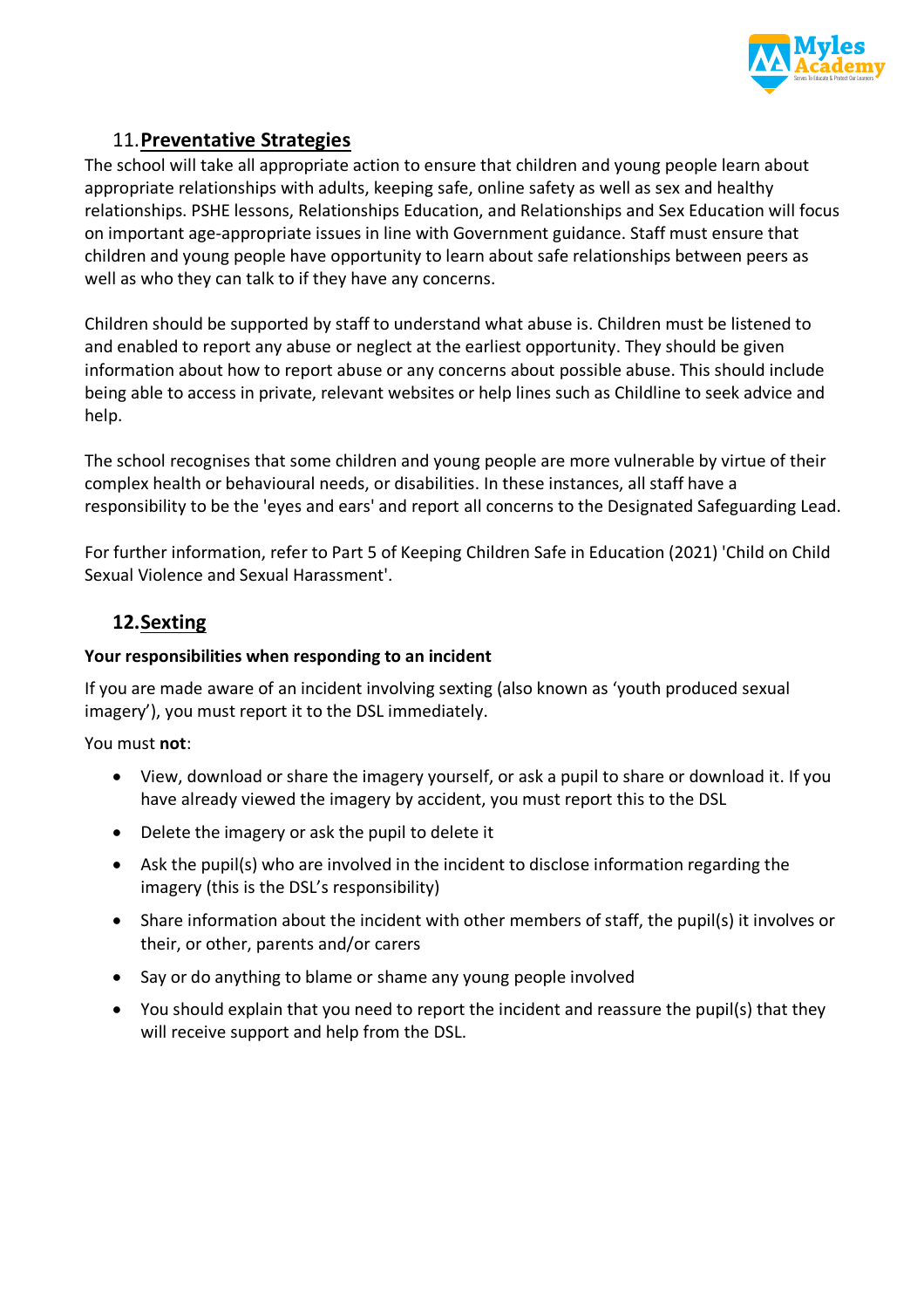

## **13.Initial review meeting**

Following a report of an incident, the DSL will hold an initial review meeting with appropriate school staff. This meeting will consider the initial evidence and aim to determine:

- Whether there is an immediate risk to pupil(s)
- If a referral needs to be made to the police and/or children's social care
- If it is necessary to view the imagery in order to safeguard the young person (in most cases, imagery should not be viewed)
- What further information is required to decide on the best response
- Whether the imagery has been shared widely and via what services and/or platforms (this may be unknown)
- Whether immediate action should be taken to delete or remove images from devices or online services
- Any relevant facts about the pupils involved which would influence risk assessment
- If there is a need to contact another school, college, setting or individual
- Whether to contact parents or carers of the pupils involved (in most cases parents should be involved)

The DSL will make an immediate referral to police and/or children's social care if:

- The incident involves an adult
- There is reason to believe that a young person has been coerced, blackmailed or groomed, or if there are concerns about their capacity to consent (for example owing to special educational needs)
- What the DSL knows about the imagery suggests the content depicts sexual acts which are unusual for the young person's developmental stage, or are violent
- The imagery involves sexual acts and any pupil in the imagery is under 13
- The DSL has reason to believe a pupil is at immediate risk of harm owing to the sharing of the imagery (for example, the young person is presenting as suicidal or self-harming)

If none of the above apply then the DSL, in consultation with the headteacher and other members of staff as appropriate, may decide to respond to the incident without involving the police or children's social care.

#### **Further review by the DSL**

If at the initial review stage a decision has been made not to refer to police and/or children's social care, the DSL will conduct a further review.

They will hold interviews with the pupils involved (if appropriate) to establish the facts and assess the risks.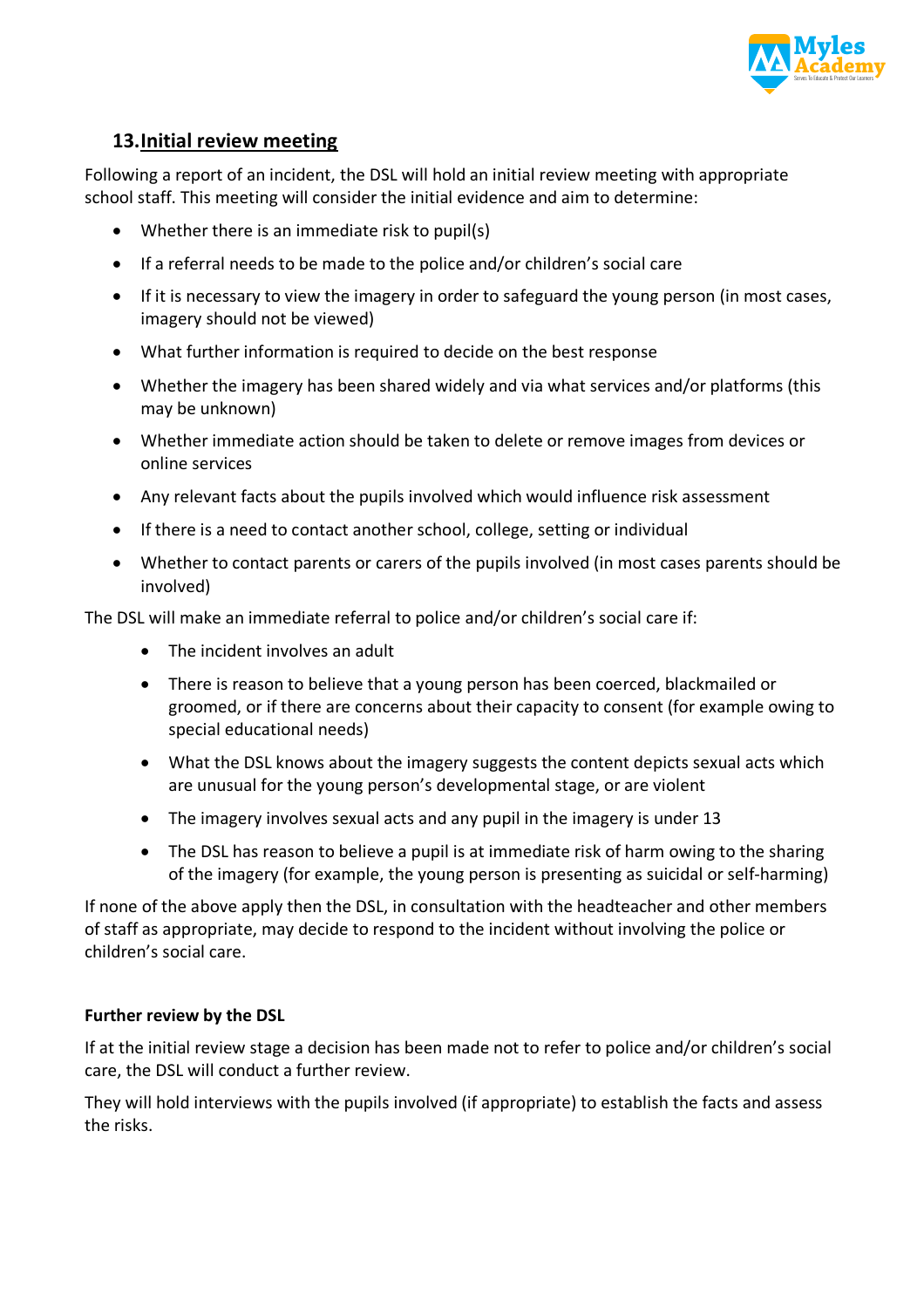

If at any point in the process there is a concern that a pupil has been harmed or is at risk of harm, a referral will be made to children's social care and/or the police immediately.

#### **Informing parents**

The DSL will inform parents at an early stage and keep them involved in the process, unless there is a good reason to believe that involving them would put the pupil at risk of harm.

#### **Referring to the police**

If it is necessary to refer an incident to the police, this will be done by dialing 101.

#### **Recording incidents**

All sexting incidents and the decisions made in responding to them will be recorded. The recordkeeping arrangements set out in section 14 of this policy also apply to recording incidents of sexting.

#### **Curriculum coverage**

Pupils are taught about the issues surrounding sexting as part of our **PSHE education and our pastoral programme. Teaching covers the following in relation to sexting:**

- What it is
- How it is most likely to be encountered
- The consequences of requesting, forwarding or providing such images, including when it is and is not abusive
- Issues of legality
- The risk of damage to people's feelings and reputation

Pupils also learn the strategies and skills needed to manage:

- Specific requests or pressure to provide (or forward) such images
- The receipt of such images

This policy on sexting is also shared with pupils so they are aware of the processes the school will follow in the event of an incident.

#### **Notifying parents**

Where appropriate, we will discuss any concerns about a child with the child's parents. The DSL will normally do this in the event of a suspicion or disclosure.

Other staff will only talk to parents about any such concerns following consultation with the DSL.

If we believe that notifying the parents would increase the risk to the child, we will discuss this with the local authority children's social care team before doing so.

In the case of allegations of abuse made against other children, we will normally notify the parents of all the children involved.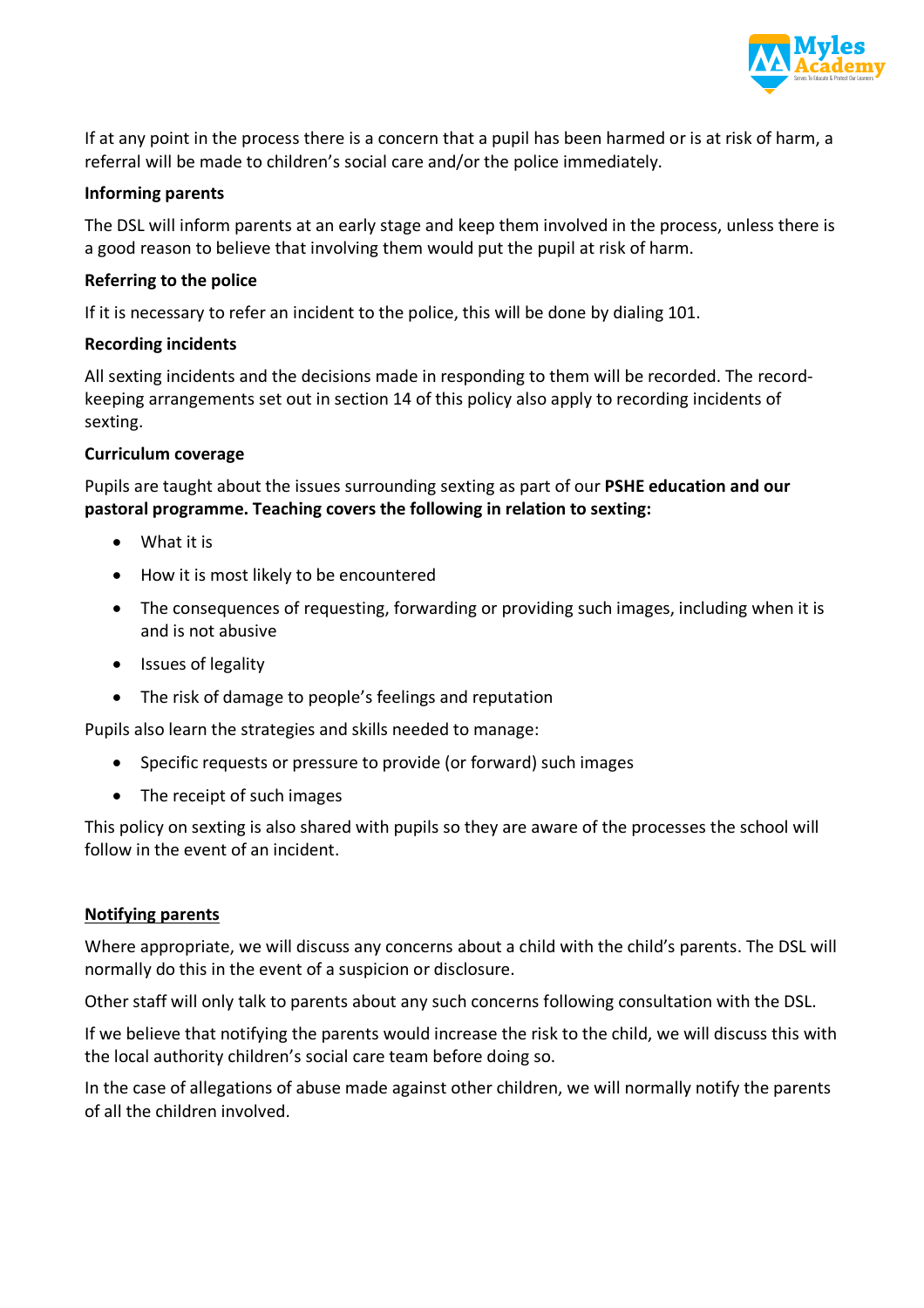

## **14.Children Missing Education**

All staff must be aware of the risks associated with children who go missing from education, and particularly that very often missing incidents are a warning sign of other safeguarding concerns such as exploitation, forced marriage, FGM, substance misuse or mental health problems. The risk of exploitation and abuse increases for those children and young people who go missing from home and school.

Early identification and intervention is a priority. Myles Academy will have appropriate procedures in place for monitoring the attendance of children and young people in school. Children and young people's attendance must be monitored through Senior Leadership Team Meetings and the Pastoral team.

The Head Teacher must ensure that there are two contact numbers on a pupil's file. The Designated Safeguarding Lead must contact the main emergency contact as detailed on the pupil's file should there be concerns regarding the pupil missing education.

Staff must report all unauthorised absences to the Designated Safeguarding Lead. The Designated Safeguarding Lead must make contact with the child or young person's parent/carer immediately to establish the child or young person's whereabouts. The Designated Safeguarding Lead must inform the placing authority of a pupil's poor attendance.

The Designated Safeguarding Lead is responsible for investigating any unexplained absences. Reasonable enquiries must be made to locate a child or young person who is missing from education. The Designated Safeguarding Lead **must** refer any safeguarding concerns regarding the absence of a pupil to the local authority. In cases where there are immediate concerns regarding forced marriage or FGM, the Designated Safeguarding Lead must refer to the police immediately. All information **must** be documented on a Record of Concern.

Children and young people who are repeatedly missing from education are at particular risk of harm. Attempts must be made to talk to the child or young person about why they are missing from education. Records must be kept of those discussions. Any safeguarding information which the child or young person discloses must be shared **immediately** with the local authority. If the child or young person discloses immediate safeguarding concerns, the Designated Safeguarding Lead must share this information with the police.

Please see Children Missing Education Policy for more information.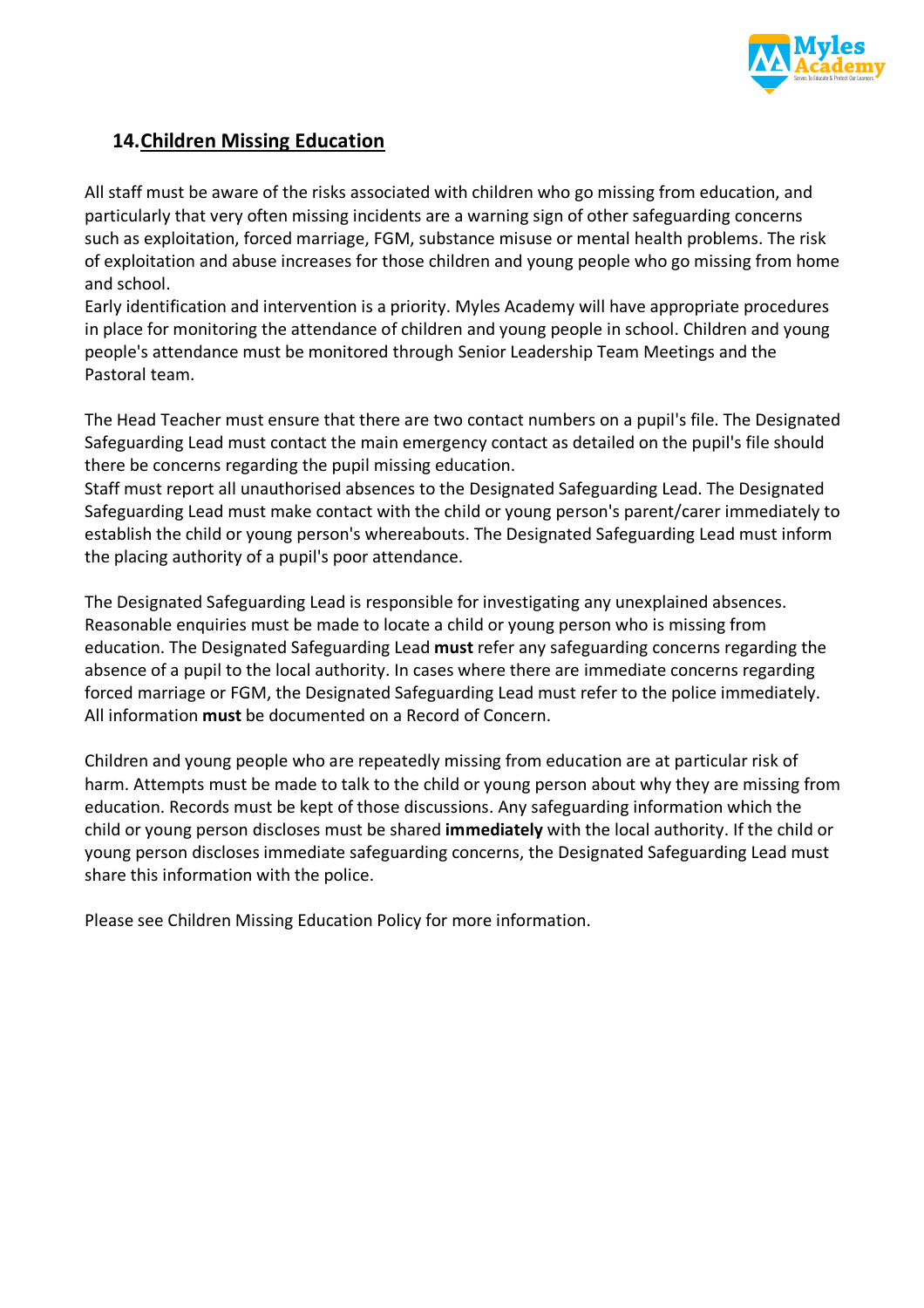

## **15.Preventing Radicalisation**

Myles Academy fully recognises its responsibility to have arrangements in place to safeguard and protect children from radicalisation. Section 26 of the Counter-Terrorism and Security Act 2015 places a statutory responsibility on schools to 'have due regard to the need to prevent people from being drawn into terrorism'. This is known as the 'Prevent' duty.

All staff must be aware of the signs and indicators of radicalisation. Staff must be proactive in reporting any concerns, regardless of how small they may be, to the Designated Safeguarding Lead. Designated Safeguarding Leads must assist staff to report all concerns regarding radicalisation to the Police. Staff must document their concerns onto a Record of Concern.

All staff must be aware of the local procedures relating to reporting radicalisation concerns.

## **16.Physical Interventions**

While Myles Academy creates an atmosphere of nurturing, unconditional positive regard and warmth, Myles Academy recognises that on occasion it may be necessary to use physical intervention to keep a child or young person safe. Physical intervention must be a last resort.

#### **All staff must read and know the school's individual Physical Intervention Policy**.

If a child or young person makes an allegation after a physical intervention, it is important that the member of staff writes down as much information as possible. Staff must complete body maps immediately after the event and record it on the Incident/PI form within 24hours. Staff must also verbally inform the Designated Safeguarding Lead/deputy as well as recording it. **Medical attention must always be sought for the young person.** Staff must inform their parents or carers. Allegations of harm relating to physical interventions must be reported to the Headteacher and the Local Authority Designated Officer.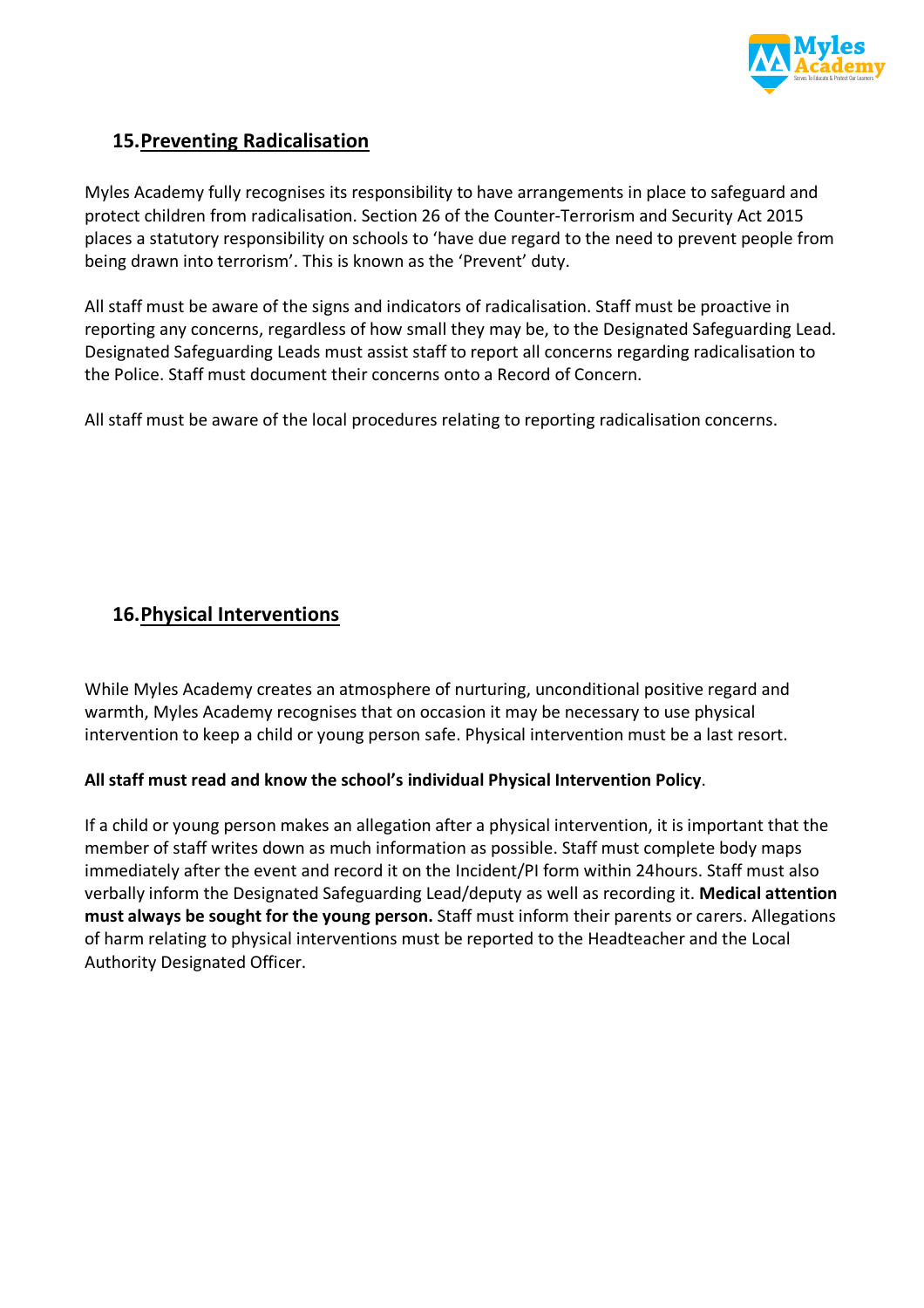

# **17.Allegations against Staff**

All allegations must be treated seriously. Staff must maintain an open mind and suspend all judgement. Allegations must never be dismissed. When managing allegations, it is important that staff maintain a level of professional curiosity. Staff have a responsibility to look after themselves and not to place themselves into situations which could present as unsafe. Staff must report any concerns to the Headteacher and the Designated Safeguarding Lead.

When a child makes an allegation about a member of staff, the member of staff receiving the complaint must write everything down and document it on a Record of Concern. The member of staff must immediately report the allegation to the Designated Safeguarding Lead or deputy. The Designated Safeguarding Lead has a responsibility to take all allegations seriously regardless of whether a child or young person has made previous allegations. The Designated Safeguarding Officer may wish to speak with the LADO and seek advice about next steps on the same day. Allegations must be reported to the Local Authority Designated Officer within one working day.

If the allegation is regarding the Head Teacher, then the Proprietor must be informed immediately. They will then seek advice from the LADO.

It is the responsibility of the Designated Safeguarding Lead to ensure that all allegations are managed in line with local safeguarding partnership procedures.

## **18.Working with the Local Authority Designated Officer**

In all referrals, the Designated Safeguarding Lead is the lead professional within the school for ensuring that a timely response is received from the local authority or LADO. If a response is received which the Designated Safeguarding Lead believes is inappropriate and does not prioritise the child or young person's safety, this must be escalated to the Head Teacher or Proprietor to agree further action.

# **19.Whistleblowing**

Safeguarding is everyone's responsibility. Myles Academy recognises that on occasion staff may feel that they are unable to tell someone within their immediate place of work about any safeguarding concerns that they may have. Myles Academy also recognises that children will be unable to voice their concerns if they are in an environment where staff also fail to voice their concerns.

All staff have a duty first and foremost to the children in their school. Any concerns, regardless of how small they may seem, must be reported. Designated Safeguarding Leads and Head Teachers have a responsibility to ensure that they create an environment where staff feel safe to openly voice any concerns and that they feel listened to. It is also important that staff feel supported if concerns are raised about them. If staff see or heard about other colleagues practice which they are concerned about, which potentially may cause emotional or physical harm to a pupil, or if the standard of care being provided falls short of expectations, they must report this.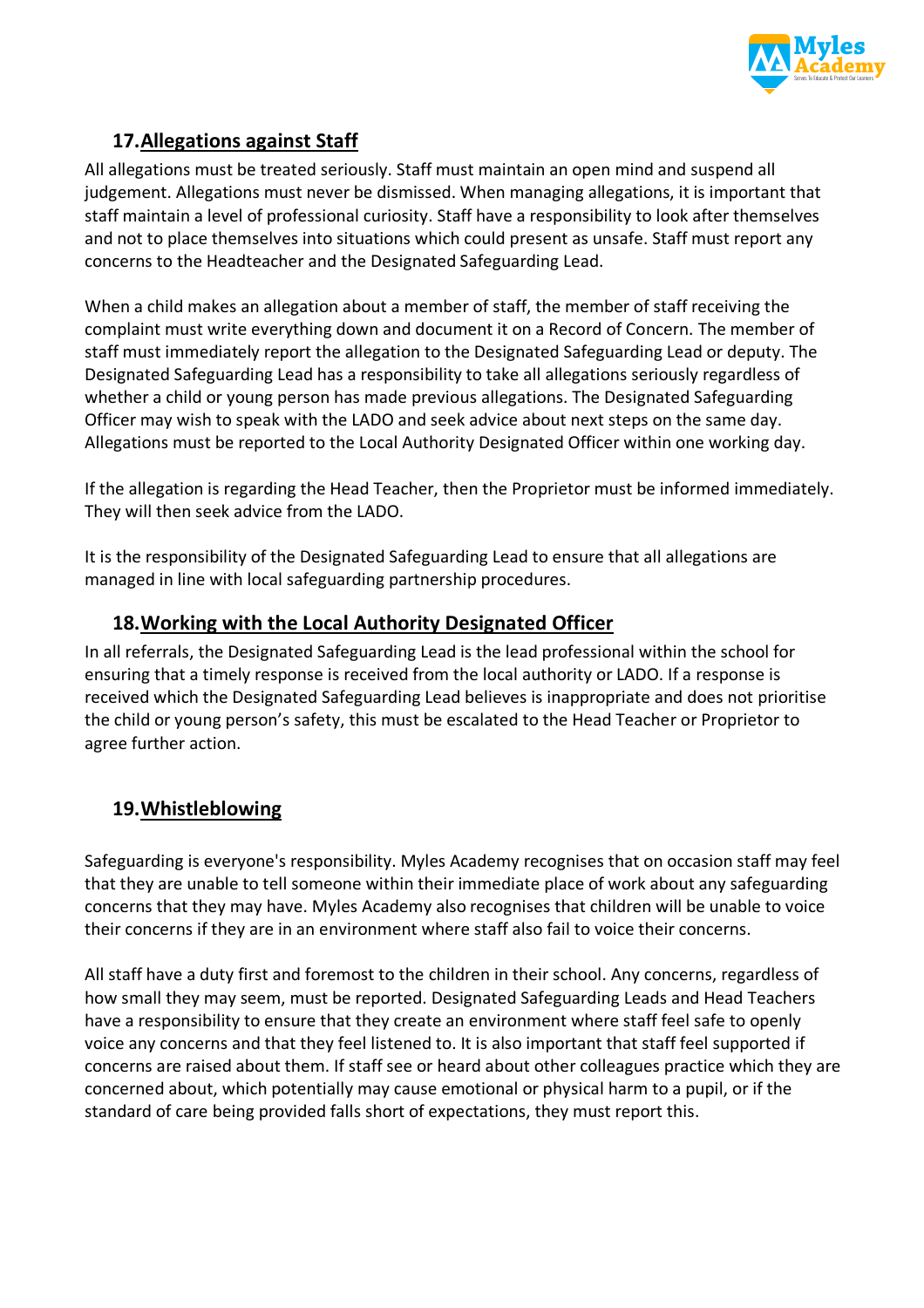

## **20.Pupils with special educational needs and disabilities**

We recognise that pupils at **Myles Academy** have special educational needs (SEN) and disabilities can face additional safeguarding challenges. Additional barriers can exist when recognising abuse and neglect in this group, including:

- Assumptions that indicators of possible abuse such as behaviour, mood and injury relate to the child's disability without further exploration
- Pupils being more prone to peer group isolation than other pupils
- The potential for pupils with SEN and disabilities being disproportionally impacted by behaviours such as bullying, without outwardly showing any signs
- Communication barriers and difficulties in overcoming these barriers

All pupils at Myles Academy that have an EHCP and are provided with high levels of support in all areas of their education.

#### **Pupils with a social worker**

Pupils may need a social worker due to safeguarding or welfare needs. We recognise that a child's experiences of adversity and trauma can leave them vulnerable to further harm as well as potentially creating barriers to attendance, learning, behaviour and mental health.

The DSL and all members of staff will work with and support social workers to help protect vulnerable children.

Where we are aware that a pupil has a social worker, the DSL will always consider this fact to ensure any decisions are made in the best interests of the pupil's safety, welfare and educational outcomes. For example, it will inform decisions about:

- Responding to unauthorised absence or missing education where there are known safeguarding risks
- The provision of pastoral and/or academic support

## **21.Looked-after and previously looked-after children**

We will ensure that staff have the skills, knowledge and understanding to keep looked-after children and previously looked-after children safe. We will ensure that:

- Appropriate staff have relevant information about children's looked after legal status, contact arrangements with birth parents or those with parental responsibility, and care arrangements
- The DSL has details of children's social workers and relevant virtual school heads

We have appointed an appropriately trained designated teacher**,** to take the lead on promoting the educational achievement of looked-after and previously looked-after children. As part of their role, they will:

- Work closely with the DSL to ensure that any safeguarding concerns regarding looked-after and previously looked-after children are quickly and effectively responded to
- Work with virtual school heads to promote the educational achievement of looked-after and previously looked-after children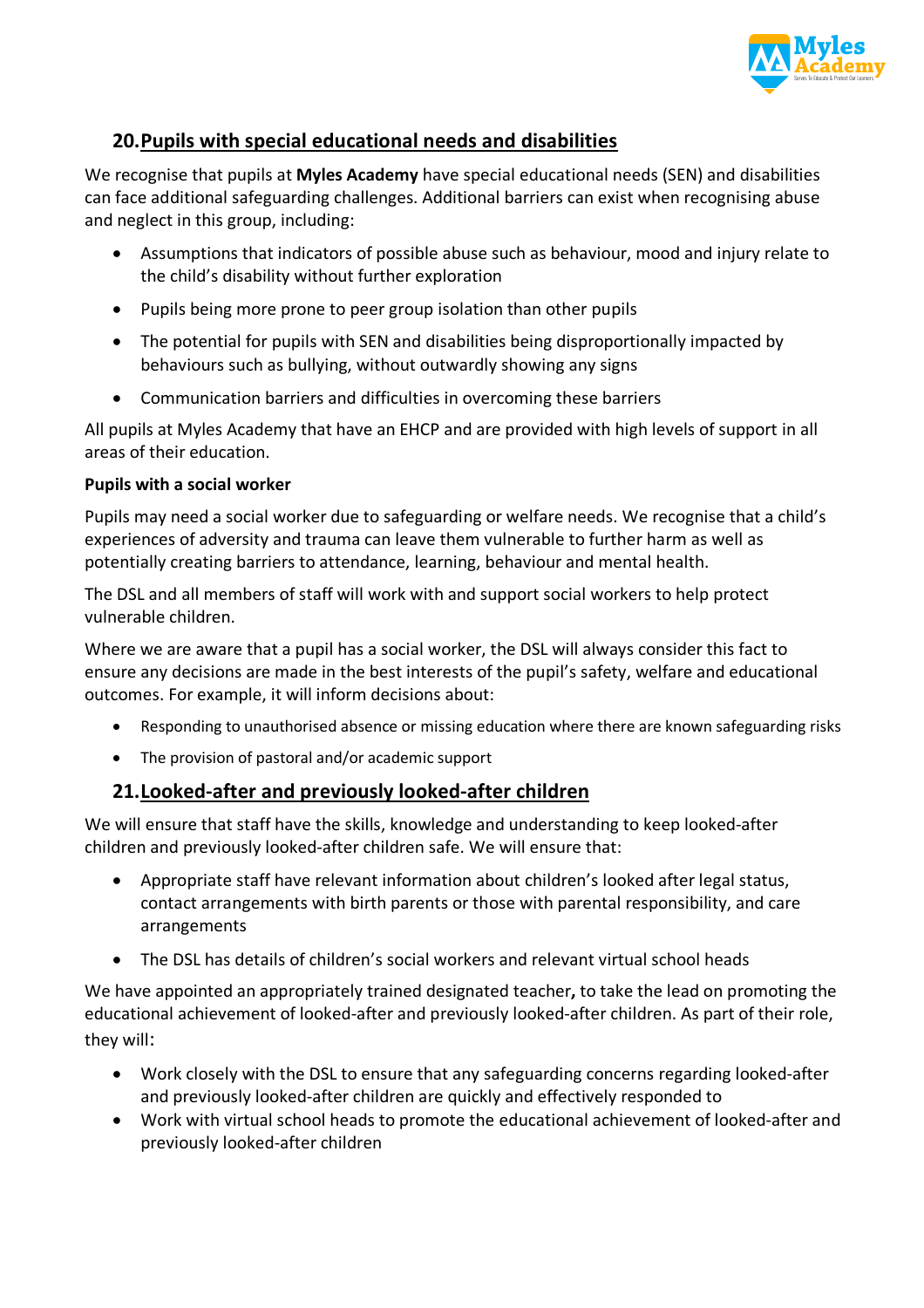

# **22.Sexual Violence and Sexual Harassment between children.**

#### **\*Please refer to the Sexual Violence and Sexual Harassment between children Policy 2021 for further information and procedures.**

Sexual violence and sexual harassment can occur between two children of any age and sex. It can occur through a group of children sexually assaulting or sexually harassing a single child or group of children. Sexual violence and sexual harassment exist on a continuum and may overlap; they can occur online and face to face (both physically and verbally) and are never acceptable. As set out in Part one of Keeping children safe in education (KCSIE), all staff working with children are advised to maintain an attitude of '*it could happen here'*.

Addressing inappropriate behaviour at Myles Academy, (even if it appears to be relatively innocuous) can be an important intervention that helps prevent problematic, abusive and/or violent behaviour in the future.

Myles Academy will be aware of, and respond appropriately to all reports and concerns, including those outside the school, and or online. Myles Academy will always ensure:

- $\triangleright$  That there is a zero-tolerance approach to sexual violence and sexual harassment and it is never acceptable, and it will not be tolerated and it should never be passed off as "banter", "just having a laugh", "part of growing up" or "boys being boys".
- $\triangleright$  All staff will challenge physical behaviour (potentially criminal in nature), such as grabbing bottoms, breasts and genitalia, pulling down trousers, flicking bras and lifting up skirts. Dismissing or tolerating such behaviours risks normalising them.
- $\triangleright$  Be aware that not recognising, acknowledging or understanding the scale of harassment and abuse and/or downplaying some behaviours related to abuse as it can lead to a culture of unacceptable behaviour, an unsafe environment and in worst case scenarios a culture that normalises abuse leading to children accepting it as normal and not coming forward to report it.
- $\triangleright$  Children who are lesbian, gay, bi, or trans (LGBT) can be targeted by their peers. In some cases, a child who is perceived by their peers to be LGBT (whether they are or not) can be just as vulnerable as children who identify as LGBT.
- $\triangleright$  That all the above can be driven by wider societal factors beyond the school, such as everyday sexist stereotypes and everyday sexist language. Therefore, a whole school approach (especially preventative education) as described is important.

Children with Special Educational Needs and Disabilities (SEND) are three times more likely to be abused than their peers. Additional barriers can sometimes exist when recognising abuse in SEND children. These can include:

- Assumptions that indicators of possible abuse such as behaviour, mood and injury relate to the child's disability without further exploration.
- The potential for children with SEND being disproportionately impacted by behaviours such as bullying and harassment, without outwardly showing any signs.
- Communication barriers and difficulties overcoming these barriers.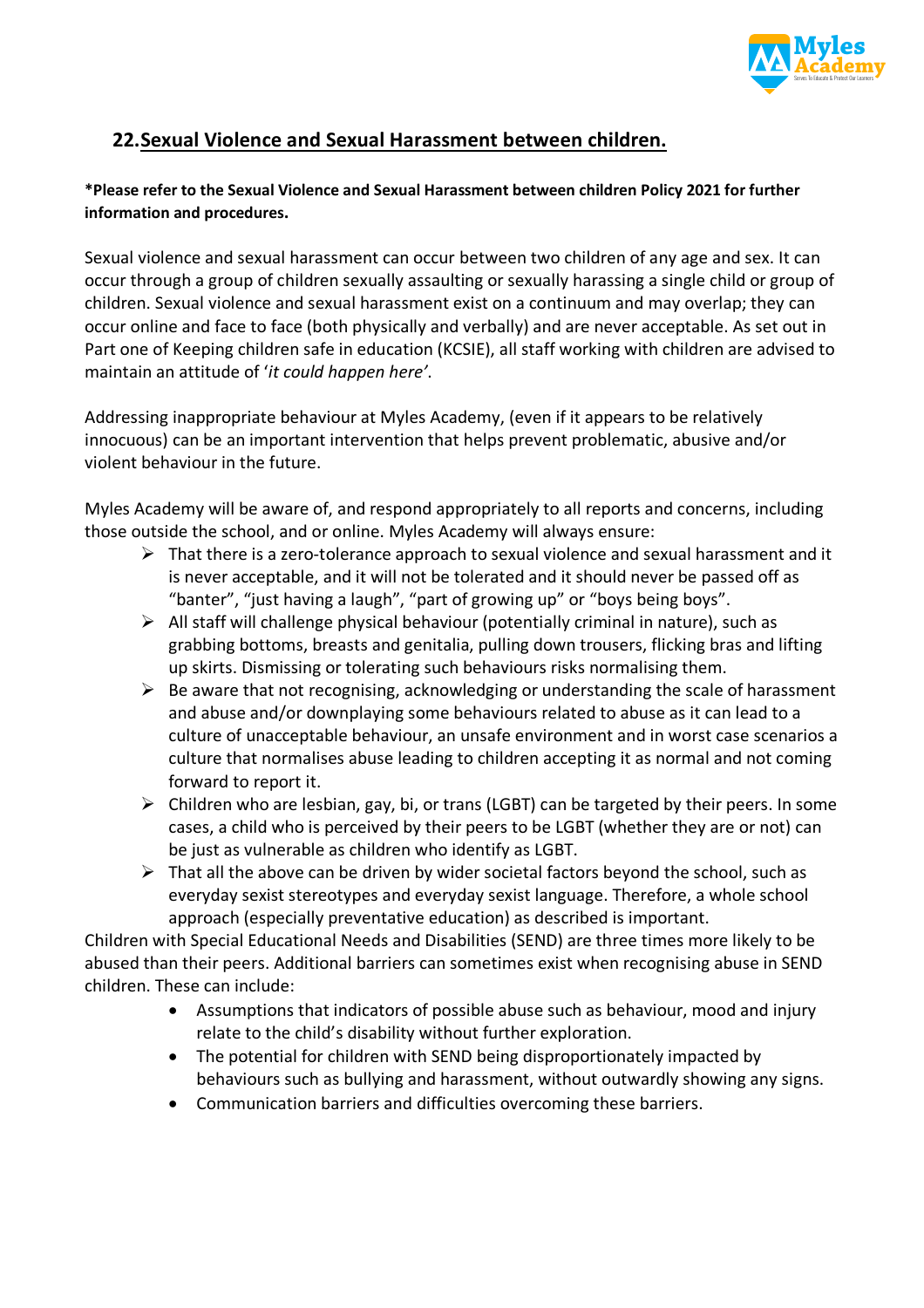

Any reports of abuse involving children with SEND will therefore require close liaison with the designated safeguarding lead Tash Hughes or deputy Lucinda Grant. Whilst any report of sexual violence or sexual harassment should be taken seriously, staff should be aware it is more likely that girls will be the victims of sexual violence and sexual harassment and more likely it will be perpetrated by boys. But it is essential that all victims are reassured that they are being taken seriously and that they will be supported and kept safe. A victim should never be given the impression that they are creating a problem by reporting sexual violence or sexual harassment. Nor should a victim ever be made to feel ashamed for making a report.

## **23.Mobile phones and cameras**

Staff are allowed to bring their personal phones to school for their own use but will limit such use to non-contact time when pupils are not present. Staff members' personal phones will remain in their lockers during contact time with pupils.

Staff will not take pictures or recordings of pupils on their personal phones or cameras.

We will follow the General Data Protection Regulation and Data Protection Act 2018 when taking and storing photos and recordings for use in the school.

Pupils must hand their mobile phones in at reception to be kept in a secure location.

For further details surrounding the use of mobile phones in school please see our Mobile Phone Policy.

## **24.Record-keeping**

We will hold records in line with our records retention schedule.

All safeguarding concerns, discussions, decisions made and the reasons for those decisions, must be recorded in writing. If you are in any doubt about whether to record something, discuss it with the DSL.

Non-confidential records will be easily accessible and available. Confidential information and records will be held securely and only available to those who have a right or professional need to see them.

Safeguarding records relating to individual children will be retained for a reasonable period of time after they have left the school.

If a child for whom the school has, or has had, safeguarding concerns moves to another school, the DSL will ensure that their safeguarding file is forwarded promptly and securely, and separately from the main pupil file. In addition, if the concerns are significant or complex, and/or social services are involved, the DSL will speak to the DSL of the receiving school and provide information to enable them to have time to make any necessary preparations to ensure the safety of the child.

Our records are kept in both paper and electronic format. Confidential paper records concerning safeguarding issues are kept locked in the head teacher's office. Electronic records are password protected.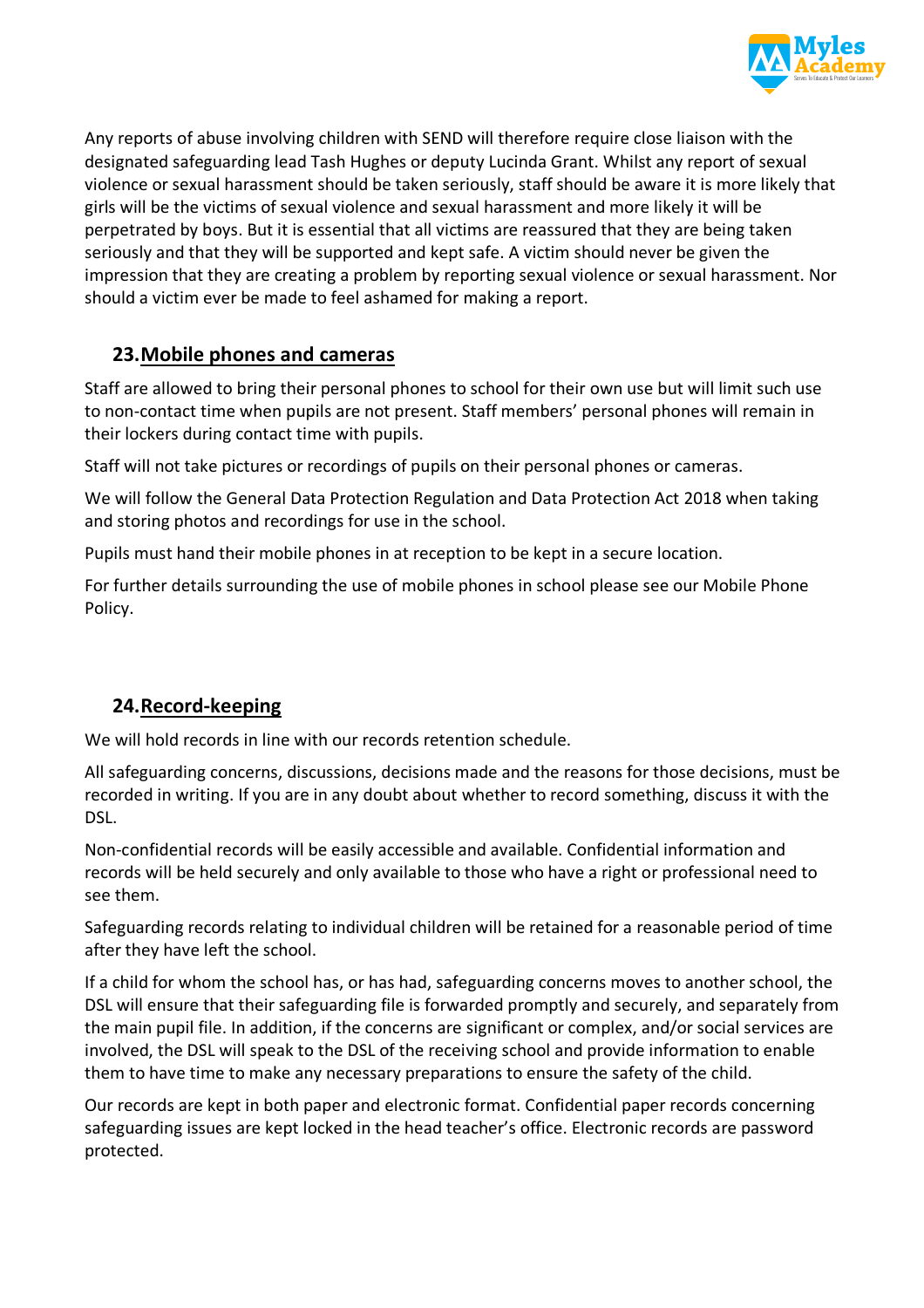

While it is usually good practice to seek consent for making any referral, there are some exceptions when it comes to safeguarding concerns. For example, you do not need consent if having a conversation with the family would place the child / young person or someone else at increased risk of suffering harm. There is no need to seek consent if doing so might undermine the investigation of a serious crime. This includes making a child protection referral for a child / young person who has made an allegation about a physical or sexual assault by a parent or carer, or where a delay in getting consent may mean the child / young person is put at further risk of harm.

There may be occasions, such as criminal investigation or Local Authority proceedings, which require an element of confidentiality from the family involved. Any professional ambiguity should be clarified with the relevant agency to ensure that investigations or proceedings are not compromised. For further advice about information sharing please go to:

https://www.gov.uk/government/publications/safeguarding-practitioners-information-sharingadvice

In addition:

Appendix 2 sets out our policy on record-keeping specifically with respect to recruitment and preemployment checks

Appendix 3 sets out our policy on record-keeping with respect to allegations of abuse made against staff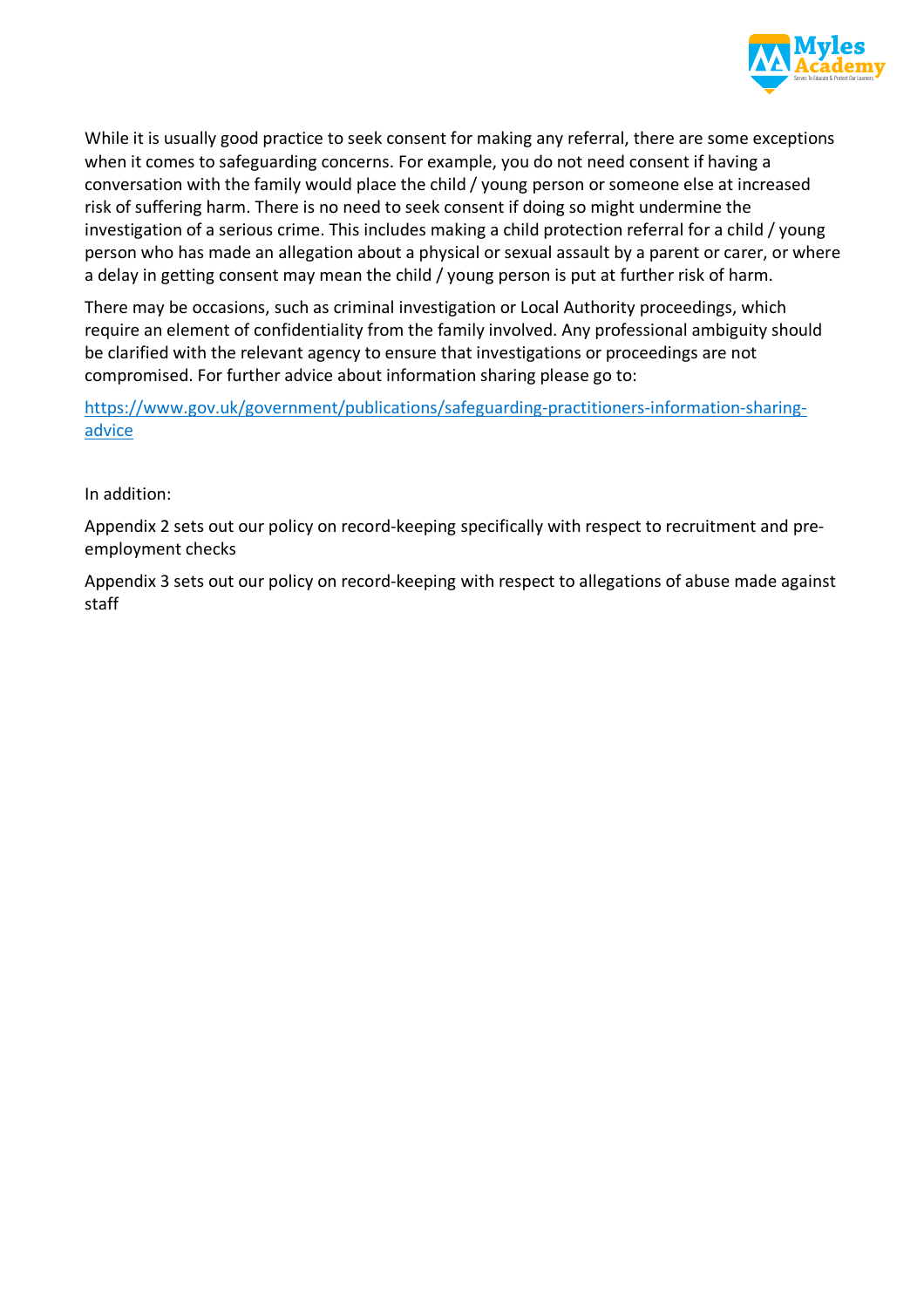

# **25.Training**

#### **All staff**

All staff members will undertake safeguarding and child protection training at induction, including on whistle-blowing procedures, to ensure they understand the school's safeguarding systems and their responsibilities, and can identify signs of possible abuse or neglect. This training will be regularly updated and will be in line with advice from the safeguarding partners.

All staff will have training on the government's anti-radicalisation strategy, Prevent, to enable them to identify children at risk of being drawn into terrorism and to challenge extremist ideas.

Staff will also receive regular safeguarding and child protection updates (for example, through emails, e-bulletins and staff meetings) as required, but at least annually.

Contractors who are provided through a private finance initiative (PFI) or similar contract will also receive safeguarding training.

Volunteers will receive appropriate training, if applicable.

#### **The DSL and deputy**

The DSL and deputy will undertake child protection and safeguarding training at least every 2 years.

In addition, they will update their knowledge and skills at regular intervals and at least annually (for example, through e-bulletins, meeting other DSLs, or taking time to read and digest safeguarding developments).

They will also undertake Prevent awareness training.

#### **Proprietors**

All proprietors receive training about safeguarding, to make sure they have the knowledge and information needed to perform their functions and understand their responsibilities.

As the proprietor may be required to act as the 'case manager' in the event that an allegation of abuse is made against the headteacher, they receive training in managing allegations for this purpose.

#### **Recruitment – interview panels**

At least one person conducting any interview for a post at the school will have undertaken safer recruitment training. This will cover, as a minimum, the contents of the Department for Education's statutory guidance, Keeping Children Safe in Education, and will be in line with local safeguarding procedures.

#### **Monitoring arrangements**

This policy will be reviewed **annually** by the headteacher. At every review, it will be approved by the proprietor.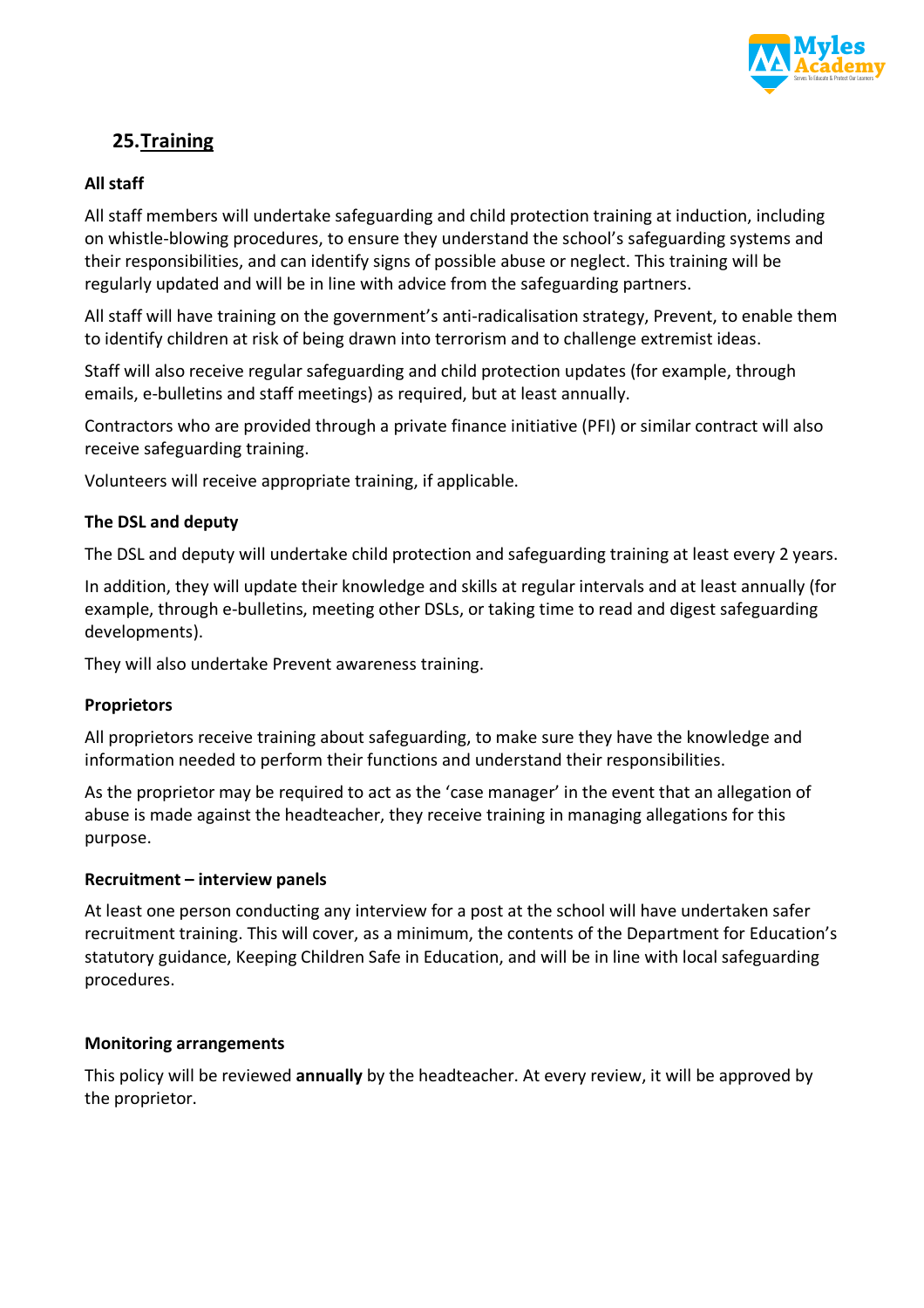

#### **These appendices are based on the Department for Education's statutory guidance, Keeping Children Safe in Education.**

#### **Appendix 1: types of abuse**

Abuse, including neglect, and safeguarding issues are rarely standalone events that can be covered by one definition or label. In most cases, multiple issues will overlap.

**Physical abuse** may involve hitting, shaking, throwing, poisoning, burning or scalding, drowning, suffocating or otherwise causing physical harm to a child. Physical harm may also be caused when a parent or carer fabricates the symptoms of, or deliberately induces, illness in a child.

**Emotional abuse** is the persistent emotional maltreatment of a child such as to cause severe and adverse effects on the child's emotional development. Some level of emotional abuse is involved in all types of maltreatment of a child, although it may occur alone.

Emotional abuse may involve:

Conveying to a child that they are worthless or unloved, inadequate, or valued only insofar as they meet the needs of another person

Not giving the child opportunities to express their views, deliberately silencing them or 'making fun' of what they say or how they communicate

Age or developmentally inappropriate expectations being imposed on children. These may include interactions that are beyond a child's developmental capability, as well as overprotection and limitation of exploration and learning, or preventing the child participating in normal social interaction

Seeing or hearing the ill-treatment of another

Serious bullying (including cyberbullying), causing children frequently to feel frightened or in danger, or the exploitation or corruption of children

**Sexual abuse** involves forcing or enticing a child or young person to take part in sexual activities, not necessarily involving a high level of violence, whether or not the child is aware of what is happening. The activities may involve:

Physical contact, including assault by penetration (for example rape or oral sex) or non-penetrative acts such as masturbation, kissing, rubbing and touching outside of clothing

Non-contact activities, such as involving children in looking at, or in the production of, sexual images, watching sexual activities, encouraging children to behave in sexually inappropriate ways, or grooming a child in preparation for abuse (including via the internet)

Sexual abuse is not solely perpetrated by adult males. Women can also commit acts of sexual abuse, as can other children.

**Neglect** is the persistent failure to meet a child's basic physical and/or psychological needs, likely to result in the serious impairment of the child's health or development. Neglect may occur during pregnancy as a result of maternal substance abuse.

Once a child is born, neglect may involve a parent or carer failing to:

Provide adequate food, clothing and shelter (including exclusion from home or abandonment)

Protect a child from physical and emotional harm or danger

Ensure adequate supervision (including the use of inadequate care-givers)

Ensure access to appropriate medical care or treatment

It may also include neglect of, or unresponsiveness to, a child's basic emotional needs.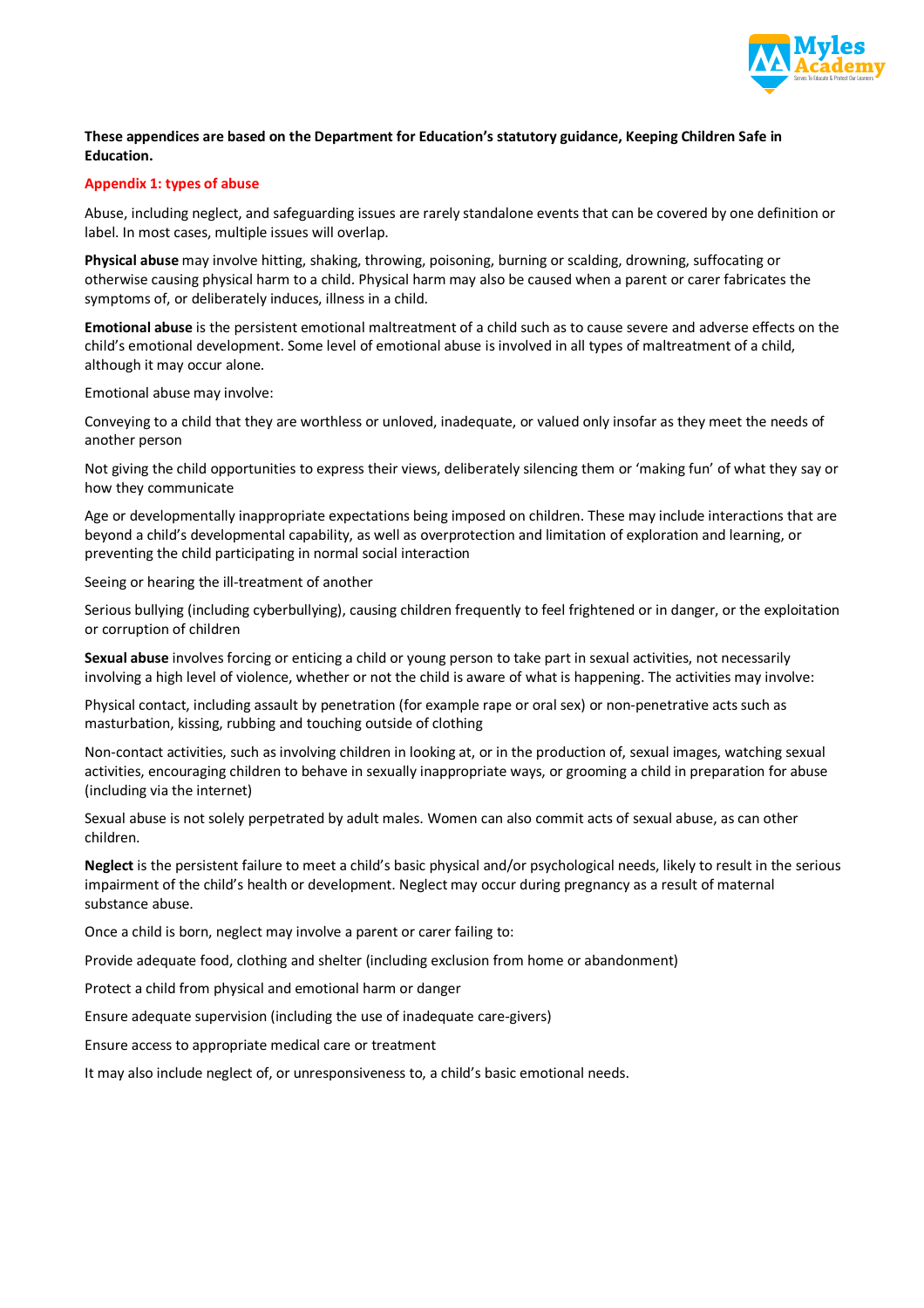

#### **Appendix 2: Safer recruitment and DBS checks – policy and procedures**

We will record all information on the checks carried out in the school's single central record (SCR). Copies of these checks, where appropriate, will be held in individuals' personnel files. We follow requirements and best practice in retaining copies of these checks, as set out below.

#### **New staff**

When appointing new staff, we will:

Verify their identity

Obtain (via the applicant) an enhanced Disclosure and Barring Service (DBS) certificate, including barred list information for those who will be engaging in regulated activity (see definition below). We will not keep a copy of this for longer than 6 months

Obtain a separate barred list check if they will start work in regulated activity before the DBS certificate is available

Verify their mental and physical fitness to carry out their work responsibilities

Verify their right to work in the UK. We will keep a copy of this verification for the duration of the member of staff's employment and for 2 years afterwards

Verify their professional qualifications, as appropriate

Ensure they are not subject to a prohibition order if they are employed to be a teacher

Carry out further additional checks, as appropriate, on candidates who have lived or worked outside of the UK, including (where relevant) any teacher sanctions or restrictions imposed by a European Economic Area professional regulating authority, and criminal records checks or their equivalent

Check that candidates taking up a management position are not subject to a prohibition from management (section 128) direction made by the secretary of state

We will ensure that appropriate checks are carried out to ensure that individuals are not disqualified under the 2018 Childcare Disqualification Regulations and Childcare Act 2006. Where we take a decision that an individual falls outside of the scope of these regulations and we do not carry out such checks, we will retain a record of our assessment on the individual's personnel file. This will include our evaluation of any risks and control measures put in place, and any advice sought.

We will ask for written information about previous employment history and check that information is not contradictory or incomplete.

We will seek references on all short-listed candidates, including internal candidates, before interview. We will scrutinise these and resolve any concerns before confirming appointments. The references requested will ask specific questions about the suitability of the applicant to work with children.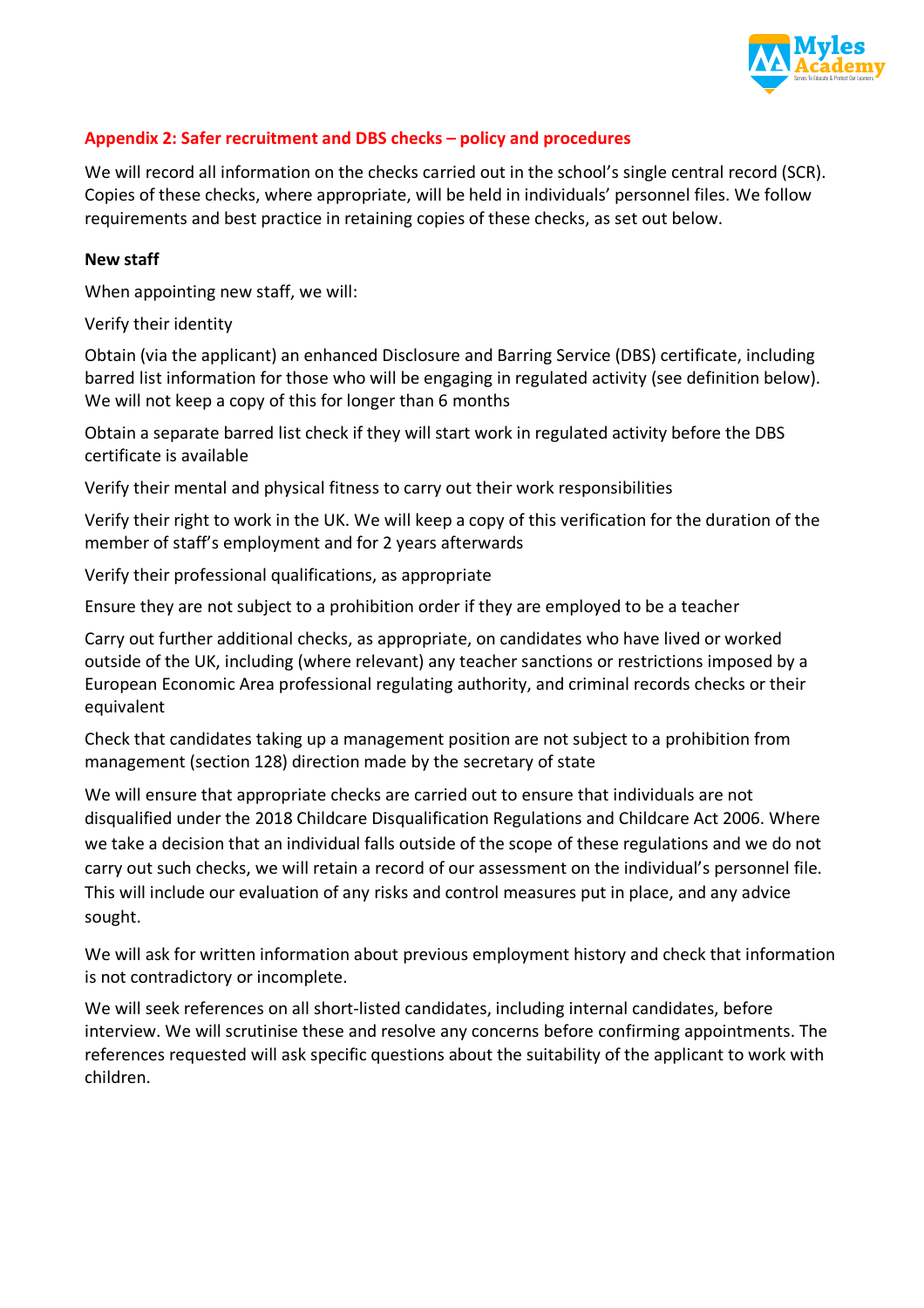

**Regulated activity** means a person who will be:

Responsible, on a regular basis in a school or college, for teaching, training, instructing, caring for or supervising children; or

Carrying out paid, or unsupervised unpaid, work regularly in a school or college where that work provides an opportunity for contact with children; or

Engaging in intimate or personal care or overnight activity, even if this happens only once and regardless of whether they are supervised or not

#### **Existing staff**

If we have concerns about an existing member of staff's suitability to work with children, we will carry out all the relevant checks as if the individual was a new member of staff. We will also do this if an individual moves from a post that is not regulated activity to one that is.

We will refer to the DBS anyone who has harmed, or poses a risk of harm, to a child or vulnerable adult where:

We believe the individual has engaged in relevant conduct; or

The individual has received a caution or conviction for a relevant offence, or there is reason to believe the individual has committed a listed relevant offence, under the Safeguarding Vulnerable Groups Act 2006 (Prescribed Criteria and Miscellaneous Provisions) Regulations 2009; or

The 'harm test' is satisfied in respect of the individual (i.e. they may harm a child or vulnerable adult or put them at risk of harm); and

The individual has been removed from working in regulated activity (paid or unpaid) or would have been removed if they had not left

#### **Agency and third-party staff**

We will obtain written notification from any agency or third-party organisation that it has carried out the necessary safer recruitment checks that we would otherwise perform. We will also check that the person presenting themselves for work is the same person on whom the checks have been made.

#### **Contractors**

We will ensure that any contractor, or any employee of the contractor, who is to work at the school has had the appropriate level of DBS check (this includes contractors who are provided through a PFI or similar contract). This will be:

An enhanced DBS check with barred list information for contractors engaging in regulated activity

An enhanced DBS check, not including barred list information, for all other contractors who are not in regulated activity but whose work provides them with an opportunity for regular contact with children

We will obtain the DBS check for self-employed contractors.

We will not keep copies of such checks for longer than 6 months.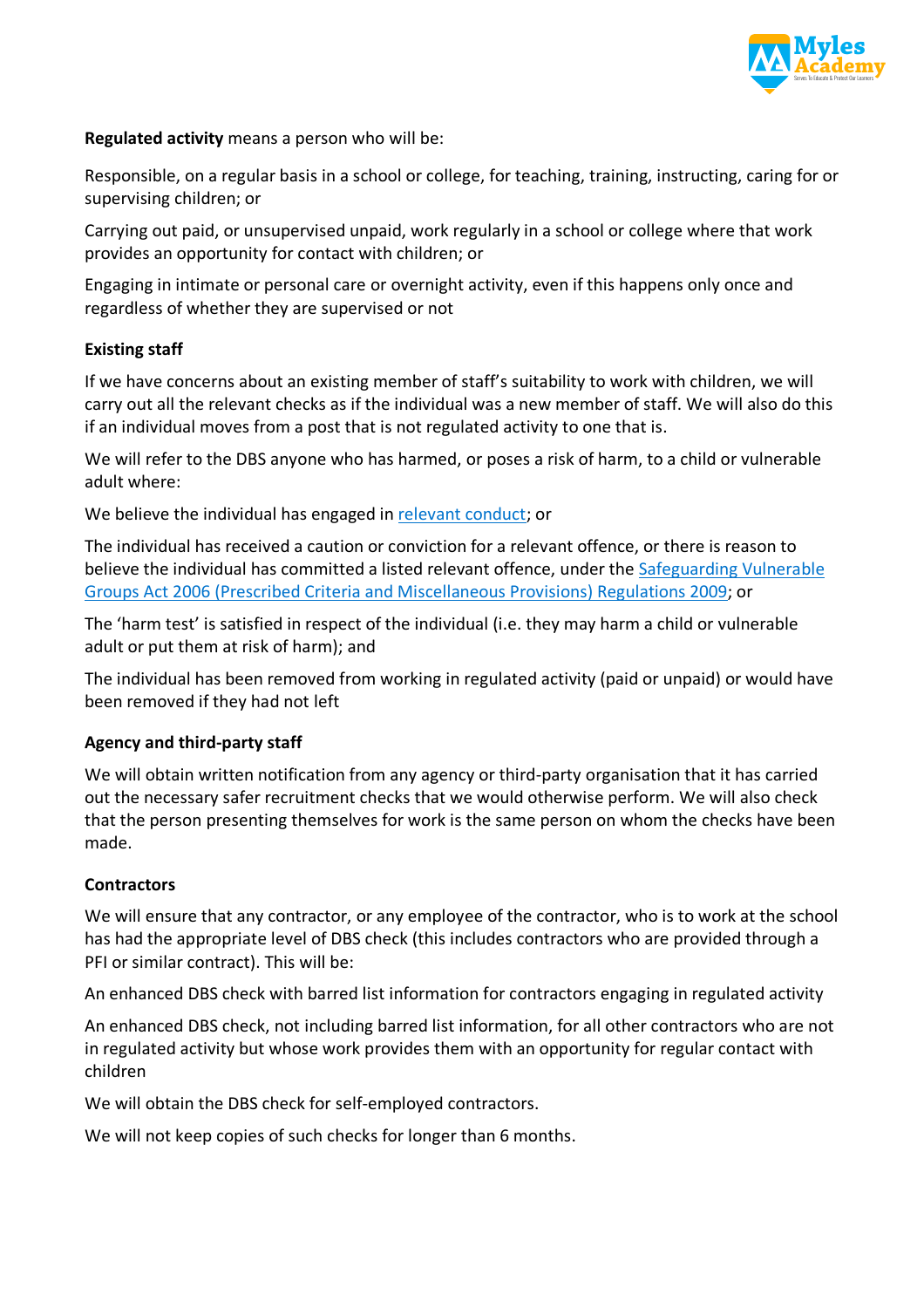

Contractors who have not had any checks will not be allowed to work unsupervised or engage in regulated activity under any circumstances.

We will check the identity of all contractors and their staff on arrival at the school.

For self-employed contractors such as music teachers or sports coaches, we will ensure that appropriate checks are carried out to ensure that individuals are not disqualified under the 2018 Childcare Disqualification Regulations and Childcare Act 2006. Where we decide that an individual falls outside of the scope of these regulations and we do not carry out such checks, we will retain a record of our assessment. This will include our evaluation of any risks and control measures put in place, and any advice sought.

#### **Trainee/student teachers**

Where applicants for initial teacher training are salaried by us, we will ensure that all necessary checks are carried out.

Where trainee teachers are fee-funded, we will obtain written confirmation from the training provider that necessary checks have been carried out and that the trainee has been judged by the provider to be suitable to work with children.

In both cases, this includes checks to ensure that individuals are not disqualified under the 2018 Childcare Disqualification Regulations and Childcare Act 2006.

#### **Volunteers**

We will:

- Never leave an unchecked volunteer unsupervised or allow them to work in regulated activity
- Obtain an enhanced DBS check with barred list information for all volunteers who are new to working in regulated activity
- Carry out a risk assessment when deciding whether to seek an enhanced DBS check without barred list information for any volunteers not engaging in regulated activity. We will retain a record of this risk assessment
- Ensure that appropriate checks are carried out to ensure that individuals are not disqualified under the 2018 Childcare Disqualification Regulations and Childcare Act 2006. Where we decide that an individual falls outside of the scope of these regulations and we do not carry out such checks, we will retain a record of our assessment. This will include our evaluation of any risks and control measures put in place, and any advice sought

#### **Proprietors**

All proprietors will have an enhanced DBS check without barred list information.

They will have an enhanced DBS check with barred list information if working in regulated activity.

All proprietors, trustees, local governors and members will also have the following checks:

• A section 128 check (to check prohibition on participation in management under section 128 of the Education and Skills Act 2008).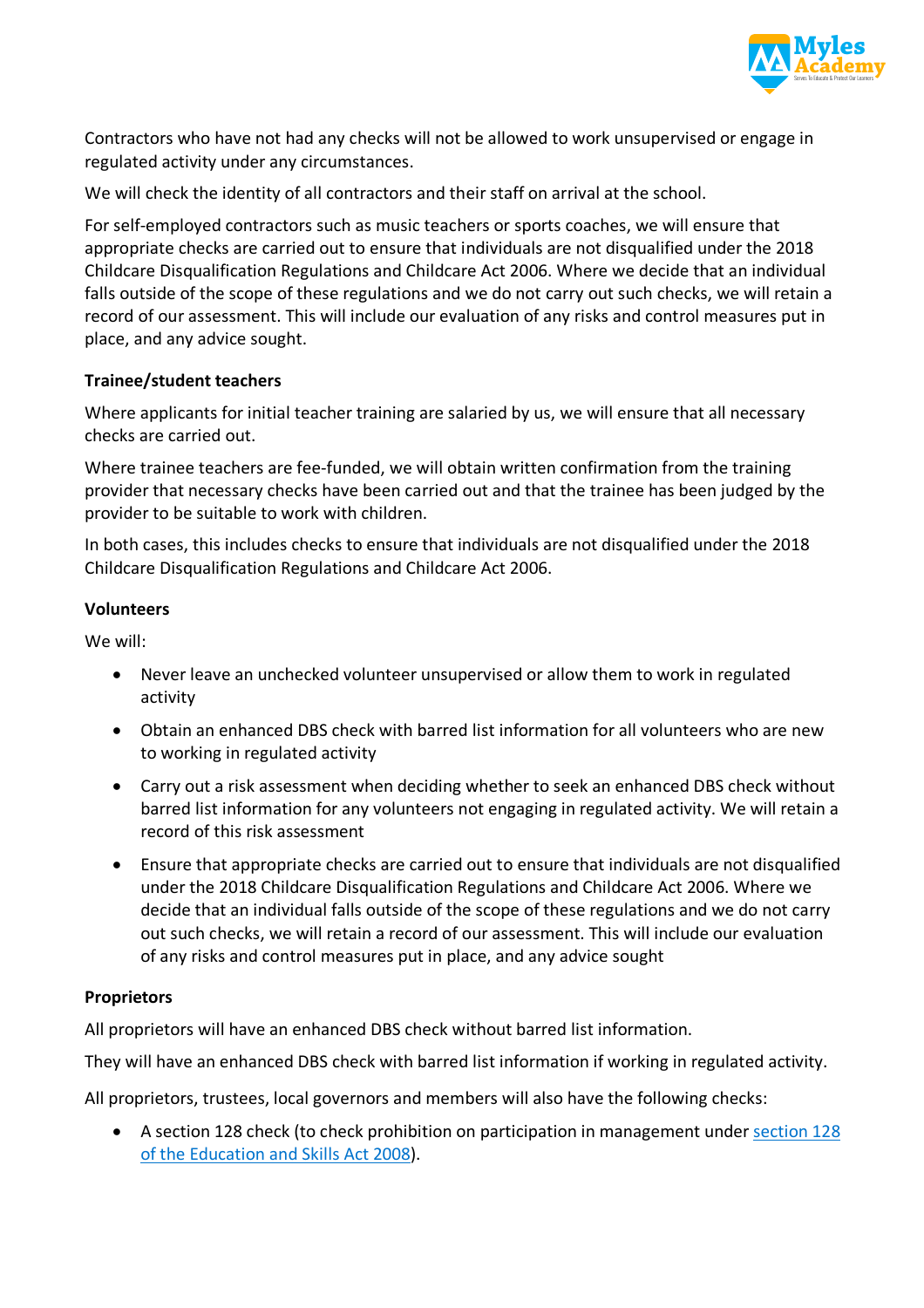

- Identity
- Right to work in the UK
- Other checks deemed necessary if they have lived or worked outside the UK

#### **Staff working in alternative provision settings**

Where we place a pupil with an alternative provision provider, we obtain written confirmation from the provider that they have carried out the appropriate safeguarding checks on individuals working there that we would otherwise perform.

#### **Adults who supervise pupils on work experience**

When organising work experience, we will ensure that policies and procedures are in place to protect children from harm.

We will also consider whether it is necessary for barred list checks to be carried out on the individuals who supervise a pupil under 16 on work experience. This will depend on the specific circumstances of the work experience, including the nature of the supervision, the frequency of the activity being supervised, and whether the work is regulated activity.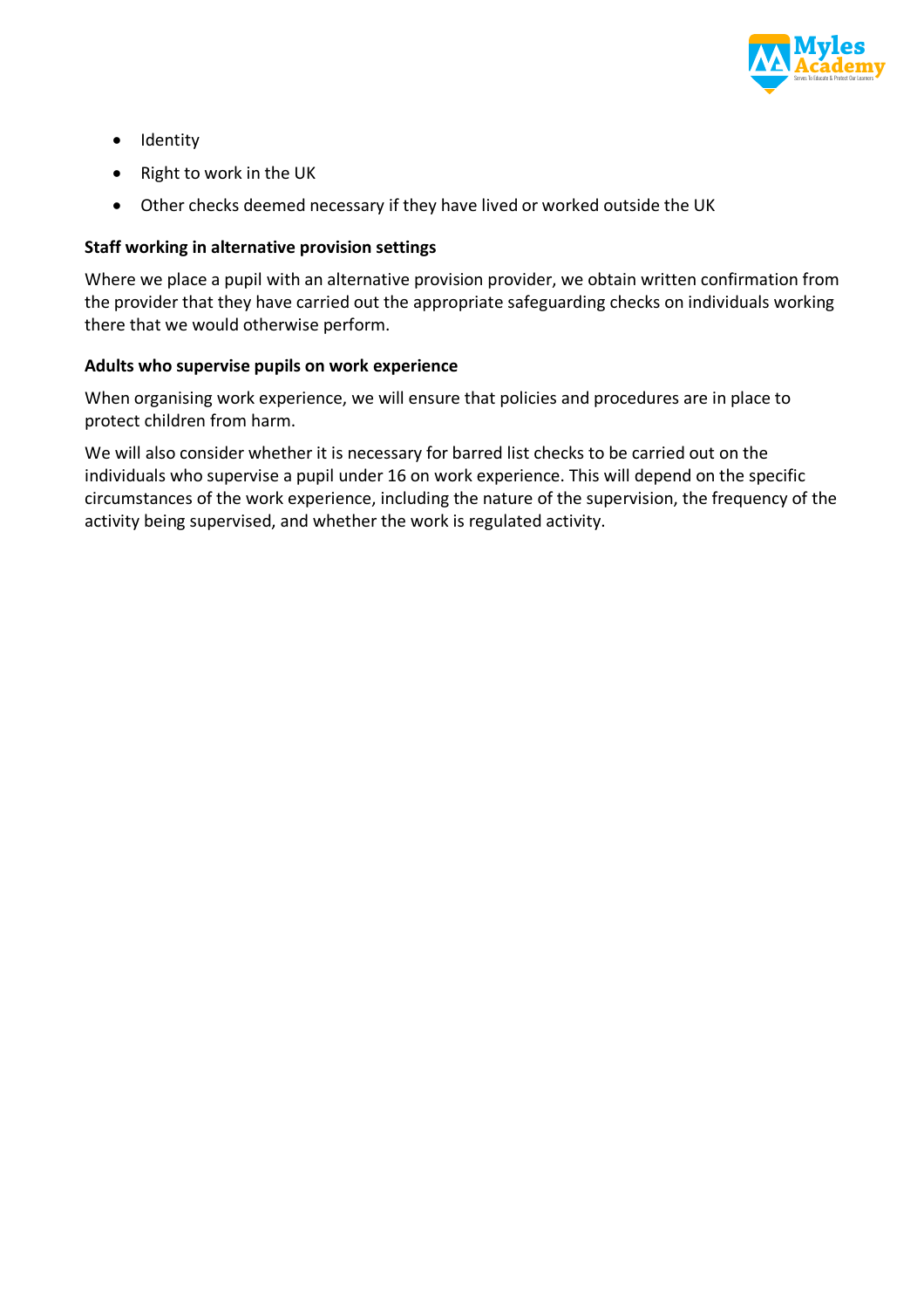

#### **Appendix 3: allegations of abuse made against staff**

This section of this policy applies to all cases in which it is alleged that a current member of staff, including a supply teacher or volunteer, has:

Behaved in a way that has harmed a child, or may have harmed a child, or

Possibly committed a criminal offence against or related to a child, or

Behaved towards a child or children in a way that indicates he or she may pose a risk of harm to children, or

Behaved or may have behaved in a way that indicates they may not be suitable to work with children

It applies regardless of whether the alleged abuse took place in the school. Allegations against a teacher who is no longer teaching and historical allegations of abuse will be referred to the police.

We will deal with any allegation of abuse against a member of staff or volunteer very quickly, in a fair and consistent way that provides effective child protection while also supporting the individual who is the subject of the allegation.

Our procedures for dealing with allegations will be applied with common sense and judgement.

#### **Suspension of the accused until the case is resolved**

Suspension will not be the default position, and will only be considered in cases where there is reason to suspect that a child or other children is/are at risk of harm, or the case is so serious that it might be grounds for dismissal. In such cases, we will only suspend an individual if we have considered all other options available and there is no reasonable alternative.

Based on an assessment of risk, we will consider alternatives such as:

- Redeployment within the school so that the individual does not have direct contact with the child or children concerned
- Providing an assistant to be present when the individual has contact with children
- Redeploying the individual to alternative work in the school so that they do not have unsupervised access to children
- Moving the child or children to classes where they will not come into contact with the individual, making it clear that this is not a punishment and parents have been consulted
- Temporarily redeploying the individual to another role in a different location, for example to an alternative school or other work for the group.

#### **Definitions for outcomes of allegation investigations**

**Substantiated:** there is sufficient evidence to prove the allegation

**Malicious:** there is sufficient evidence to disprove the allegation and there has been a deliberate act to deceive

**False:** there is sufficient evidence to disprove the allegation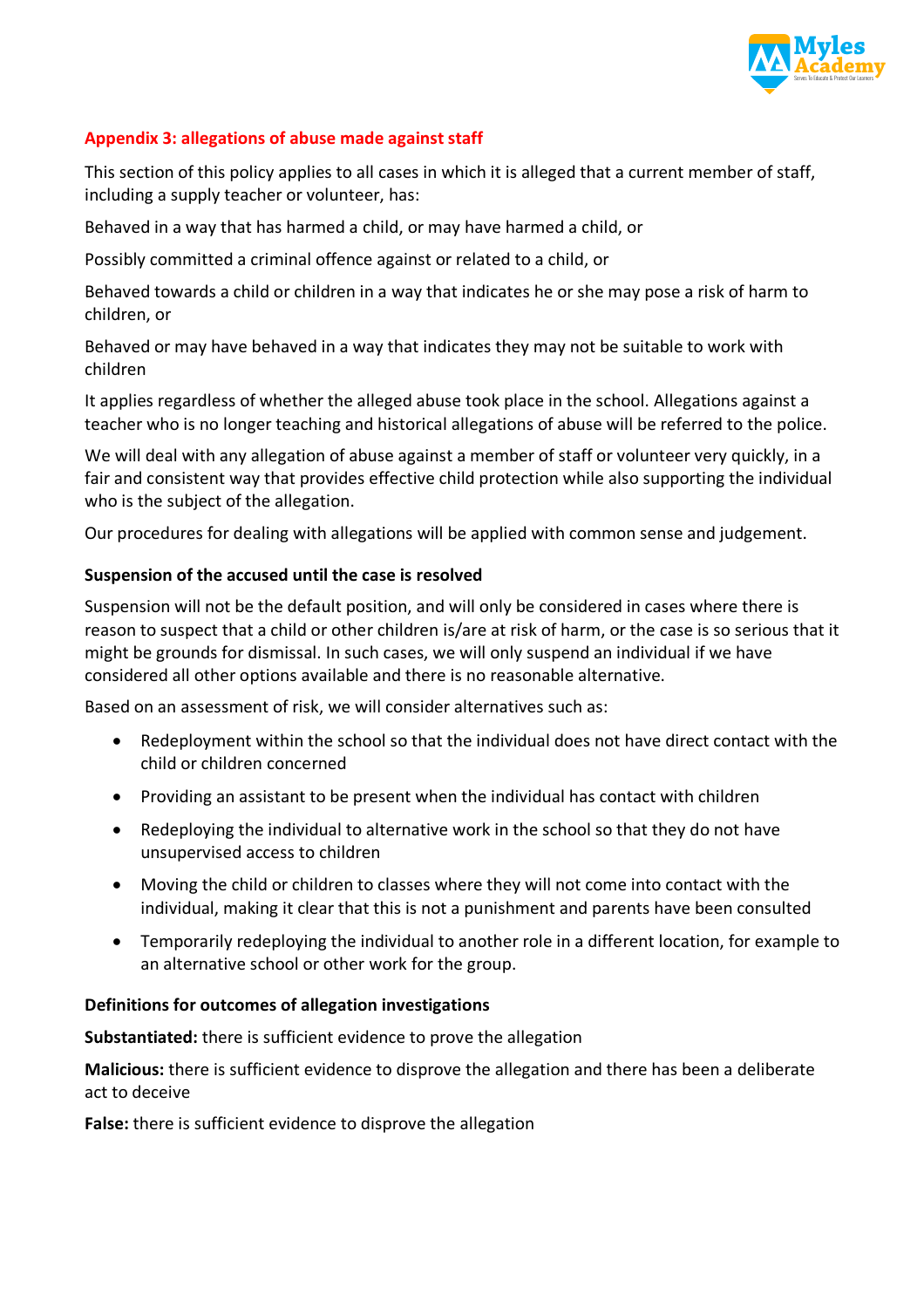

**Unsubstantiated:** there is insufficient evidence to either prove or disprove the allegation (this does not imply guilt or innocence)

**Unfounded**: to reflect cases where there is no evidence or proper basis which supports the allegation being made

#### **Procedure for dealing with allegations**

In the event of an allegation that meets the criteria above, the headteacher (or Proprietor where the headteacher is the subject of the allegation) – the 'case manager' – will take the following steps:

- Immediately discuss the allegation with the designated officer at the local authority. This is to consider the nature, content and context of the allegation and agree a course of action, including whether further enquiries are necessary to enable a decision on how to proceed, and whether it is necessary to involve the police and/or children's social care services. (The case manager may, on occasion, consider it necessary to involve the police *before* consulting the designated officer – for example, if the accused individual is deemed to be an immediate risk to children or there is evidence of a possible criminal offence. In such cases, the case manager will notify the designated officer as soon as practicably possible after contacting the police)
- Inform the accused individual of the concerns or allegations and likely course of action as soon as possible after speaking to the designated officer (and the police or children's social care services, where necessary). Where the police and/or children's social care services are involved, the case manager will only share such information with the individual as has been agreed with those agencies
- Where appropriate (in the circumstances described above), carefully consider whether suspension of the individual from contact with children at the school is justified or whether alternative arrangements such as those outlined above can be put in place. Advice will be sought from the designated officer, police and/or children's social care services, as appropriate
- **If immediate suspension is considered necessary**, agree and record the rationale for this with the designated officer. The record will include information about the alternatives to suspension that have been considered, and why they were rejected. Written confirmation of the suspension will be provided to the individual facing the allegation or concern within 1 working day, and the individual will be given a named contact at the school and their contact details
- **If it is decided that no further action is to be taken** in regard to the subject of the allegation or concern, record this decision and the justification for it and agree with the designated officer what information should be put in writing to the individual and by whom, as well as what action should follow both in respect of the individual and those who made the initial allegation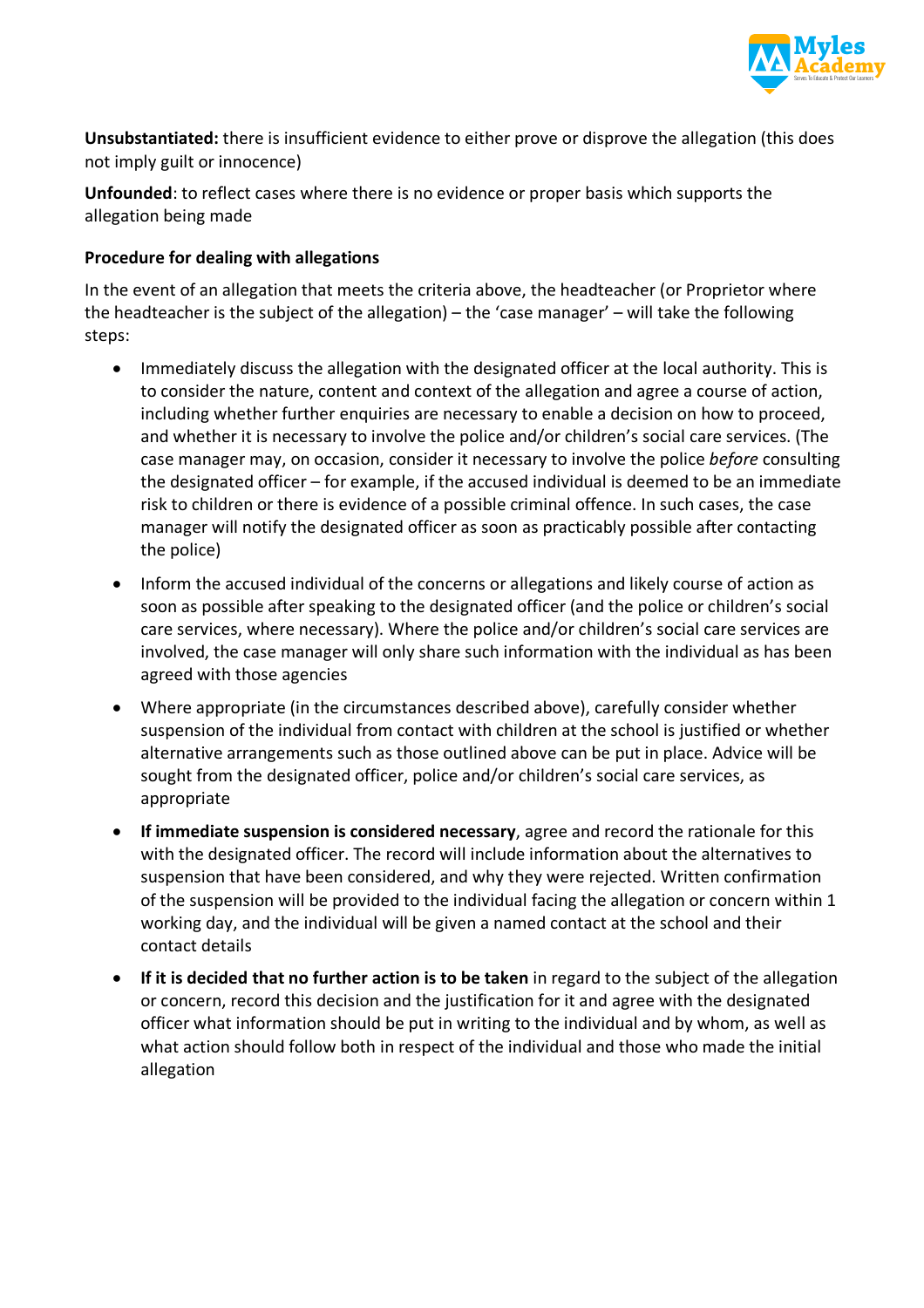

- **If it is decided that further action is needed**, take steps as agreed with the designated officer to initiate the appropriate action in school and/or liaise with the police and/or children's social care services as appropriate
- Provide effective support for the individual facing the allegation or concern, including appointing a named representative to keep them informed of the progress of the case and considering what other support is appropriate.
- Inform the parents or carers of the child/children involved about the allegation as soon as possible if they do not already know (following agreement with children's social care services and/or the police, if applicable). The case manager will also inform the parents or carers of the requirement to maintain confidentiality about any allegations made against teachers (where this applies) while investigations are ongoing. Any parent or carer who wishes to have the confidentiality restrictions removed in respect of a teacher will be advised to seek legal advice
- Keep the parents or carers of the child/children involved informed of the progress of the case and the outcome, where there is not a criminal prosecution, including the outcome of any disciplinary process (in confidence)
- Make a referral to the DBS where it is thought that the individual facing the allegation or concern has engaged in conduct that harmed or is likely to harm a child, or if the individual otherwise poses a risk of harm to a child

If the school is made aware that the secretary of state has made an interim prohibition order in respect of an individual, we will immediately suspend that individual from teaching, pending the findings of the investigation by the Teaching Regulation Agency.

Where the police are involved, wherever possible the headteacher will ask the police at the start of the investigation to obtain consent from the individuals involved to share their statements and evidence for use in the school's disciplinary process, should this be required at a later point.

#### **Additional considerations for supply staff**

If there are concerns or an allegation is made against someone not directly employed by the school, such as supply staff provided by an agency, we will take the actions below in addition to our standard procedures.

We will not decide to stop using a supply teacher due to safeguarding concerns without finding out the facts and liaising with our local authority designated officer to determine a suitable outcome

The governing board will discuss with the agency whether it is appropriate to suspend the supply teacher, or redeploy them to another part of the school, while the school carries out the investigation

We will involve the agency fully, but the school will take the lead in collecting the necessary information and providing it to the local authority designated officer as required

We will address issues such as information sharing, to ensure any previous concerns or allegations known to the agency are taken into account (we will do this, for example, as part of the allegations management meeting or by liaising directly with the agency where necessary)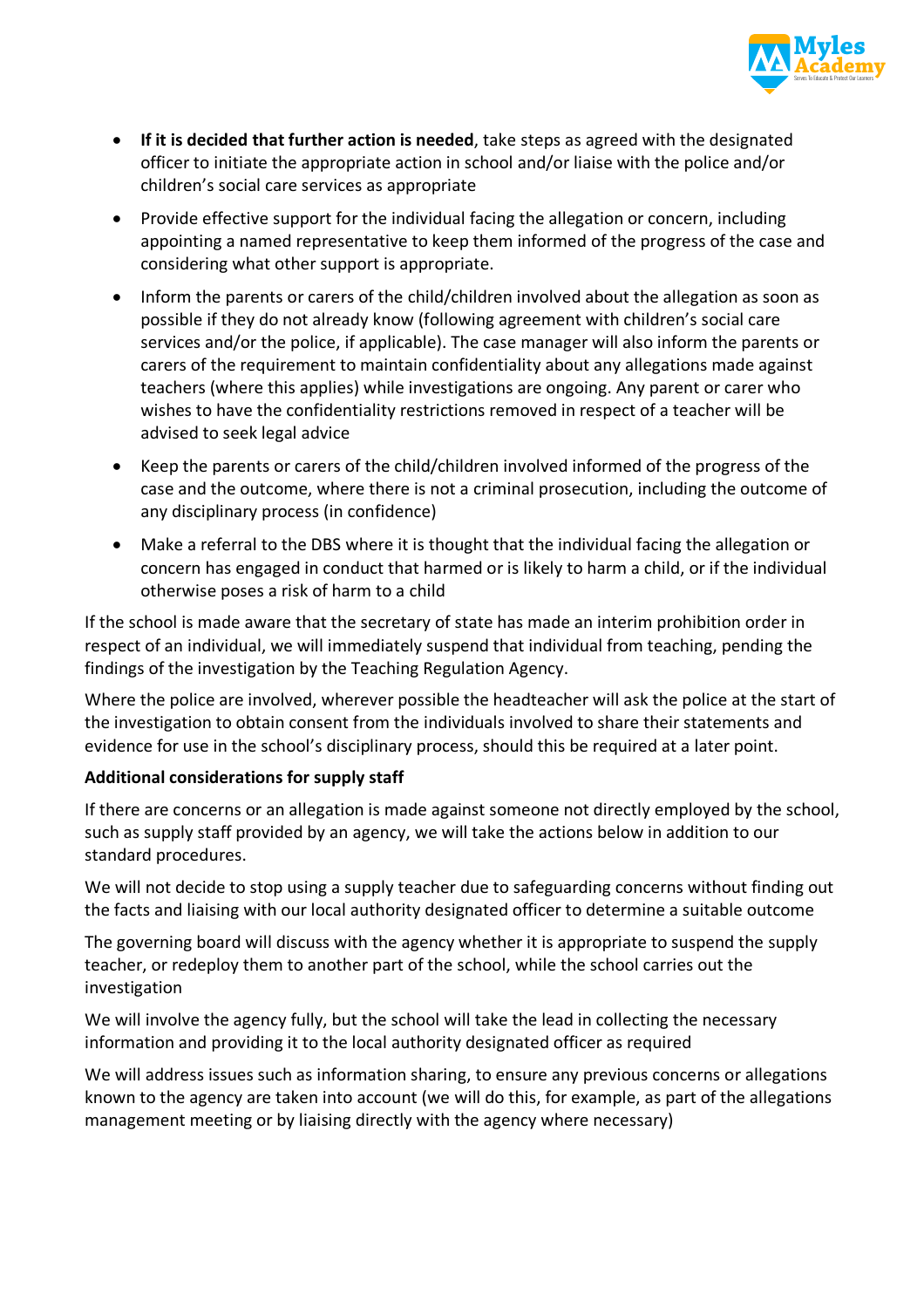

When using an agency, we will inform them of our process for managing allegations, and keep them updated about our policies as necessary, and will invite the agency's HR manager or equivalent to meetings as appropriate.

#### **Timescales**

- Any cases where it is clear immediately that the allegation is unsubstantiated or malicious will be resolved within 1 week
- If the nature of an allegation does not require formal disciplinary action, we will institute appropriate action within 3 working days
- If a disciplinary hearing is required and can be held without further investigation, we will hold this within 15 working days

#### **Specific actions**

#### **Action following a criminal investigation or prosecution**

The case manager will discuss with the local authority's designated officer whether any further action, including disciplinary action, is appropriate and, if so, how to proceed, taking into account information provided by the police and/or children's social care services.

#### **Conclusion of a case where the allegation is substantiated**

If the allegation is substantiated and the individual is dismissed or the school ceases to use their services, or the individual resigns or otherwise ceases to provide their services, the case manager and the school's personnel adviser will discuss with the designated officer whether to make a referral to the DBS for consideration of whether inclusion on the barred lists is required. If they think that the individual has engaged in conduct that has harmed (or is likely to harm) a child, or if they think the person otherwise poses a risk of harm to a child, they must make a referral to the DBS.

If the individual concerned is a member of teaching staff, the case manager and personnel adviser will discuss with the designated officer whether to refer the matter to the Teaching Regulation Agency to consider prohibiting the individual from teaching.

#### **Individuals returning to work after suspension**

If it is decided on the conclusion of a case that an individual who has been suspended can return to work, the case manager will consider how best to facilitate this.

The case manager will also consider how best to manage the individual's contact with the child or children who made the allegation, if they are still attending the school.

#### **Unsubstantiated or malicious allegations**

If an allegation is shown to be deliberately invented, or malicious, the headteacher, or other appropriate person in the case of an allegation against the headteacher, will consider whether any disciplinary action is appropriate against the pupil(s) who made it, or whether the police should be asked to consider whether action against those who made the allegation might be appropriate, even if they are not a pupil.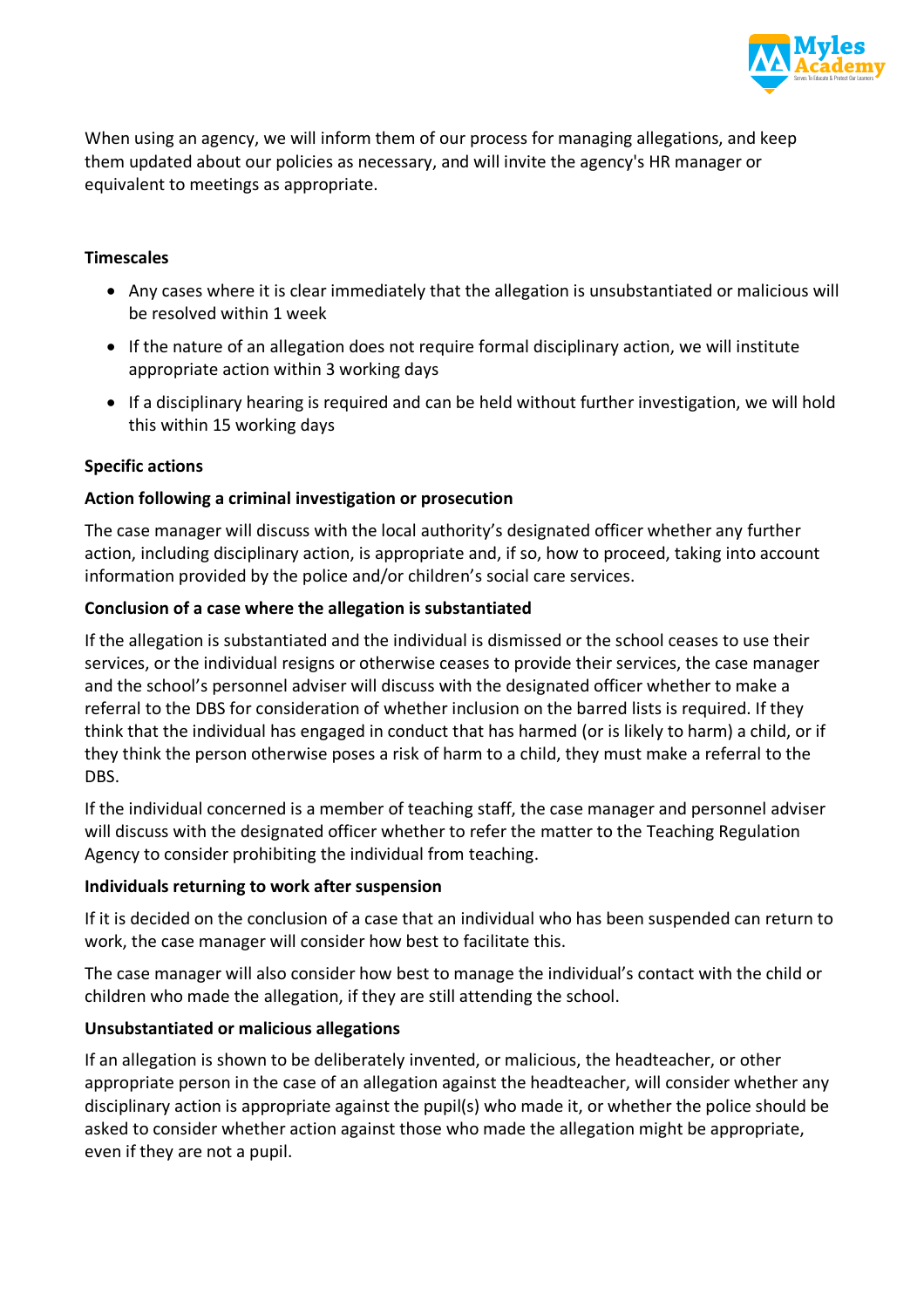

#### **Confidentiality**

The school will make every effort to maintain confidentiality and guard against unwanted publicity while an allegation is being investigated or considered.

The case manager will take advice from the local authority's designated officer, police and children's social care services, as appropriate, to agree:

- Who needs to know about the allegation and what information can be shared
- How to manage speculation, leaks and gossip, including how to make parents or carers of a child/children involved aware of their obligations with respect to confidentiality
- What, if any, information can be reasonably given to the wider community to reduce speculation
- How to manage press interest if, and when, it arises

#### **Record-keeping**

The case manager will maintain clear records about any case where the allegation or concern meets the criteria above and store them on the individual's confidential personnel file for the duration of the case. Such records will include:

- A clear and comprehensive summary of the allegation
- Details of how the allegation was followed up and resolved
- Notes of any action taken and decisions reached (and justification for these, as stated above)

If an allegation or concern is not found to have been malicious, the school will retain the records of the case on the individual's confidential personnel file, and provide a copy to the individual.

Where records contain information about allegations of sexual abuse, we will preserve these for the Independent Inquiry into Child Sexual Abuse (IICSA), for the term of the inquiry. We will retain all other records at least until the individual has reached normal pension age, or for 10 years from the date of the allegation if that is longer.

The records of any allegation that is found to be malicious will be deleted from the individual's personnel file.

#### **References**

When providing employer references, we will not refer to any allegation that has been proven to be false, unsubstantiated or malicious, or any history of allegations where all such allegations have been proven to be false, unsubstantiated or malicious.

#### **Learning lessons**

After any cases where the allegations are *substantiated*, we will review the circumstances of the case with the local authority's designated officer to determine whether there are any improvements that we can make to the school's procedures or practice to help prevent similar events in the future.

This will include consideration of (as applicable):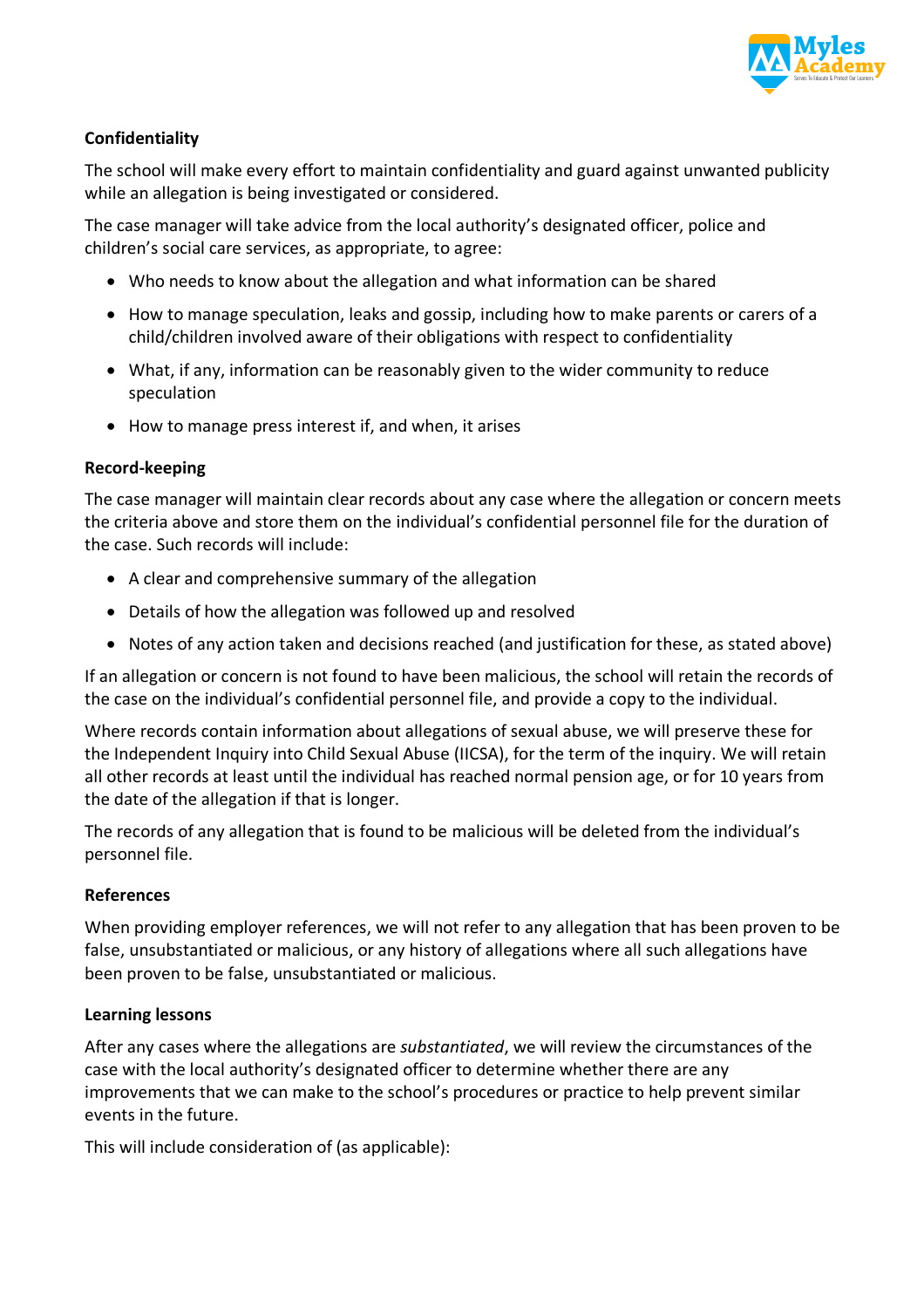

- Issues arising from the decision to suspend the member of staff
- The duration of the suspension
- Whether or not the suspension was justified
- The use of suspension when the individual is subsequently reinstated. We will consider how future investigations of a similar nature could be carried out without suspending the individual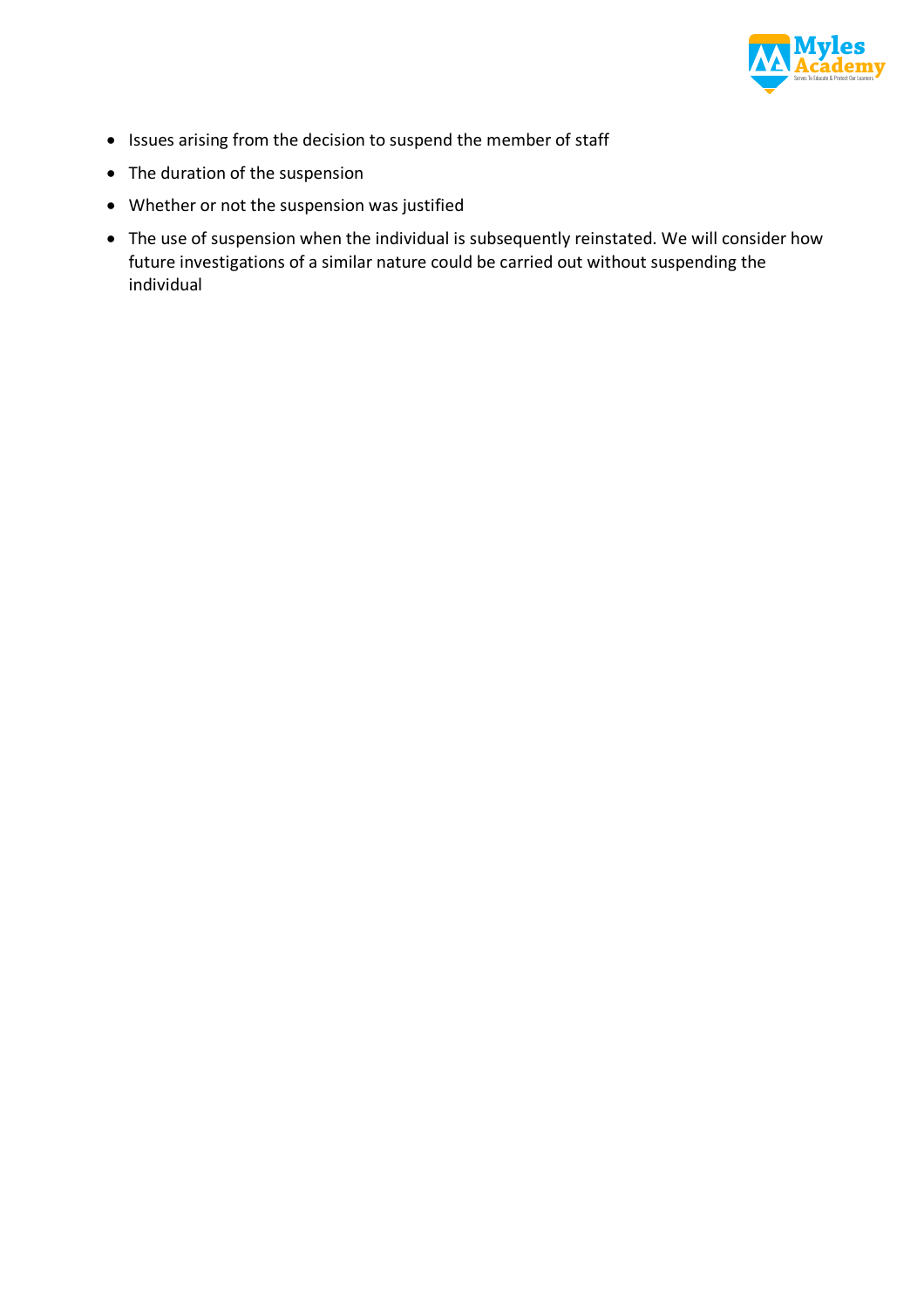

#### **Appendix 4: Specific safeguarding issues**

#### **Children missing from education**

A child going missing from education, particularly repeatedly, can be a warning sign of a range of safeguarding issues. This might include abuse or neglect, such as sexual abuse or exploitation or child criminal exploitation, or issues such as mental health problems, substance abuse, radicalisation, FGM or forced marriage.

There are many circumstances where a child may become missing from education, but some children are particularly at risk. These include children who:

Are at risk of harm or neglect

Are at risk of forced marriage or FGM

Come from Gypsy, Roma, or Traveler families

Come from the families of service personnel

**>** Go missing or run away from home or care

 $\sum$  Are supervised by the youth justice system

 $\sum$  Cease to attend a school

Come from new migrant families

We will follow our procedures for unauthorised absence and for dealing with children who go missing from education, particularly on repeat occasions, to help identify the risk of abuse and neglect, including sexual exploitation, and to help prevent the risks of going missing in future. This includes informing the local authority if a child leaves the school without a new school being named, and adhering to requirements with respect to sharing information with the local authority, when applicable, when removing a child's name from the admission register at non-standard transition points.

Staff will be trained in signs to look out for and the individual triggers to be aware of when considering the risks of potential safeguarding concerns which may be related to being missing, such as travelling to conflict zones, FGM and forced marriage.

If a staff member suspects that a child is suffering from harm or neglect, we will follow local child protection procedures, including with respect to making reasonable enquiries. We will make an immediate referral to the local authority children's social care team, and the police, if the child is suffering or likely to suffer from harm, or in immediate danger.

#### **Child criminal exploitation**

Child criminal exploitation (CCE) is a form of abuse where an individual or group takes advantage of an imbalance of power to coerce, control, manipulate or deceive a child into criminal activity, in exchange for something the victim needs or wants, and/or for the financial or other advantage of the perpetrator or facilitator, and/or through violence or the threat of violence.

The abuse can be perpetrated by males or females, and children or adults. It can be a one-off occurrence or a series of incidents over time, and range from opportunistic to complex organised abuse.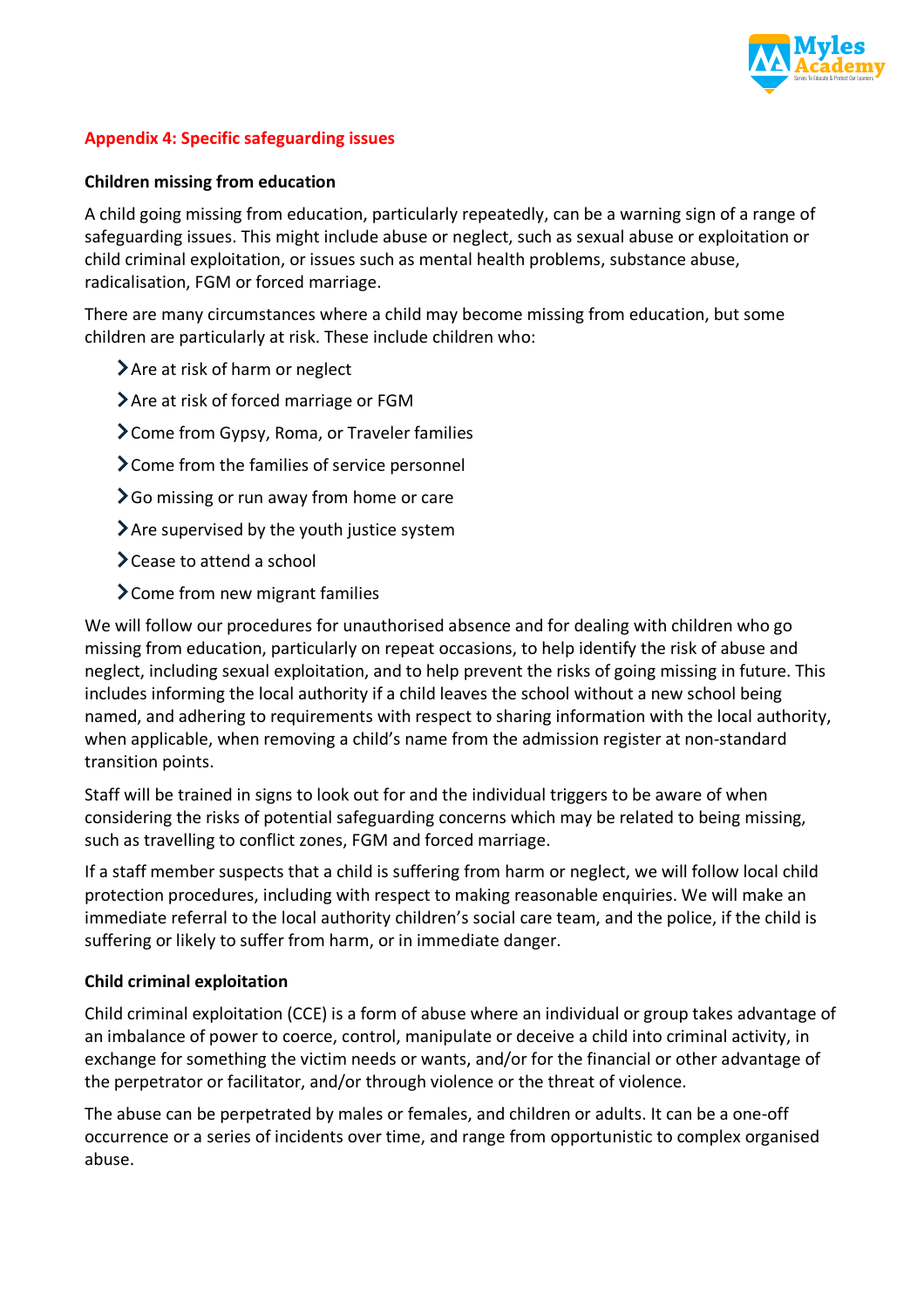

The victim can be exploited even when the activity appears to be consensual. It does not always involve physical contact and can happen online. For example, young people may be forced to work in cannabis factories, coerced into moving drugs or money across the country (county lines), forced to shoplift or pickpocket, or to threaten other young people.

Indicators of CCE can include a child:

- Appearing with unexplained gifts or new possessions
- Associating with other young people involved in exploitation
- Suffering from changes in emotional wellbeing
- Misusing drugs and alcohol
- Going missing for periods of time or regularly coming home late
- Regularly missing school or education
- Not taking part in education

If a member of staff suspects CCE, they will discuss this with the DSL. The DSL will trigger the local safeguarding procedures, including a referral to the local authority's children's social care team and the police, if appropriate.

#### **Child sexual exploitation**

Child sexual exploitation (CSE) is a form of abuse where an individual or group takes advantage of an imbalance of power to coerce, manipulate or deceive a child into sexual activity, in exchange for something the victim needs or wants and/or for the financial advantage or increased status of the perpetrator or facilitator. It may, or may not, be accompanied by violence or threats of violence.

The abuse can be perpetrated by males or females, and children or adults. It can be a one-off occurrence or a series of incidents over time, and range from opportunistic to complex organised abuse.

The victim can be exploited even when the activity appears to be consensual. Children or young people who are being sexually exploited may not understand that they are being abused. They often trust their abuser and may be tricked into believing they are in a loving, consensual relationship.

CSE can include both physical contact (penetrative and non-penetrative acts) and non-contact sexual activity. It can also happen online. For example, young people may be persuaded or forced to share sexually explicit images of themselves, have sexual conversations by text, or take part in sexual activities using a webcam. CSE may also occur without the victim's immediate knowledge, for example through others copying videos or images.

In addition to the CCE indicators above, indicators of CSE can include a child:

- Having an older boyfriend or girlfriend
- Suffering from sexually transmitted infections or becoming pregnant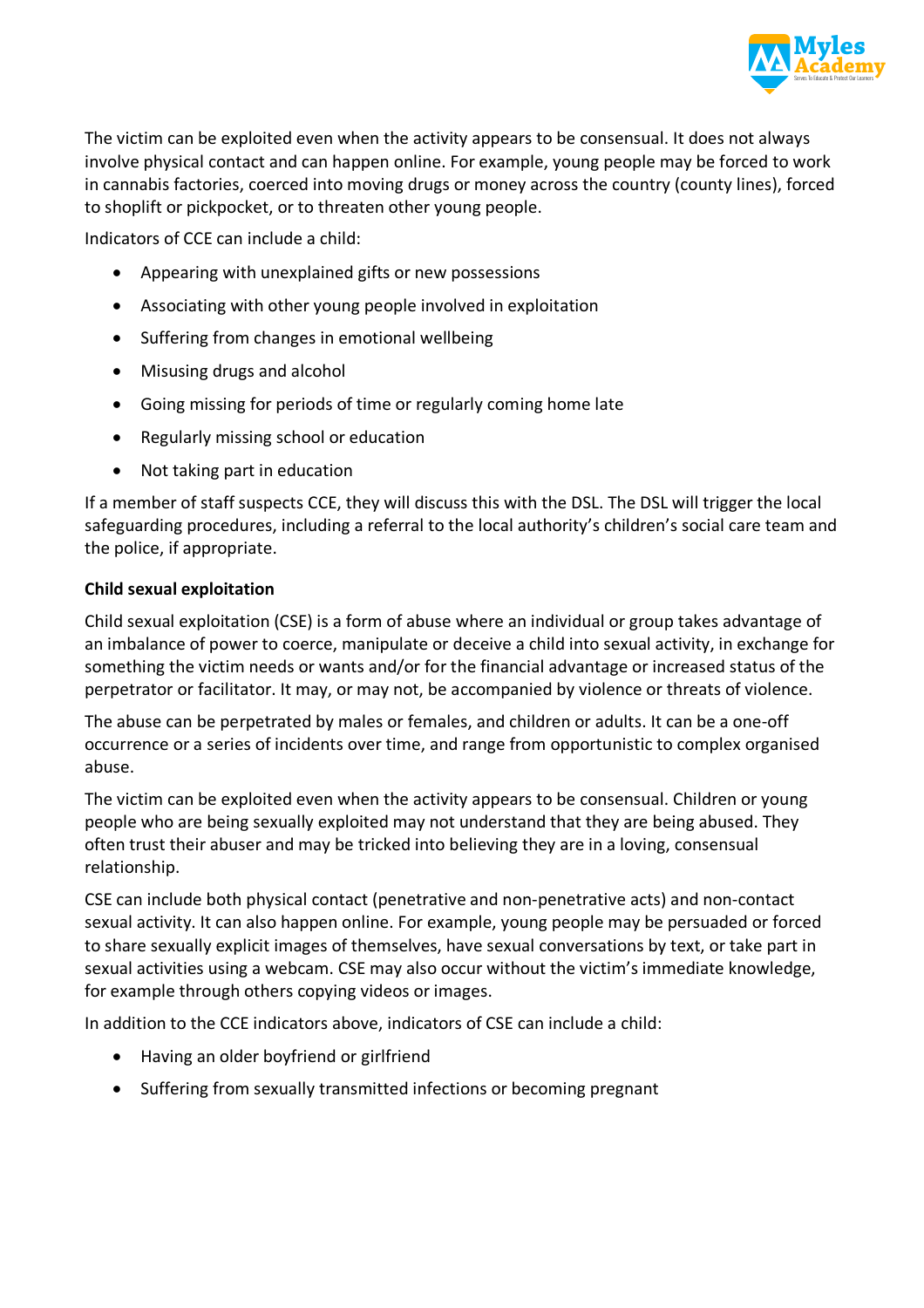

If a member of staff suspects CSE, they will discuss this with the DSL. The DSL will trigger the local safeguarding procedures, including a referral to the local authority's children's social care team and the police, if appropriate.

#### **Domestic abuse**

Children can witness and be adversely affected by domestic abuse and/or violence at home where it occurs between family members. In some cases, a child may blame themselves for the abuse or may have had to leave the family home as a result.

Older children may also experience domestic abuse and/or violence in their own personal relationships.

Exposure to domestic abuse and/or violence can have a serious, long-lasting emotional and psychological impact on children.

If police are called to an incident of domestic abuse and any children in the household have experienced the incident, the police will inform the key adult in school (usually the designated safeguarding lead) before the child or children arrive at school the following day.

The DSL will provide support according to the child's needs and update records about their circumstances.

#### **Homelessness**

Being homeless or being at risk of becoming homeless presents a real risk to a child's welfare.

The DSL and deputy will be aware of contact details and referral routes into the local housing authority so they can raise/progress concerns at the earliest opportunity (where appropriate and in accordance with local procedures).

Where a child has been harmed or is at risk of harm, the DSL will also make a referral to children's social care.

#### **So-called 'honour-based' abuse (including FGM and forced marriage)**

So-called 'honour-based' abuse (HBA) encompasses incidents or crimes committed to protect or defend the honour of the family and/or community, including FGM, forced marriage, and practices such as breast ironing.

Abuse committed in this context often involves a wider network of family or community pressure and can include multiple perpetrators.

All forms of HBA are abuse and will be handled and escalated as such. All staff will be alert to the possibility of a child being at risk of HBA or already having suffered it. If staff have a concern, they will speak to the DSL, who will activate local safeguarding procedures.

#### **FGM**

The DSL will make sure that staff have access to appropriate training to equip them to be alert to children affected by FGM or at risk of FGM.

Section 7.3 of this policy sets out the procedures to be followed if a staff member discovers that an act of FGM appears to have been carried out or suspects that a pupil is at risk of FGM.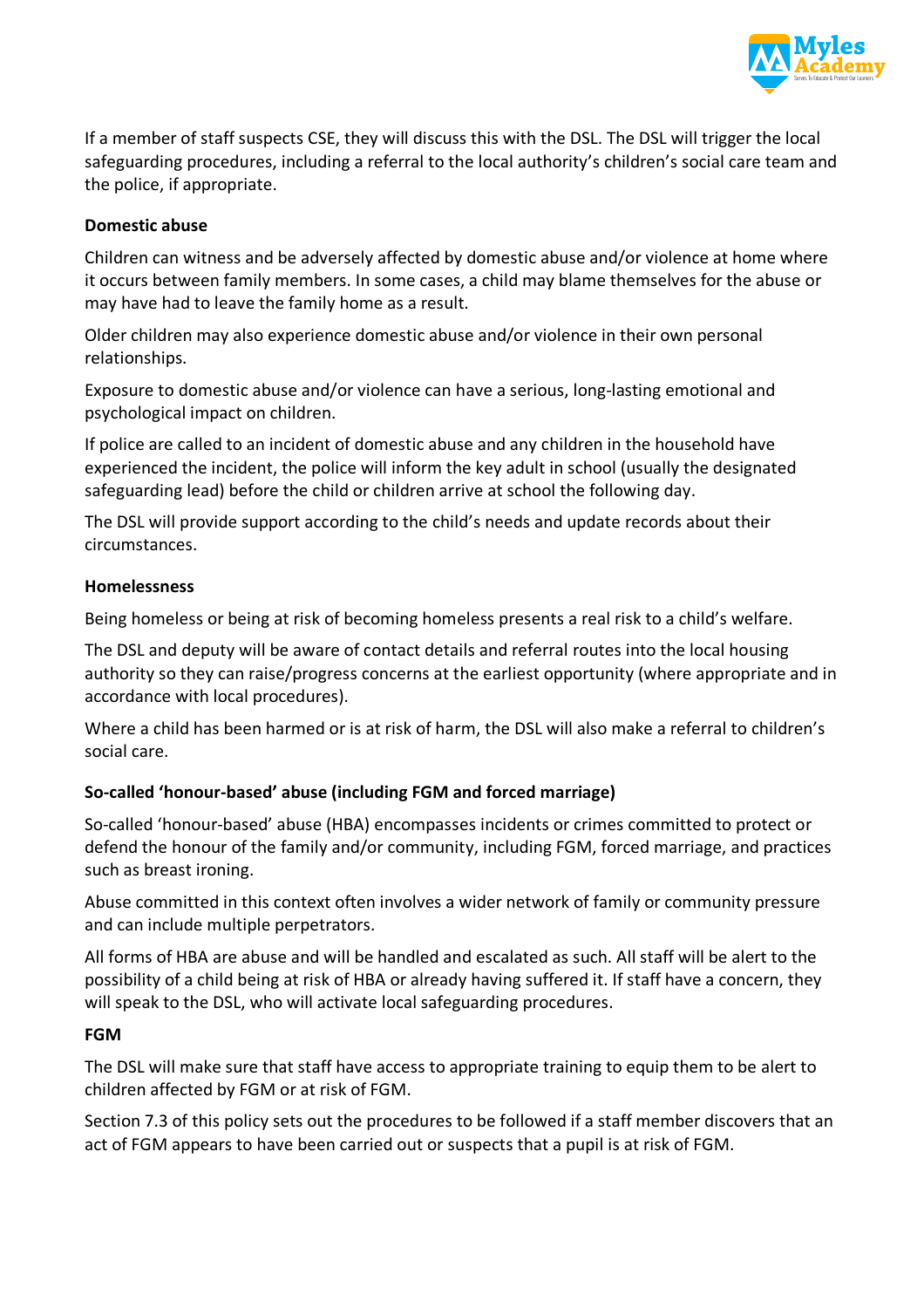

Indicators that FGM has already occurred include:

- A pupil confiding in a professional that FGM has taken place
- A mother/family member disclosing that FGM has been carried out
- A family/pupil already being known to social services in relation to other safeguarding issues
- $\triangleright$  A girl:
	- Having difficulty walking, sitting or standing, or looking uncomfortable
	- Finding it hard to sit still for long periods of time (where this was not a problem previously)
	- Spending longer than normal in the bathroom or toilet due to difficulties urinating
	- Having frequent urinary, menstrual or stomach problems
	- Avoiding physical exercise or missing PE
	- Being repeatedly absent from school, or absent for a prolonged period
	- Demonstrating increased emotional and psychological needs for example, withdrawal or depression, or significant change in behaviour
	- Being reluctant to undergo any medical examinations
	- Asking for help, but not being explicit about the problem
	- Talking about pain or discomfort between her legs

Potential signs that a pupil may be at risk of FGM include:

- The girl's family having a history of practising FGM (this is the biggest risk factor to consider)
- FGM being known to be practiced in the girl's community or country of origin
- A parent or family member expressing concern that FGM may be carried out
- A family not engaging with professionals (health, education or other) or already being known to social care in relation to other safeguarding issues
- $\triangleright$  A girl:
	- Having a mother, older sibling or cousin who has undergone FGM
	- Having limited level of integration within UK society
	- Confiding to a professional that she is to have a "special procedure" or to attend a special occasion to "become a woman"
	- Talking about a long holiday to her country of origin or another country where the practice is prevalent, or parents stating that they or a relative will take the girl out of the country for a prolonged period
	- Requesting help from a teacher or another adult because she is aware or suspects that she is at immediate risk of FGM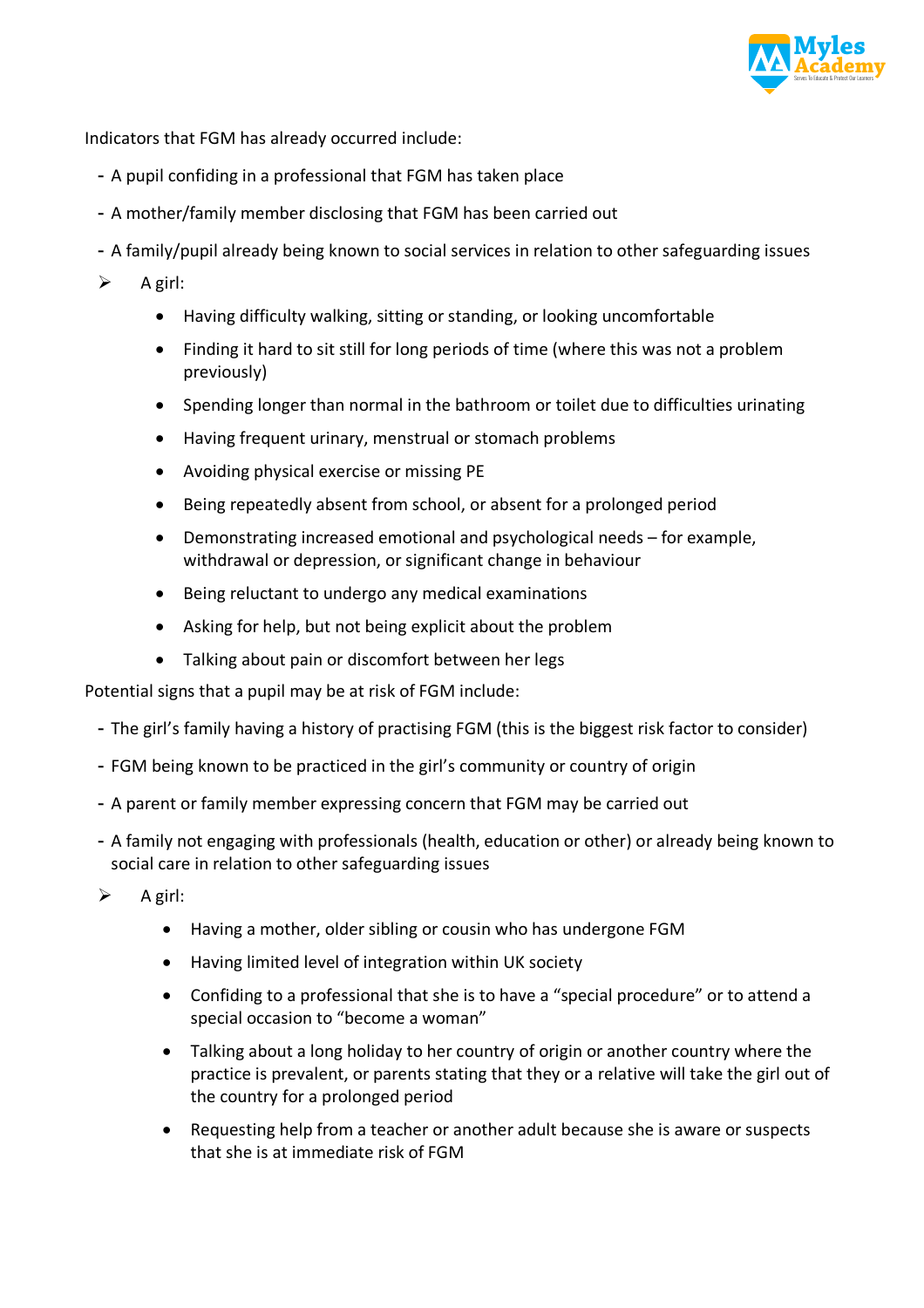

- Talking about FGM in conversation for example, a girl may tell other children about it (although it is important to take into account the context of the discussion)
- Being unexpectedly absent from school
- Having sections missing from her 'red book' (child health record) and/or attending a travel clinic or equivalent for vaccinations/anti-malarial medication

The above indicators and risk factors are not intended to be exhaustive.

#### **Forced marriage**

Forcing a person into marriage is a crime. A forced marriage is one entered into without the full and free consent of one or both parties and where violence, threats, or any other form of coercion is used to cause a person to enter into a marriage. Threats can be physical or emotional and psychological.

Staff will receive training around forced marriage and the presenting symptoms. We are aware of the 'one chance' rule, i.e., we may only have one chance to speak to the potential victim and only one chance to save them.

If a member of staff suspects that a pupil is being forced into marriage, they will speak to the pupil about their concerns in a secure and private place. They will then report this to the DSL.

The DSL will:

- Speak to the pupil about the concerns in a secure and private place
- Activate the local safeguarding procedures and refer the case to the local authority's designated officer
- Seek advice from the Forced Marriage Unit on 020 7008 0151 or fmu@fco.gov.uk
- Refer the pupil to an education welfare officer, pastoral tutor, learning mentor, or school counsellor, as appropriate

#### **Preventing radicalisation**

**Radicalisation** refers to the process by which a person comes to support terrorism and extremist ideologies associated with terrorist groups

**Extremism** is vocal or active opposition to fundamental British values, such as democracy, the rule of law, individual liberty, and mutual respect and tolerance of different faiths and beliefs. This also includes calling for the death of members of the armed forces

**Terrorism** is an action that:

- Endangers or causes serious violence to a person/people;
- Causes serious damage to property; or
- Seriously interferes or disrupts an electronic system

The use or threat of terrorism must be designed to influence the government or to intimidate the public and is made for the purpose of advancing a political, religious or ideological cause.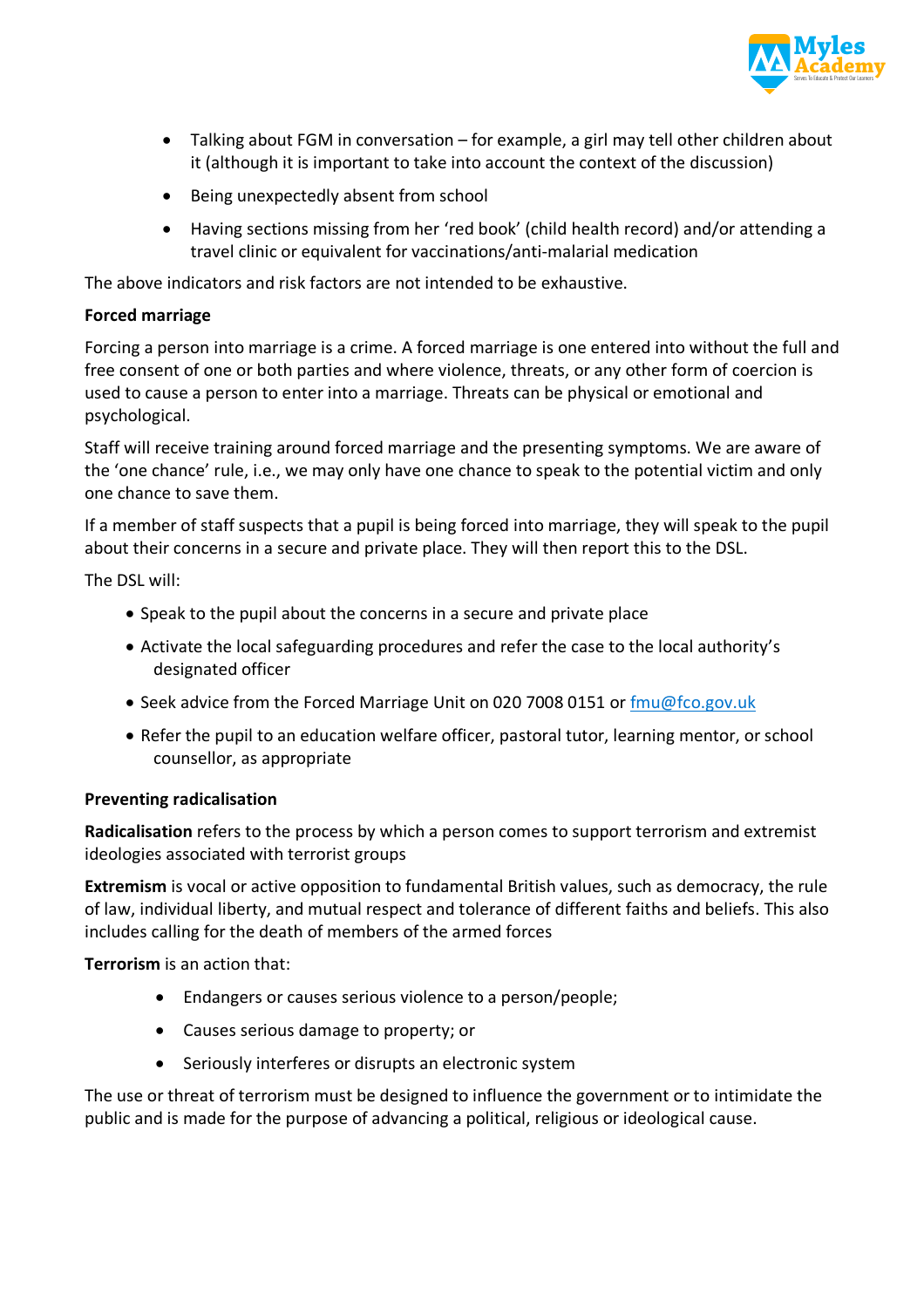

Schools have a duty to prevent children from being drawn into terrorism. The DSL will undertake Prevent awareness training and make sure that staff have access to appropriate training to equip them to identify children at risk.

We will assess the risk of children in our school being drawn into terrorism. This assessment will be based on an understanding of the potential risk in our local area, in collaboration with our local safeguarding partners and local police force.

We will ensure that suitable internet filtering is in place, and equip our pupils to stay safe online at school and at home.

There is no single way of identifying an individual who is likely to be susceptible to an extremist ideology. Radicalisation can occur quickly or over a long period.

Staff will be alert to changes in pupils' behaviour.

The government website Educate Against Hate and charity NSPCC say that signs that a pupil is being radicalised can include:

- Refusal to engage with, or becoming abusive to, peers who are different from themselves
- Becoming susceptible to conspiracy theories and feelings of persecution
- Changes in friendship groups and appearance
- Rejecting activities they used to enjoy
- Converting to a new religion
- Isolating themselves from family and friends
- Talking as if from a scripted speech
- An unwillingness or inability to discuss their views
- A sudden disrespectful attitude towards others
- Increased levels of anger
- Increased secretiveness, especially around internet use
- Expressions of sympathy for extremist ideologies and groups, or justification of their actions
- Accessing extremist material online, including on Facebook or Twitter
- Possessing extremist literature
- Being in contact with extremist recruiters and joining, or seeking to join, extremist organisations

Children who are at risk of radicalisation may have low self-esteem, or be victims of bullying or discrimination. It is important to note that these signs can also be part of normal teenage behaviour – staff should have confidence in their instincts and seek advice if something feels wrong.

If staff are concerned about a pupil, they will follow our procedures set out in section 7.5 of this policy, including discussing their concerns with the DSL.